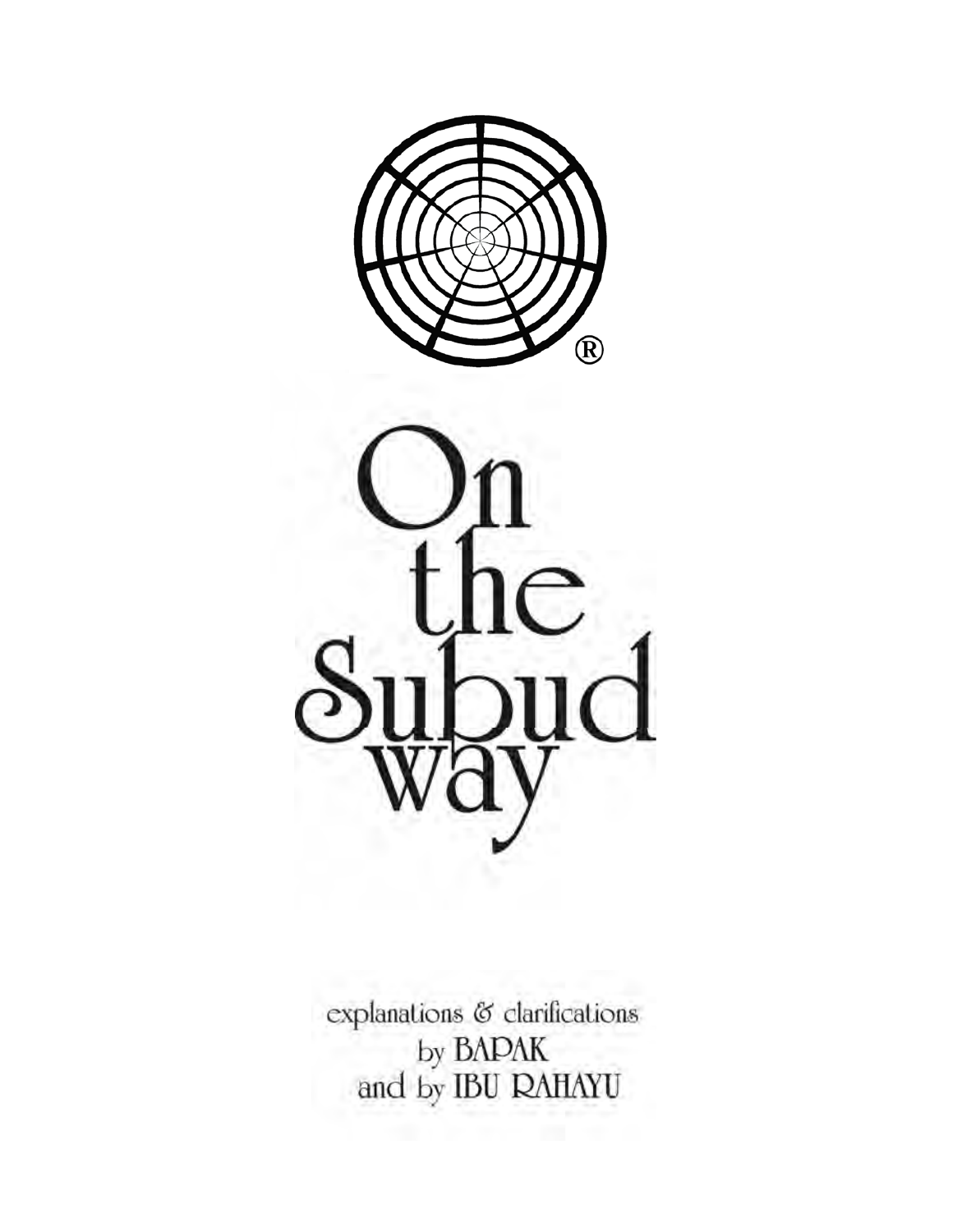The quotes contained in this book are advice given for people practising the spiritual exercise known as the Subud latihan. For those not practising this exercise, reading these quotes is not recommended as they could be misunderstood. For more information please contact the World Subud Association at [wsa@subud.org.](mailto:wsa@subud.org)

> First published 2005 by The Book Press PO Box 4213, Alice Springs, NT 0871, Australia Second edition published 2007 by Subud Publications International Loudwater Farm, Loudwater Lane, Rickmansworth, Herts. WD3 4HG, England.

Part three, Subud in the World, revised by the WSA executive and others, 2011 [wsa@subud.org](mailto:wsa@subud.org) [www.subud.org](http://www.subud.org/)

© Copyright the World Subud Association. All rights reserved. No part of this publication may be reproduced, stored in a retrieval system, or transmitted in any form or by any means, electrical, mechanical, photocopying, recording or otherwise, without the written permission of the WSA.

Subud ® and the seven circles symbol are registered trademarks of the World Subud Association

> Produced by the International Helpers 2001-2005 assisted by many Subud members worldwide

> > Subud map by Amelia Nankivell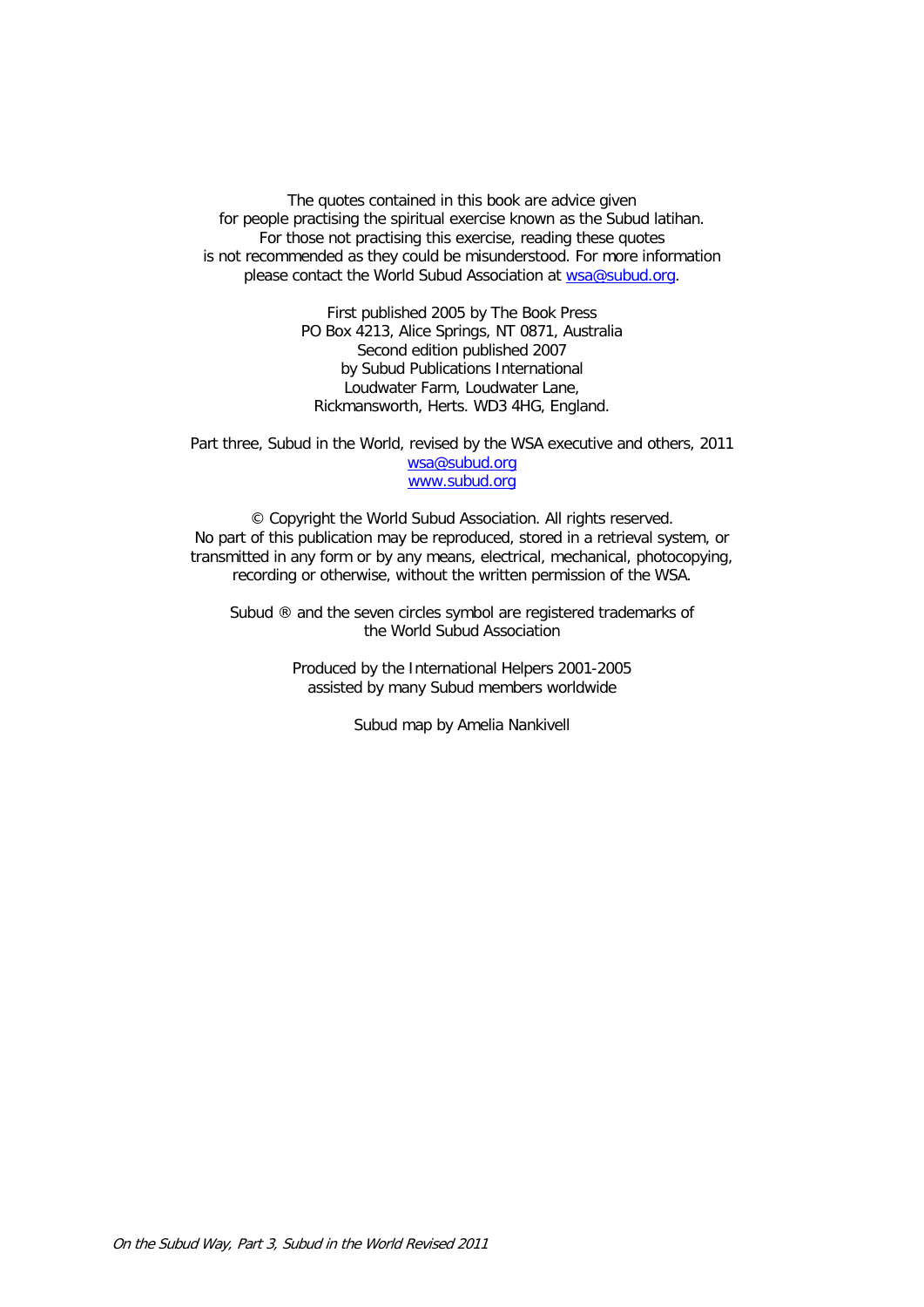# **Part 3: Subud in the world**

| From Bapak's and from Ibu Rahayu's talks  170          |  |
|--------------------------------------------------------|--|
| Distinction between helper and committee functions 172 |  |
|                                                        |  |
|                                                        |  |
|                                                        |  |
|                                                        |  |
|                                                        |  |
|                                                        |  |
|                                                        |  |
|                                                        |  |
|                                                        |  |
|                                                        |  |
|                                                        |  |
|                                                        |  |
|                                                        |  |
|                                                        |  |
|                                                        |  |
|                                                        |  |
|                                                        |  |
|                                                        |  |
|                                                        |  |
|                                                        |  |
|                                                        |  |
|                                                        |  |
| Subud Enterprise Services International (SESI)  183    |  |
| Susila Dharma International Association (SDIA) 186     |  |
| Subud International Cultural Association (SICA)  189   |  |
| Subud Youth Activities International (SYAI)  191       |  |
|                                                        |  |
| i)                                                     |  |
|                                                        |  |
|                                                        |  |
|                                                        |  |
|                                                        |  |
|                                                        |  |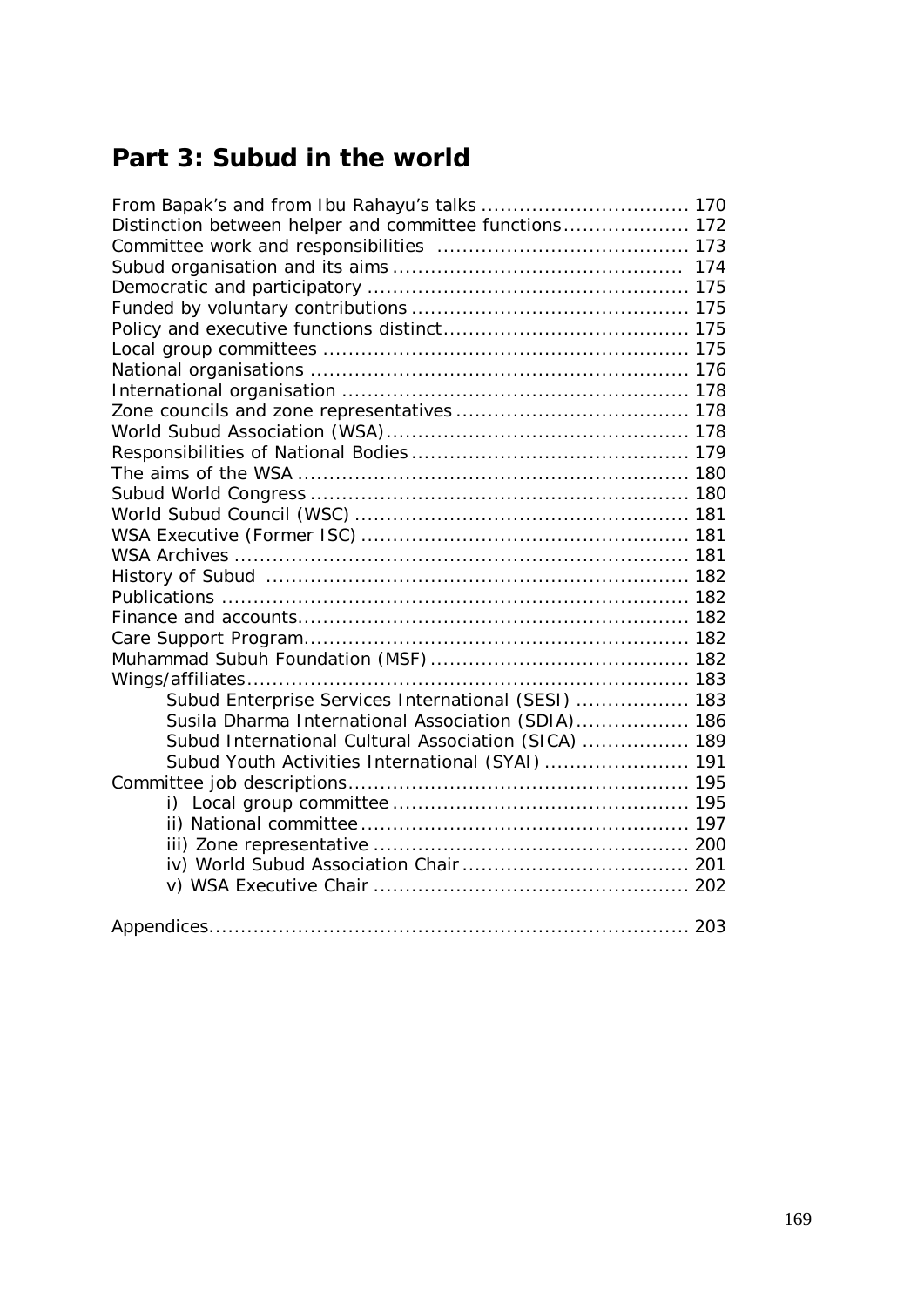# **Part 3: Subud in the world**

Just as the inner experience of following the latihan is a life long process of development and change, so too the outer aspect of the Subud organisation develops and changes. This section of the book aims to give a brief description of the basic components of local, national, zone and international Subud organisations and the roles and responsibilities of office bearers. These are accurate at the time of publication but they will inevitably develop and change over time.

### Editorial team 2001-2005

# **From Bapak's and from Ibu Rahayu's talks**

... although there is an organisation and a committee function in Subud, what the organisation and the committee are dealing with is the latihan, which is the worship of God. Therefore both their actions and their way of working are different from those of a normal organisation or committee. In Subud, the organisation and the committee are only the administration of the Subud spiritual association. In no way is the spiritual aspect of Subud included within the organisation with everything being decided by the board of the organisation. This is because in our worship of God that is, in the Subud latihan that you have received - you are led and taught by God; it is only God who wields authority in the realm of the soul. It follows that we cannot organise what goes on between us and God.

So what can we organise? We can organise ourselves. Because, even though we worship God, even though what we are doing is concerned with the process of our soul, we are ordinary human beings whose life is in this world and depends on our eating, drinking and other things. In short, we live as human beings. And human beings, as you all know, are always surrounded by things that cause suffering, or that cause happiness - that cause this and cause that.

It is for this reason that, in our association, we need to make arrangements that enable us to plan and discover our way forward: so if we walk, we walk together; if we go somewhere, we go together; if we do something we work on it together. These are the things that we organise in the normal way that people do.

## 'Bapak's Talks' Vol 12 p 313 Planegg, Germany 64 PLG 4

... The first aspect of organisation is to take care of the orderliness and smooth running of our brotherhood and our relationships, one to another. The second aspect of organisation is to make sure that we are well provided with funds for the execution of our ideals and aims which Bapak has often described; for example, to provide education for normal children, for children who are abandoned by their parents or who have no other support for their education, and for children with special needs in various ways; or, by setting up homes for old people who have been abandoned or who are without families; or, by setting up hospitals for care of the sick; or, by educating or training our own Subud members who cannot or do not know how to work, or are insufficiently trained, so that ultimately all our members are really good at what they are doing in their lives and are really able to do jobs which give them satisfaction.

## Bapak 'All of Mankind' p 49 Hoboken New Jersey, USA 81 NYC 5

Brothers and sisters, Bapak has made it clear that the Subud organisation is the administration of the Subud Association. The core of Subud is not the organisation but the latihan. However, since we are human beings living in human society – that is, in the world – which must be entirely ordered by human beings themselves, it is necessary that we should organise ourselves to a certain extent. We need to do this so that we can live and work together, and support each other in such a way that this Subud community of ours becomes a disciplined and orderly group of people. All the same, let us not lose touch with the realm of the soul. Let us not organise Subud affairs in the ordinary way; that is,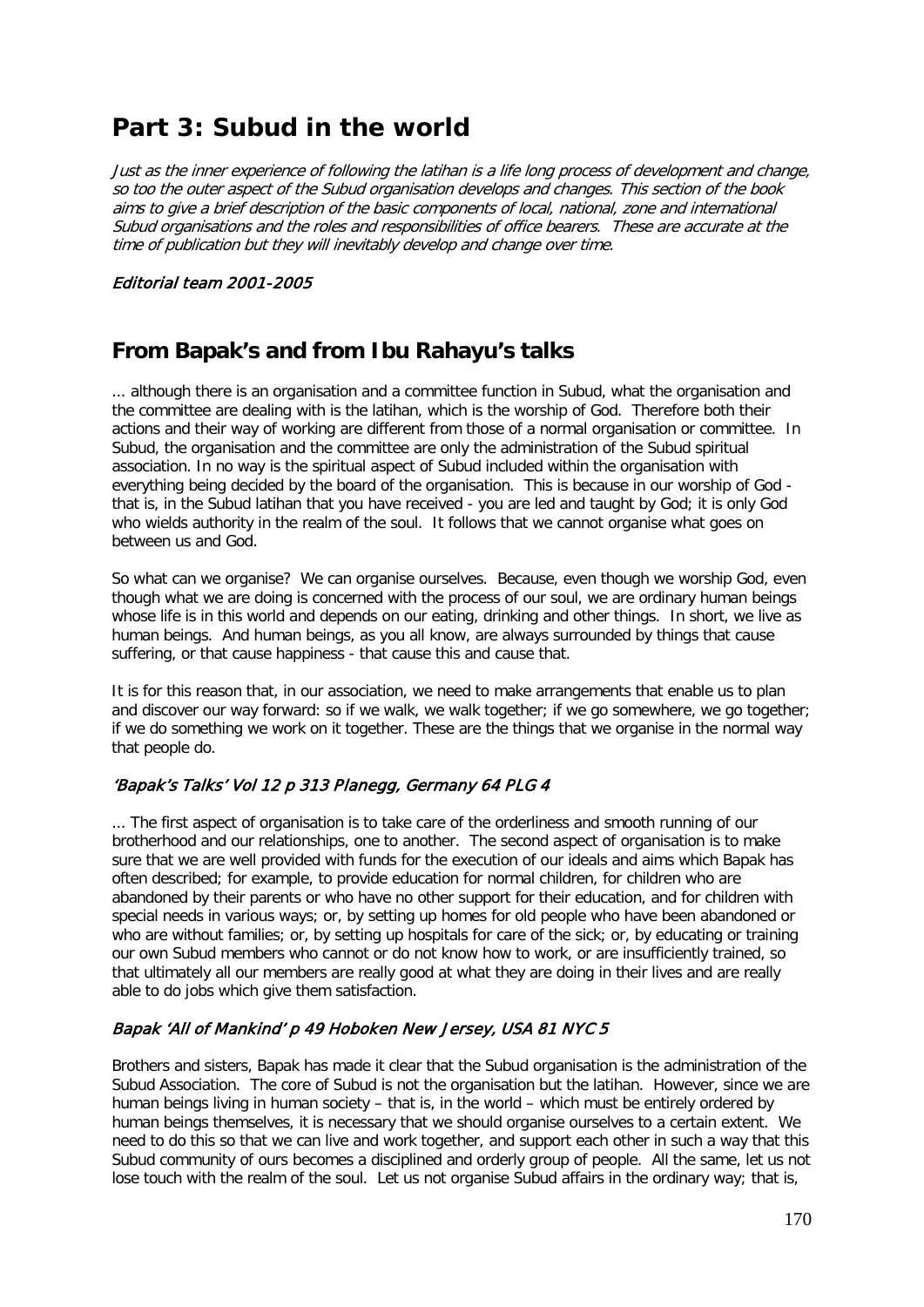as in political bodies where voting is necessary, based on the majority principle, where what is known as democratic method prevails.

This is not our way at all. Although we may have diverse ideas and we are in an organisation – meaning that we are bound together – we do not depart from what we have received in the latihan; that is to say, from testing. So, although we make rules in our organisation, we still need the assurance and certainty that comes from the power of God through our receiving in the latihan – in testing. Therefore, in all things, the decision rests with the power of God.

For this reason, in this spiritual association the manner of forming a body, of making appointments and so on, should not be motivated by the interest and advantage of individual groups ... If there is a group, for instance, with a small membership and so unable to contribute anything towards the body now being formed, the stronger groups should not feel that they can ignore the members in such a weak group. No. They should receive equal attention.

This is because, based on what Bapak has just called the realm of the soul, we need to feel love and compassion towards one another, and we need to help and respect one another. Do not think that the outcome has to be like this or like that; rather we need to consider all the members – those present here and those elsewhere – as we consider ourselves. If you have that attitude, it is very likely that you will be able to arrive easily and quickly at whatever decisions need to be taken …

## 'Bapak's Talks' Vol 10 p 41-56 Briarcliff, USA 63 BCL 7

… in the spiritual world, in order to receive awareness of our spiritual nature, we are not required to make use of our thinking, heart, and desires. However, the heart, mind and desires are necessary for our life in this world. They are not to be thrown away. We shouldn't fall into the error of neglecting to use them, because these three instruments are the means by which humans can live here on earth in an orderly manner, in the right way, and organize the world as well as possible.

## 'Bapak's Talks' Vol 3 p 65 New York, USA 59 NYC 4

Since the latihan we have received is from, or because of, the grace of the One Almighty God who is worshipped by all His creatures, we will leave to God's will its spread throughout the world to people of various nations and religions.

However, since we are human beings living in this world, who need food and clothing and who need to look after ourselves so that we are at peace and secure in society, as well as worshipping God we need to create an organisation, so that we can organise ourselves in the way people normally do in this world.

Of course the way we organise ourselves needs to be adjusted to the conditions of our local society, and also to the laws and regulations of the country we are in. Therefore we need to formulate statutes that do not go against the laws and regulations of our country, nor the principles and aims of Subud.

## 'Bapak's Talks' Vol 11 p 305 Malang, Indonesia 64 MLG 1

The reality is that the organisation in Subud is not like other organisations; it is no more than the administrative machinery needed in each country. As you are certainly aware, buildings are needed for us to worship in together, as well as other things. Corresponding and keeping in touch with other places also costs money. Money is needed for all this. It is the committee that must find the money for the needs of the group in their area.

We should not rely solely upon contributions from members to meet all these needs. We have to remember that some who come in all sincerity to worship God are unable – having no money and being out of work – to contribute anything. So the committee must make an effort to lighten some of the burden on the members, so no one is prevented from worshipping God simply because of money.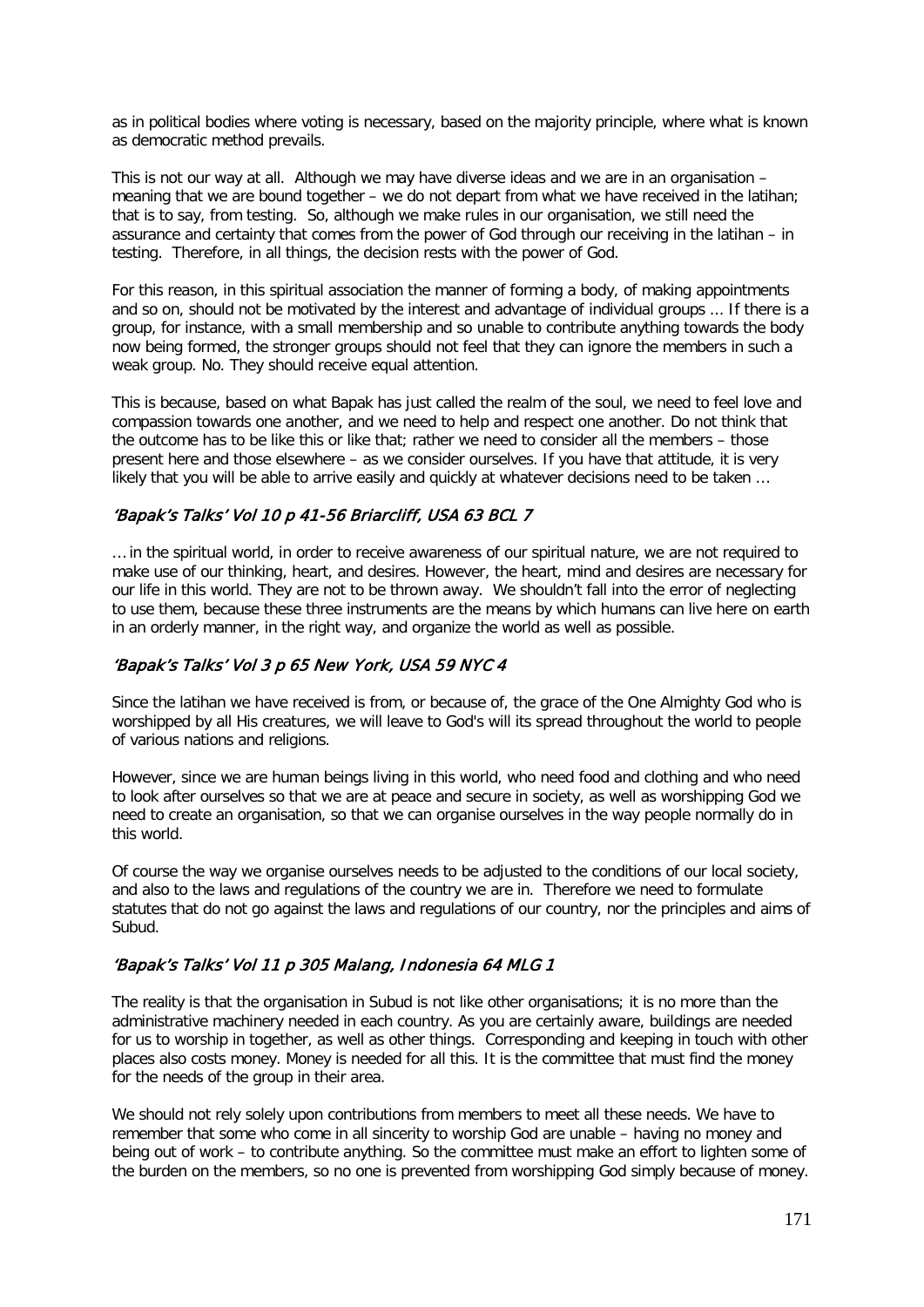That will avoid the impression that Subud is only open to the prosperous, while those who truly wish to worship God but are poor are not welcome.

## 'Bapak's Talks' Vol 4 p 263-5 Coombe Springs, UK 59 CSP 2

# **Distinction between helper and committee functions**

(Note: 'International Subud Committee' (ISC) was changed to 'WSA executive' at the 2010 World Congress)

Now about the committee. The work of the International Subud Committee is the top authority on the side of the organisation in Subud. And therefore, its job is to do with the worldly side. That is its job, to make sure and check and to encourage the national committees all over the world to organise themselves properly and in addition, to foster the initiation of enterprises all over the world. So this is then the job of ISC and the initiative of this effort, must originate from the top, from ISC and be directed towards all the Subud countries. And so it is clear that the job of the ISC is purely on the worldly side, it is on the side of anything that has to do with this world. In other words, looking after the good organisation … of the outer side of the organisation, encouraging national committees to get their own place, their own centre, encouraging them to set up enterprises and so on.

So the responsibility for whether enterprises are making progress or not in the end comes back to ISC and also the responsibility for the organisation as a whole. And in particular, anything to do with money; that is getting in contributions and so on, that's all ISC's job. … they have no responsibility on the spiritual side. But because they are also spiritual people, in other words they do the latihan, so therefore when the helpers have a latihan, they must invite the committee to join them, whether it is once a month or twice a month or whatever it is. So that the committee and Bapak wants this at all levels of the organization, the committee is always invited to the helpers' latihans.

…So what Bapak wants to see is that the work of the committee and the helpers is separate, but parallel, so that there is no conflict or anything like that and both will go well.

## Bapak's talk to ISC and its subgroups Toronto, Canada 77 YYZ 2

… if you have an organisation you have to have guidelines, otherwise everybody goes the wrong way and you don't have anything. So it is not rules in the sense that if you don't do this you'll be punished, but, nevertheless, it is guidelines.

## Ibu Rahayu's talk to WSC Aguas de Sao Pedro, Brazil August 2003 03 XSA 1

... the committee and helpers' group must always work side by side. Don't think that the committee is just a body for handling worldly matters. That's not so! The same applies to helpers. Don't think that because you deal with spiritual matters you should not get involved with, or you can ignore worldly matters.

## Ibu Rahayu's talk Athens, Greece 02 ATH 1

The spiritual structure parallels the committee structure in local groups and in the national and international organisations. Helpers and committee have distinct responsibilities but they work alongside each other throughout the Subud organisation.

The work of the committee relates to and supports the work of the helpers and vice-versa. When the committee and helpers work well together and support each other, things in the group tend to go smoothly. This harmony and mutual support is reinforced by the regular helper / committee latihans. It is also recommended that the committee and helpers have an occasional weekend meeting or retreat in order to get to know one another, to receive together about the needs of their group, and to deepen their understanding of each other's respective roles, responsibilities, strengths and weaknesses.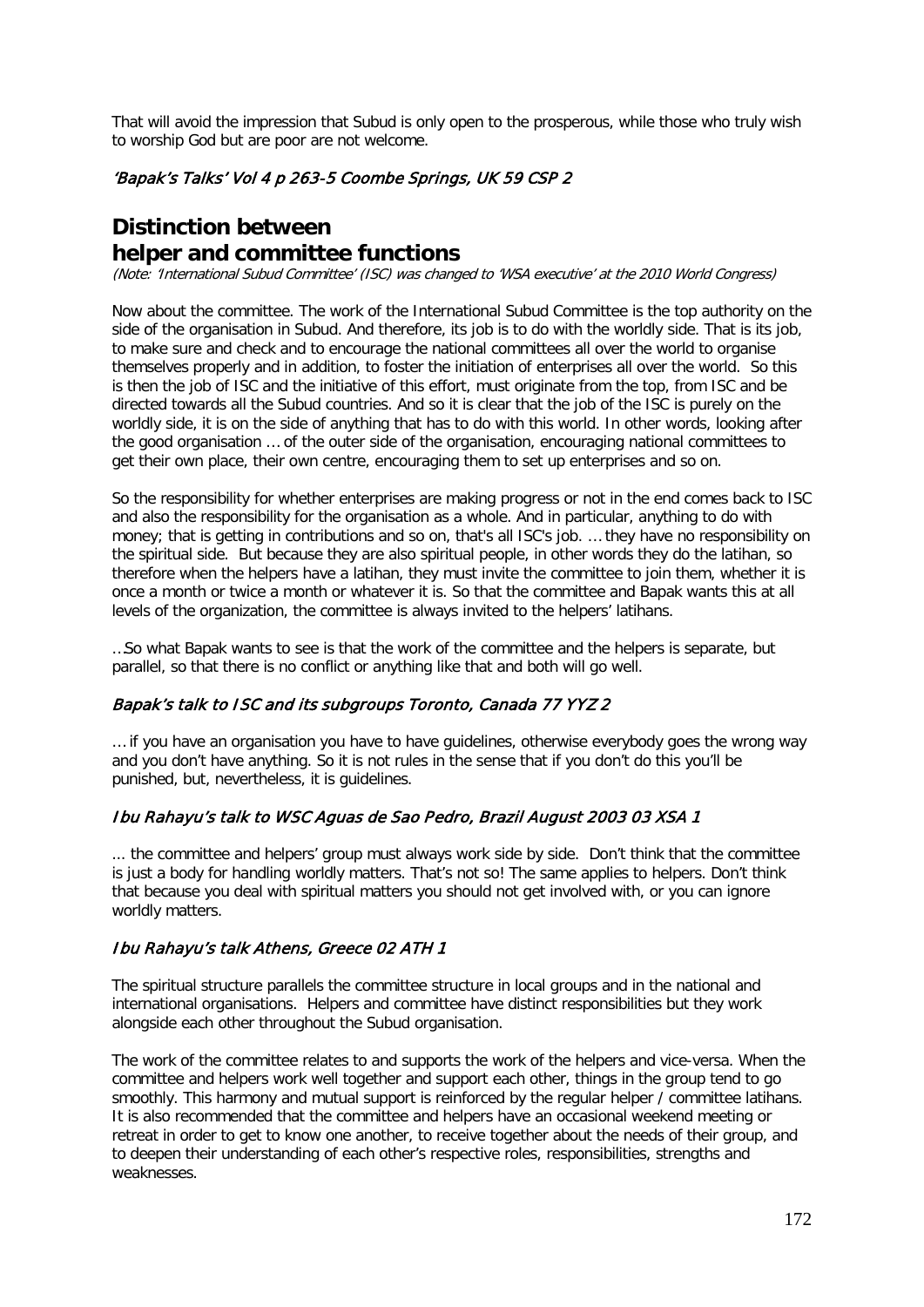It is also useful to listen to and read Bapak's talks to helpers and committees to gain better understanding of committee and helper work and the way in which they complement one another.

### editorial team 2001-2005

## **Committee work and responsibilities**

… Bapak will explain about the responsibilities and the work of the committee and the organisation.

The work of the committee is to provide a building or a place for latihan; to provide whatever is needed by the local Subud association ... to keep a record of the members; to decide on the contribution needed from the members to take care of the needs of the association; and to prepare the rules and by-laws of the association.

… By setting up an enterprise that makes a profit, the committee can augment or make up any shortfall in the contributions of the members. Bapak heard of a place where Subud members were ashamed to come to latihan because they could not pay their contribution. Please pay attention to this, so that it doesn't happen that people do not come just because they cannot pay.

### 'Bapak's Talks' Vol 9 p 11-13 Bauru, Brazil 63 BAU 2

 $\ldots$  Wherever he has been, Bapak has proposed that, besides getting a place – a building – for the latihan, and recording how many or how few members we have, the committee should work to set up something that produces an income and can make a contribution to our organisation. By this means we won't overburden the members.

The members should collectively raise the capital for this profitable undertaking: the capital comes from the members themselves. They will, of course share in the eventual profits of the business,(but) the larger part of the profits will be given to Subud, to the committee. In this way, besides lightening the burden on the members, we will be able to spread our wings and help Subud to grow in the community.

Also, we will be able to provide money for helpers to be sent where they are needed, which of course involves a lot of expense. We will be able to establish schools and, if necessary, a hospital for those who need medical treatment, who want to get well and be healed of their illnesses. Certainly such undertakings will involve a lot of expenditure and produce no income, which means that Subud will need to spend lots of money. That is why the committee needs to make an effort to set up something that produces income. In that way we can cover our future needs.

### 'Bapak's Talks' Vol 3 p 141 Montreal, Canada 59 YUL 2

… you have to be aware that the latihan needs to be done in a space that is quite large.

## 'Bapak's Talks' Vol 9 p 9 Niteroi, Brazil 63 NIT 1

As for the cost: naturally the travel of helpers to other places needs funding, and they can get this from the committee. So the committee is responsible for funding the needs of helpers when they carry out their duties in Subud.

## 'Bapak's Talks' Vol 9 p 9 Bauru, Brazil 63 BAU 2

As for the work of the committee, perhaps some of you may have heard Bapak's explanations or answers at the recent Congress: namely that the work of the committee is not only to maintain records concerning the situation of the members here, and not only to organise the bookkeeping for contributions or to make arrangements for renting a building or premises, for example. It's not only that. If possible, the committee should set up a business enterprise that will produce income, and the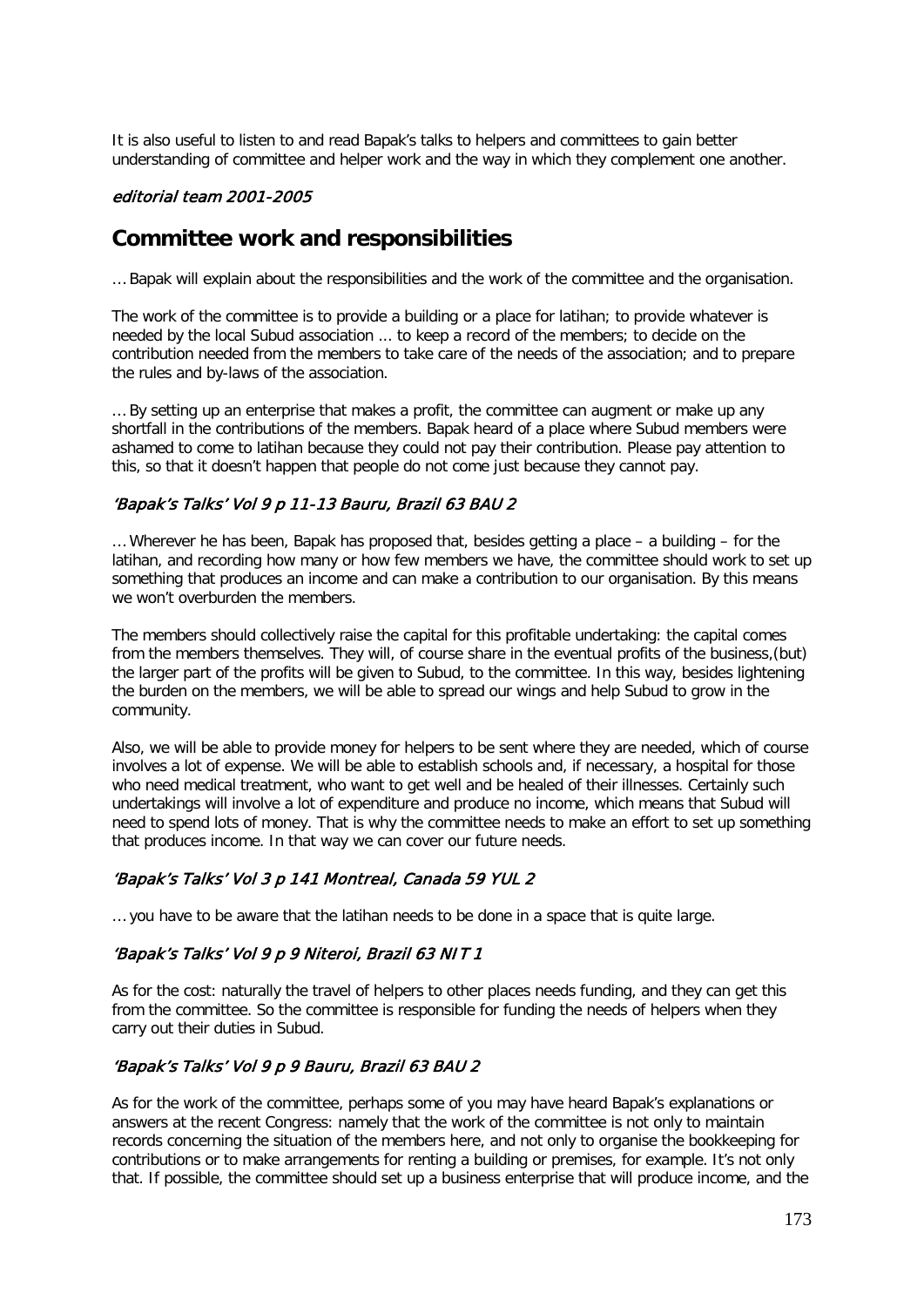income can contribute to the Subud funds, so that Subud finances become strong. In this way Subud can eventually build its own building here, and pay the costs of helpers who have to go out of town to open whoever needs to be opened. It can also set up a building to take care of those who are mentally ill, if they need to be opened, as well as other things in the field of social welfare; for instance, schools and so on.

## 'Bapak's Talks' Vol 6 p 123 Birmingham, UK 59 BHX 1

That is why Bapak suggests to all of you in Subud, that in our Subud association, you form an organisation or committee in order to work. And the work that Bapak is proposing to the committee is to set up enterprises; for example, business in various fields – in trading, industry and other fields – that can produce an income. This income can then be used to strengthen the finances of Subud. Because, in addition to creating enterprises to produce an income, we need to establish organisations for social work. These welfare organisations only spend money – for all kinds of things – without any expectation of getting a return. So through income-generating businesses, which can eventually donate to and strengthen the finances of Subud, we will be able to work for human welfare. Then, one day, the public will be able to see that the aim of Subud is not only to worship God; it is also to devote ourselves to the service of our fellow beings by helping and guiding, looking after those who are in need, and helping those who need help.

## 'Bapak's Talks' Vol 6 p 173 Edinburgh, Scotland 59 EDI 1

First of all – as you know - the responsibility of the committee is to provide for the needs of Subud members who wish to do the latihan. And secondly they have to harmonise the needs of Subud with the legal requirements of the country in which they are operating. So that the responsibilities, or the work, of the committee is not that much different from the work of any committee that is running an organisation or administering some kind of association.

… And when the helpers need money, they have to ask the committee. So it is actually the job of the committee to make sure that there is money for the various things the Subud group wants to do. And for this reason the committee should not be shy – or should never neglect – guiding and encouraging the members to support the group financially and to pay their dues, or whatever way they do that.

I know this is sometimes considered inappropriate or an embarrassing responsibility, because after all – all we are doing is worshipping God – so why are we asking people for money? But the fact is that, no matter what it is we want to do in this world, in order to do it – we first need a material base for whatever we are going to do. So you will find it hard to find anything that you can do without having some money involved. And that is why this is a major responsibility of the committee.

## Ibu Rahayu's talk, Sydney, Australia 01 SYD 2

## **Subud organisation and its aims**

The main purposes of the Subud organisation is to serve the members and to facilitate the development of Subud and Subud activities in the world. It provides services to Subud members, such as gatherings, Bapak's talks, Subud houses, helper visits, information exchange, publications, (books, newsletters), web sites and Subud members' address lists. It also facilitates activities, programs and projects which express our shared experience.

Many resources, documents and much information about the Subud organisation may be found on [www.subud.org.](http://www.subud.org/)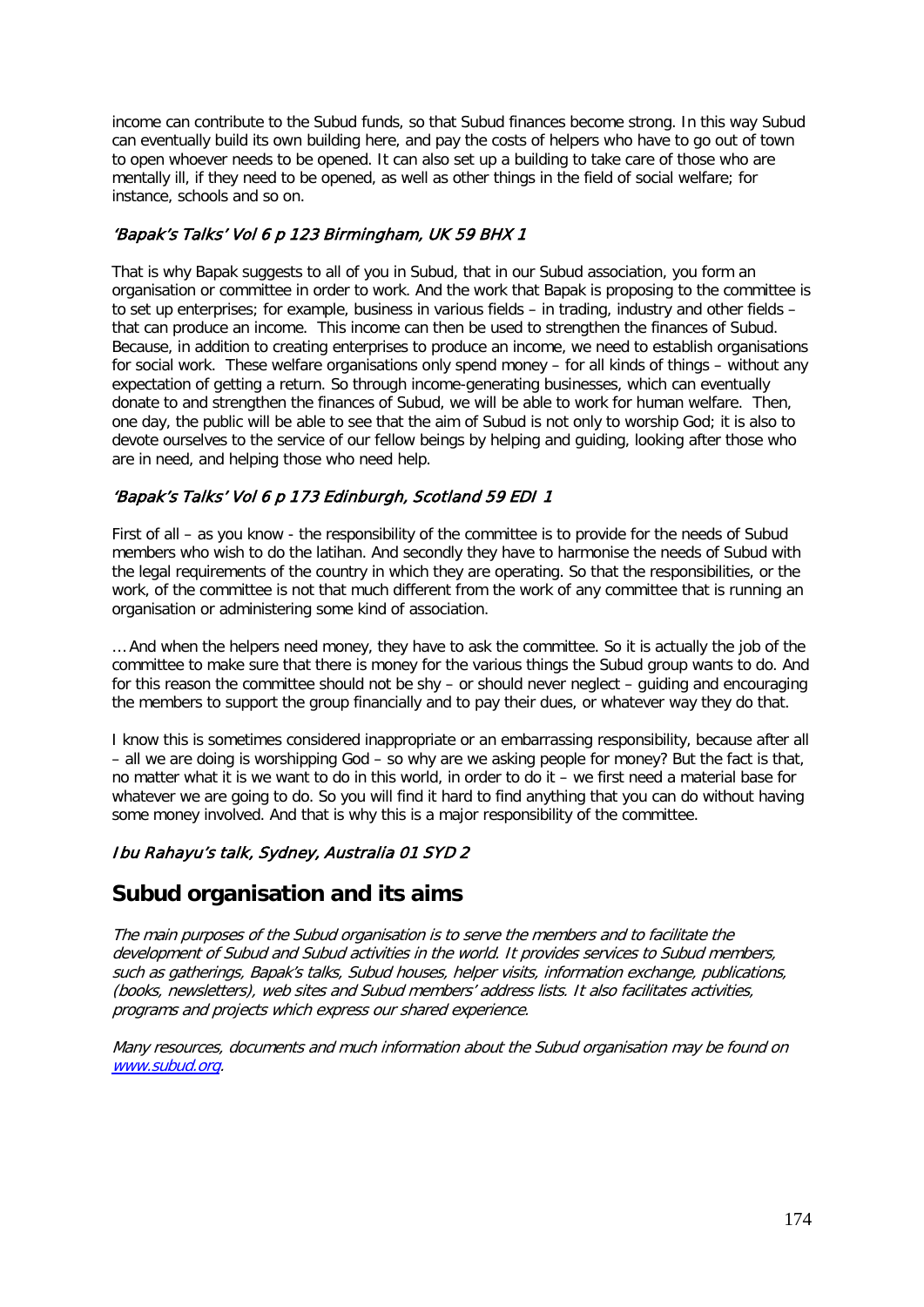# **Subud organization is democratic and participatory**

The Subud organisation is organic rather than hierarchical. Individual members get together to become groups, (groups may unite to form regions) and then national bodies which are members of geographic zones; these zones comprise the international body.

The organisation has representatives at each layer. The local group chooses a chairperson to represent them on the national body; the chair of the national body represents the country on the zone council, and the zone representative represents the views of the zone internationally on the World Subud Council. In this way, the national and international organisations are similar in shape.

| <b>National organisation</b> | International Organisation                        |
|------------------------------|---------------------------------------------------|
| Groups                       | Countries                                         |
| Regions                      | <b>Zones</b>                                      |
| <b>National</b>              | <b>Congress World Congress</b>                    |
| National                     | Council World Subud Council (WSC)                 |
| National                     | Executive WSA Executive (previously known as ISC) |

# **Funded by voluntary contributions**

At group, national and international levels, the Subud organization is funded through voluntary contributions from individuals, members' businesses or enterprises, as well as through special events, such as gatherings and cultural events.

National organisations are funded by voluntary contributions from local groups and members' enterprises. In most countries, local groups donate a percentage of their income to the national body. National pledges are made and budgets set at Congress.

# **Policy and executive functions are often distinct**

For example, in many countries, there is a distinction between the national council, which represents the local groups and formulates policy, and a national executive committee, which puts those policies into action. The national executive usually consists of at least a chairperson, a treasurer and a secretary. In some countries with small memberships the policy and executive roles are the responsibility of the national committee.

## editorial team 2001 – 2005

# **Local group committees**

Local committees are responsible for their group's outer needs while local helpers are responsible for the spiritual. These are:

### **Latihan premises**

• provide, maintain and develop appropriate latihan space (rented or purchased) and group facilities, with insurance

### **Finance**

- prepare budgets, keep accounts
- maintain the group's bank account and group contributions to the national budget
- fund raise and encourage enterprise to assist with funding

### **Information & communication**

• organise schedules and notification of latihan times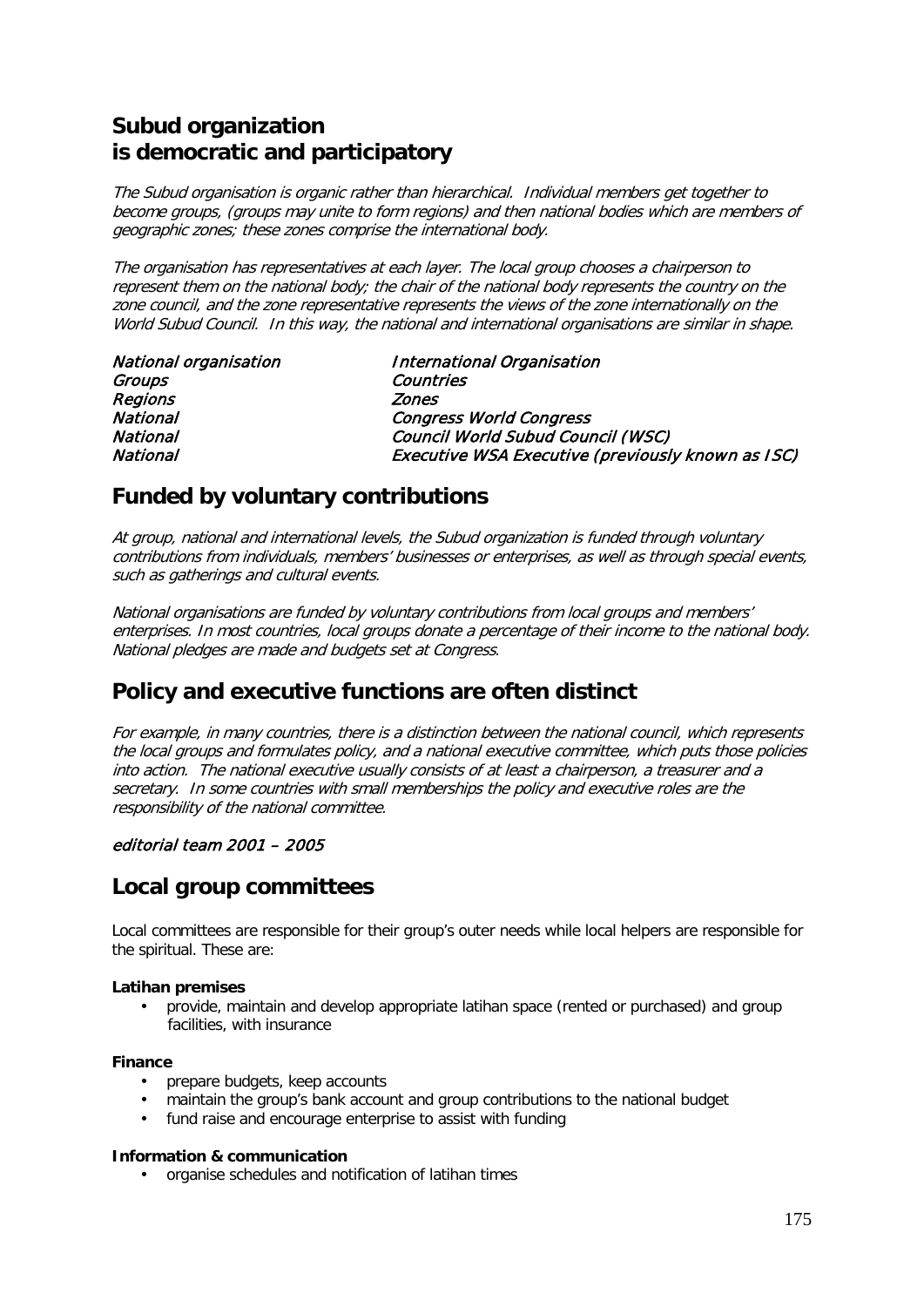- maintain up to date members' address list ensure; that the Subud group contact number is in the local telephone directory; maintain library of Subud books, tapes, videos and information about Subud for members and applicants; communicate news, events and other Subud information to members via newsletters, e-mail list, phone tree, notice board
- maintain links with Subud National Committee

### **Organisational obligations**

- organise regular committee meetings, helper and committee meetings, special group meetings, annual general meetings, keep records of group meetings
- support the national organisation, understand the Subud organisation at local, national and international level
- promote group participation in wing activities: enterprises, social projects, cultural activities, activities for young people and educational and health initiatives (see SES p 182, SDIA p 185, SICA p 187 & SYAI p 190 for further information)
- welcome and support new members
- create a pleasant atmosphere and facilities for members
- work closely with group helpers to facilitate the growth and development of the group

# **Forming local committees**

In most local groups the chair is selected by testing in front of the membership at an annual general meeting; after testing the result is confirmed by a vote of the membership. The chair then chooses the other committee members so that he or she has a team to work well with. Local group committees usually comprise chair, deputy chair, secretary and treasurer but often include other members with special functions. Members selected to serve on their local committees usually confirm their appointments by testing together with their local group helpers.

## (see p 193 Job descriptions & responsibilities of local committees)

# **National organizations**

In order to work together and support each other, the local Subud groups within each country form a national Subud organisation. To co-ordinate this, they hold a national annual, or bi-annual, meeting or congress where there can be social and cultural events, as well as business meetings, latihans and other spiritual activities.

# **National committees**

National committees are responsible for and attend to the practical and outer needs of members and groups in their countries. These are:

### **National premises**

- support local groups in their efforts
- provide, develop and maintain their latihan places and group facilities
- maintain and/or develop a national Subud centre with latihan, office and other facilities

### **Finance**

- fundraise, keep accounts, prepare budgets, maintain the national bank account of contributions from the groups to the national budget
- encourage enterprise to assist with funding for the provision of services to the membership and to the wider community, support national helper travel

### **Information & communication**

• maintain good communication with all groups in the country, updating national members' address list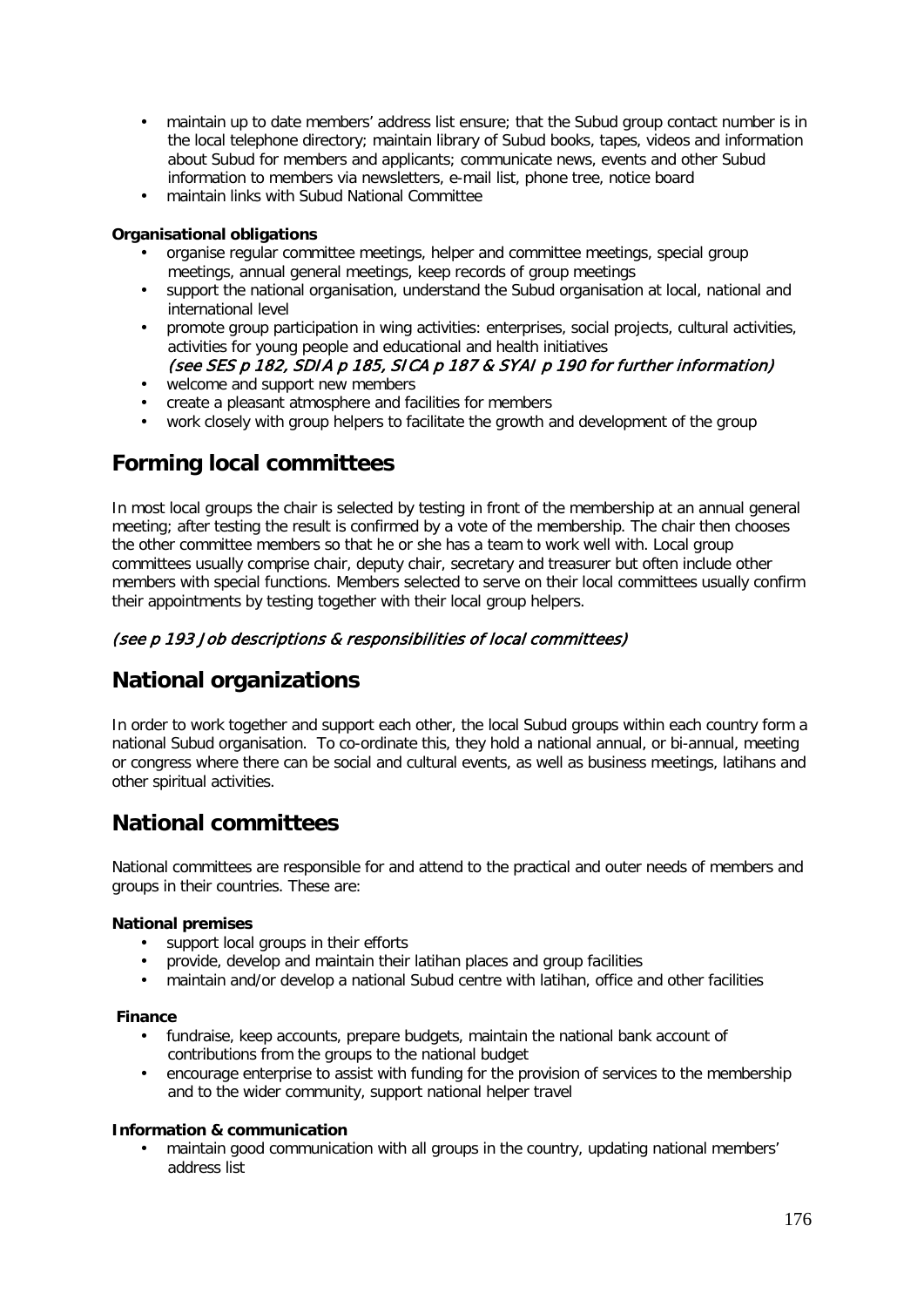- maintain national library of Subud books, tapes, videos and information about Subud for members and applicants
- communicate news, events and other Subud information to members via national newsletters, e-mail, etc.
- maintain national archives

### **Organisational obligations**

- organise national committee meetings, helper and committee meetings, special group meetings, annual general meetings, telephone conferencing where appropriate
- keep records of national meetings, understand and support both local and international organisations
- promote participation in wing activities: enterprises, social projects, cultural activities, youth activities and educational and health initiatives

## (see SES p 182, SDIA p 185, SICA p 187 & SYAI p 190 for further information)

- welcome overseas visitors and organise programs for international visits
- work closely with national helpers to facilitate the growth and development of Subud in the country

# **Forming national committees**

National chairs are selected during the official meetings of national congresses, by a process of testing and democratic vote. The chair usually holds office for two years. In many countries, the national chair appoints the committee. Objectives and policy for the next two years are made at national congress.

Between congresses the national committee is responsible for putting the decisions of the congress into practice. National committees usually consist of chair, treasurer and secretary, plus a committee councillor, one of whose functions is to act as an international ambassador for the country. The national committee may include members with other roles, such as vice chair, executive officer, fundraiser, and publications officer. The national committee works together with the national helpers in much the same way that local committees work together with local helpers.

The national committee may also include national coordinators for the wings: Subud Enterprise Services, Susila Dharma, Subud International Cultural Association, and for Subud Youth Activities, as appropriate.

In countries with larger memberships, the organisation may follow a different pattern. In order to allow for more direct participation by the local groups between congresses, and to make a clearer distinction between policy and executive functions, a country may form a national council. Such a council is a representative body consisting typically of the national chair, group chairs, committee councillor, and the national helpers. In this way, groups can have a say in their national organisation through their local group chairs even when congress is not in session. In some countries, national councils meet several times a year.

A national council will appoint an executive committee, which carries out the decisions of the council on a day-to-day basis. The executive will consist of an executive officer, treasurer and secretary, as well as people with other more specialist roles such as publications officer.

When appropriate, the national council also includes wing chairs, such as Subud Enterprise Services, Susila Dharma and Subud Culture, and Subud Youth coordinators or representatives. In some countries, Susila Dharma and other so-called wing bodies have a legal registration that is distinct from the Subud organisation that enables them to operate as non-governmental organisations or charities in their own right.

## (see p 196 Job descriptions & responsibilities of national committees)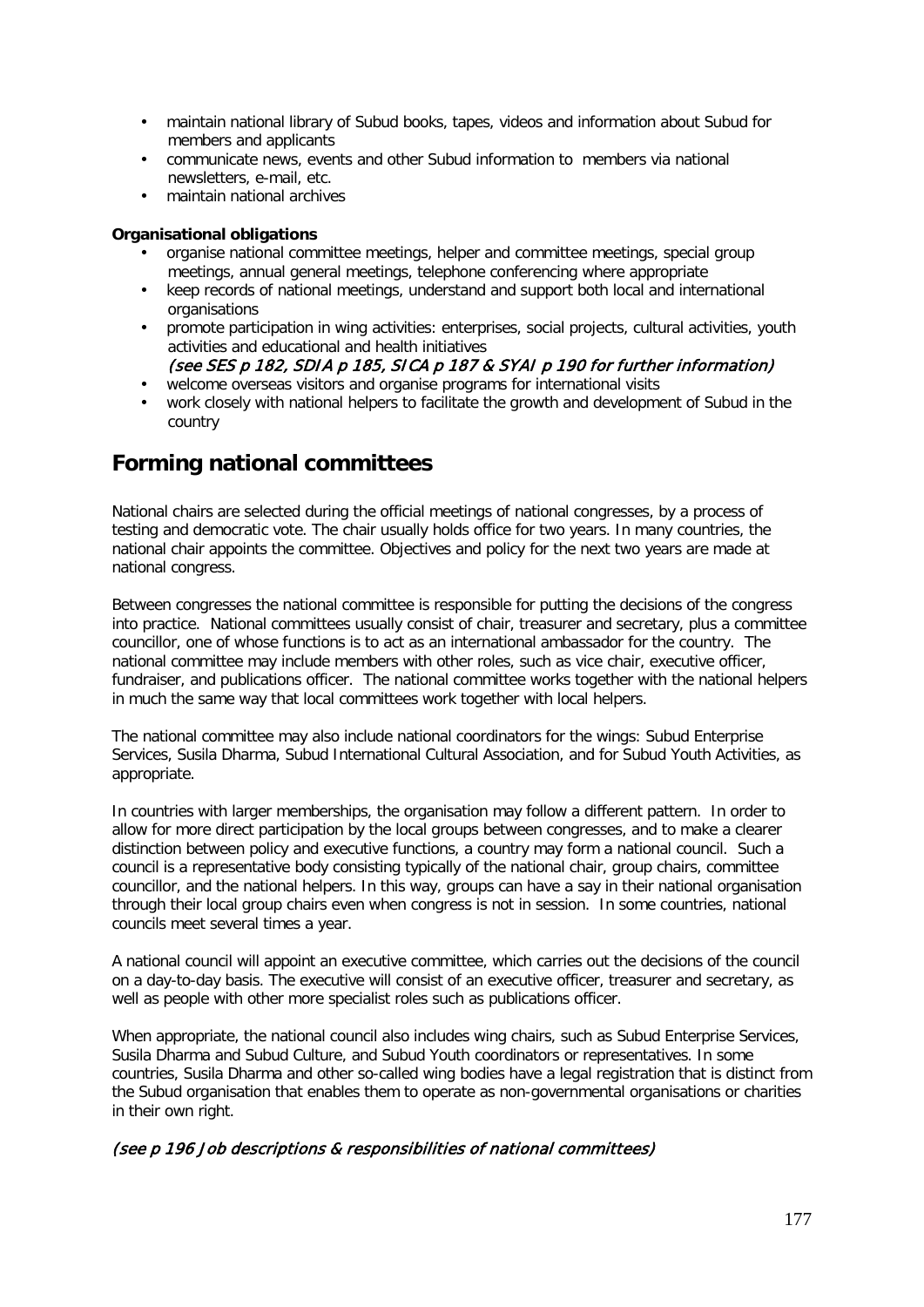# **International organization**

## **Zone councils and zone representatives**

The zone council consists of a delegation from each member country. Each delegation comprises the national chairperson, committee councillor, and the man and woman kejiwaan councillors. These national delegations select the zone representative to represent the zone on the World Subud Council. The zone councils may also include zone coordinators for Subud Enterprise Services (SES), Susila Dharma (SD), Subud International Cultural Association (SICA) and Subud Youth Activities International (SYAI).

## (see SES p 182, SDIA p 185, SICA p 187 & SYAI p 190 for further information)

Zone councils usually meet once every year or two. International helpers from the relevant area attend zone council meetings and members can attend as observers. The meetings often include kejiwaan gatherings, wing and social activities.

Just as local and national helpers work together with their respective local and national committees, so international helpers work together with the organisational members of the World Subud Council.

### (see p 199 Job description and responsibilities of zone representatives)

# **World Subud Association (WSA)**

The World Subud Association is an association of national Subud bodies, with affiliated organisations known as Wings. The WSA has grown following Bapak's advice, so that it belongs to the members, who may participate in the formulation and development of common aims.

Subud exists in about eighty-four countries in the world, with approximately 13,000 individual members. National organisations group together to legally form the international organisation, which is called the World Subud Association (WSA). There are approximately fifty-three member countries. National bodies promote the aims of Subud and as such have duties and rights.

### **The National bodies have the following responsibilities:**

- 1) The general duty to ensure that the WSA as a whole is working well, in accordance with its objectives and Subud principles;
- 2) To appoint a responsible national delegation that attends Zonal meetings and the World Congress:
- 3) To appoint, through this delegation, a Zonal representative, and to ensure that he or she is performing his or her duties adequately;
- 4) To participate in the activities of the WSA, to receive reports from the Zonal representative and to brief him or her for WSC meetings;
- 5) To help fund the activities of the WSA or WSA executive, and to receive periodic financial reports from the WSA executive and to participate in the WSA budgeting process during the Zonal meetings:
- 6) To report on the international and receive comments and suggestions from individual Subud members and groups within the country, through the National Congress, or the National Council, or through the national newsletter and correspondence in-between national Congresses;
- 7) To consider carefully recommendations from the WSC or the Congress regarding the functioning of national bodies and that of the international bodies which represent them.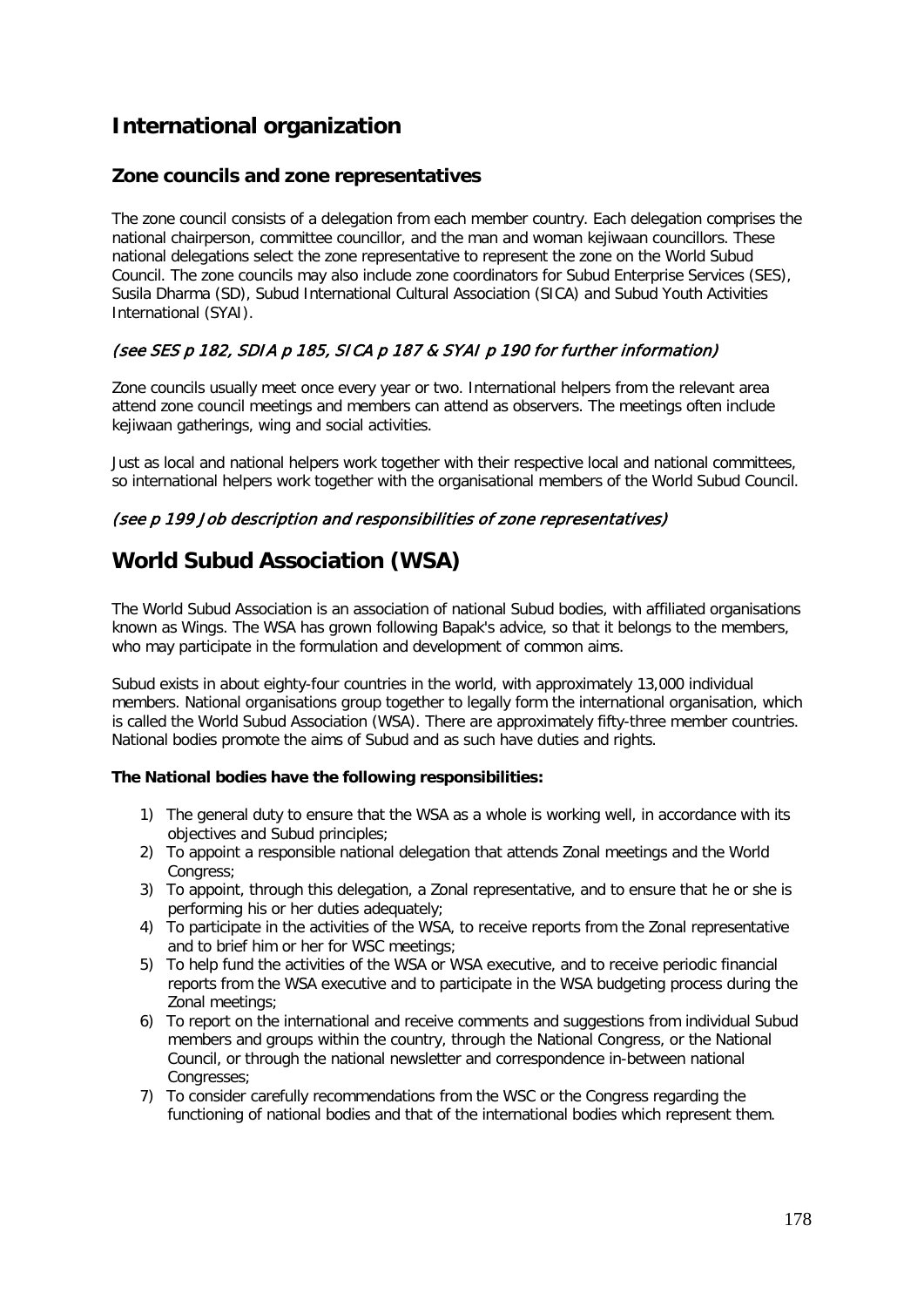All national Subud bodies are eligible officially to become members of the WSA. To do so, the national body must sign a form agreeing to the by-laws and objectives of the WSA and must pay a minimum annual fee of USD 1. Registered members of the WSA shall receive a membership certificate.

The international helpers are grouped in three areas, and the organisation is divided into nine zones. For practical reasons, these are grouped together as follows:

# **Kejiwaan**

| Area 1 | Asia Pacific                     |
|--------|----------------------------------|
| Area 2 | Europe and Africa                |
| Area 3 | North, Central and South America |

# **Organisation**

| Asia Pacific and Asia                     |
|-------------------------------------------|
| Europe West                               |
| Central and East Europe and Middle East   |
| Africa                                    |
| North America, Suriname, Cuba & Caribbean |
| Latin America North                       |
| Latin America South                       |
|                                           |

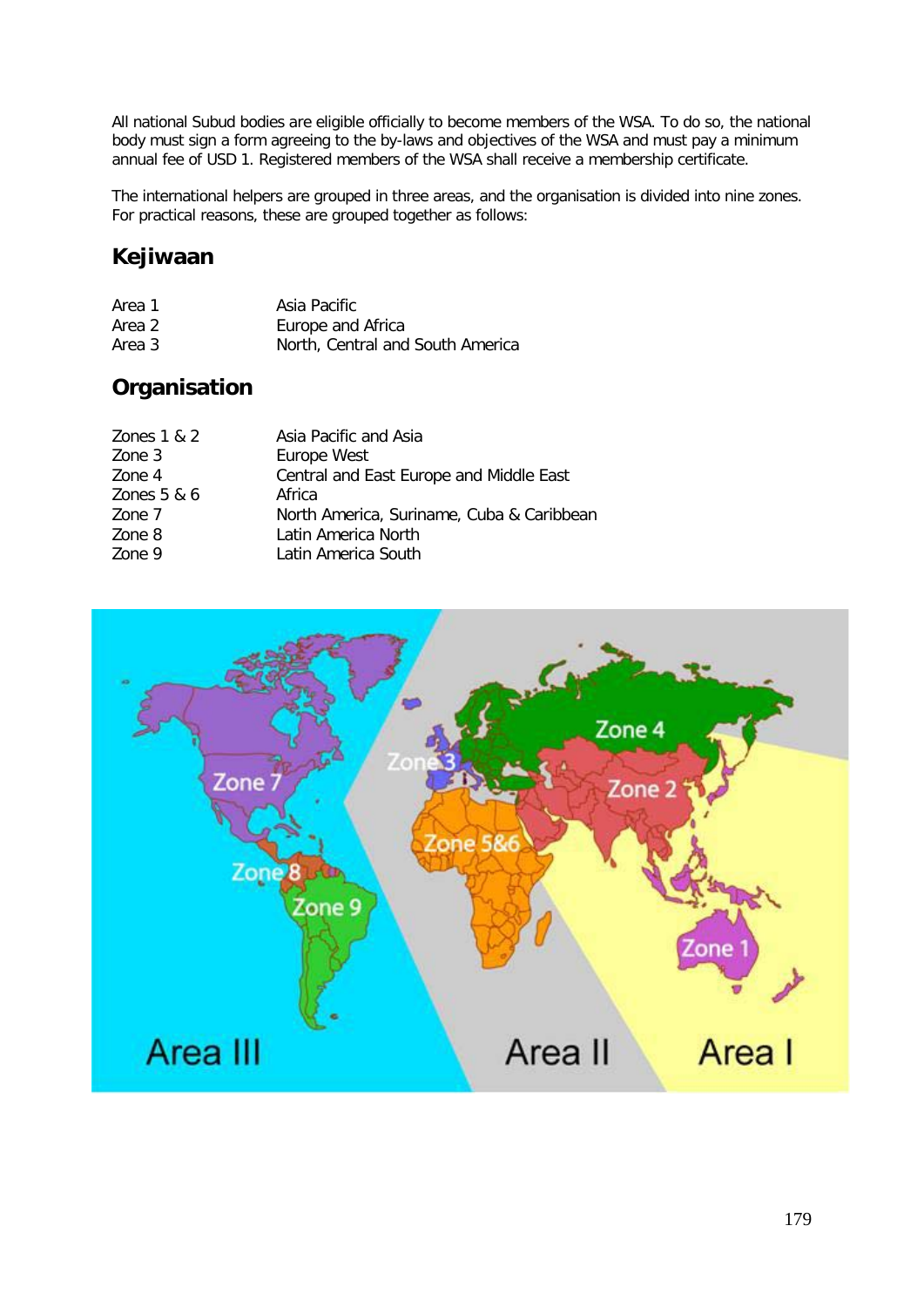# **The aims of the World Subud Association**

• To facilitate the worship of Almighty God through the latihan of Subud and to provide for the other needs of the Subud membership.

• To preserve the practice of the latihan so that it will remain available to people everywhere in the form in which it was originally practiced under the guidance of Muhammad Subuh Sumohadiwijojo.

• To protect the good reputation of Subud.

• To encourage peace, harmony and understanding between peoples regardless of their ethnic origin or religion.

• To provide educational and other facilities for the development of the full potential of human beings.

• To relieve poverty and deprivation.

• To encourage the development of a healthy and harmonious inner and outer environment for the well-being of mankind.

• To encourage cultural activities and the values which enliven and enrich the human spirit.

• To encourage the entrepreneurial spirit which enables people to express their true talents and develop the capacity to improve the quality of their lives.

• To make available information concerning the latihan of Subud.

## **Subud World Congress**

The Congress is held usually every four years. A World Congress is a spiritual and social event, which includes kedjiwaan gatherings, latihan, workshops, cultural events and meetings concerning all aspects of Subud. It is also the opportunity for general meetings of the affiliates and other Subud organizations. The main organizational point of a Congress is the general assembly of World Subud Association member countries. The official delegates to Congress are the four delegates from the countries who make up zone councils. World Congress is also an opportunity to meet and make friends with Subud members from around the world.

The national delegates to the World Congress decide the policy and objectives of the WSA for the next four years. The WSA Executive team puts these policies into action. The national delegates also nominate the main officers of the World Subud Association, such as the WSA chair, and the WSA Executive CEO (the chief executive officer).

# **World Subud Council (WSC)**

When World Congress is not in session, the work of the World Subud Association is directed by the World Subud Council (WSC), which usually meets once a year. The WSC has a similar relationship to the World Congress as a national council has to a national congress. Whereas the congress is the wider representative and policy-making body, the council is a more compact representative body. Similarly, The WSA executive is like a national executive but with an international scope.

Because the World Subud Association is an association of member countries, this means that the World Subud Council and, through it, all international officers, are ultimately responsible to the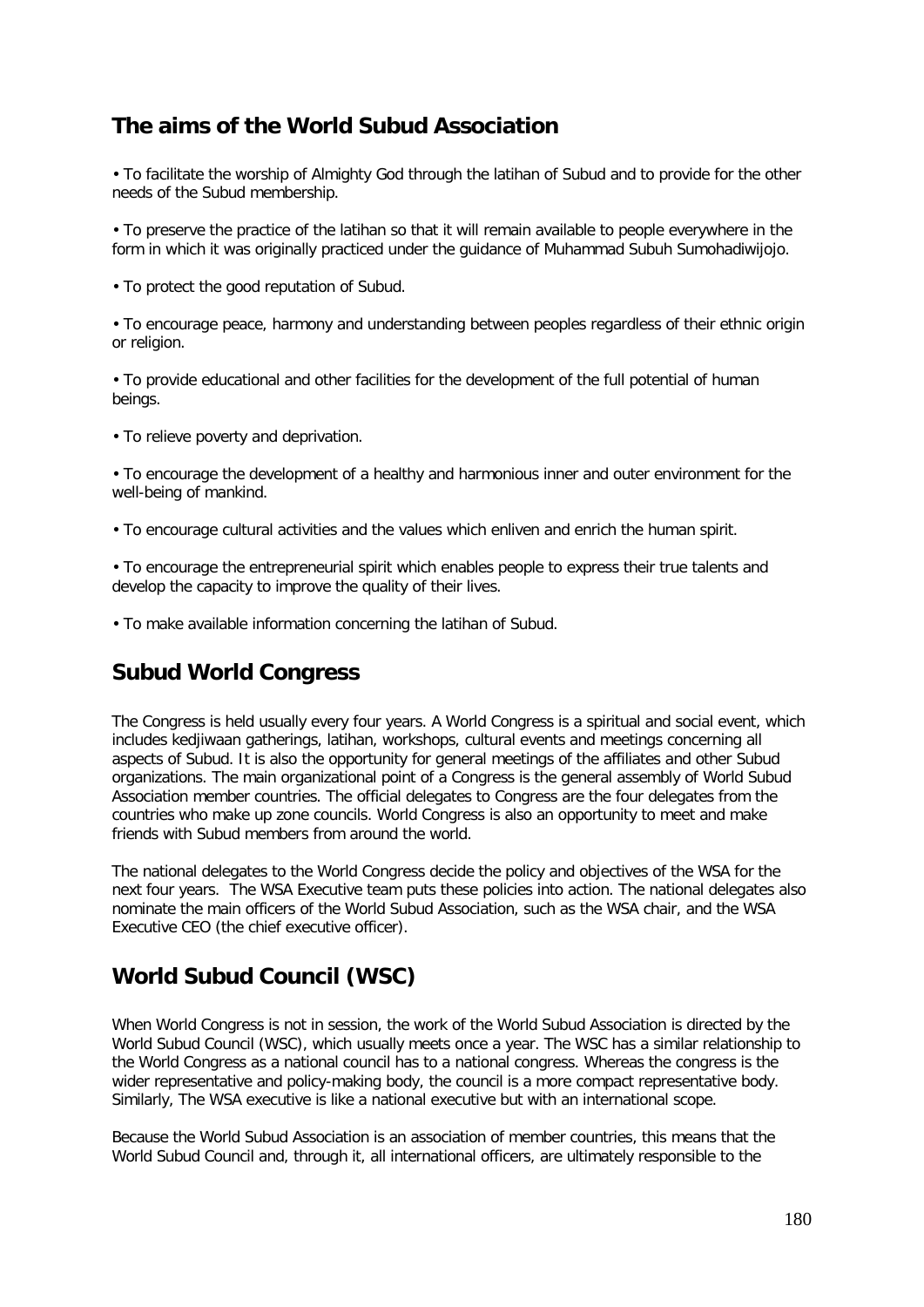member countries. The WSC works to implement resolutions and recommendations from World Congress. The WSC consists of

- Seven to nine zone representatives, who represent their national bodies through their zone councils
- World Subud Association (WSA) chairperson
- The WSA Chief Executive Officer
- 18 international helpers, six (three men and three women) from each of the three Areas: Area I, Asia Pacific (Zones 1 & 2) Area II, Europe and Africa (Zones 3, 4, 5 & 6) Area III, Americas (Zones 7, 8 & 9)
- The international coordinators or chairpersons of:
- Subud Enterprise Services International (SESI) Susila Dharma International Association (SDIA) Subud International Cultural Association (SICA) Subud Youth Activities International (SYAI)
- The chairperson of the foundation formed by the WSA, which is called the Muhammad Subuh Foundation (MSF)

The WSC meetings are also attended by the WSA deputy chairperson and the WSA secretary.

Countries with small memberships may not have a national council. Countries with very large memberships, such as USA and UK, have regions.

### (see p 200 - 201 Job descriptions and responsibilities of WSA Officers)

## **WSA Executive**

**The WSA Executive Team** (formerly known as ISC) maintains administrative services for the WSA and its members, and furthers international cohesion. The WSA Executive may comprise a number of positions, including chair, vice chair, secretary, treasurer, accountant and administrative assistant.

### **WSA Executive Office**

The ISC office, now the WSA executive office, changes location every four years from Congress to Congress. It was in Germany 1971-75, Canada 1975-79, England 1979-83, Australia 1983-89, Japan 1989-93, USA 1993-97, Indonesia 1997-2001, Argentina 2001-2004, USA 2005-2010 and Australia 2010 - 2014. Since the World Congress in Innsbruck in 2005, the WSA executive team members have been located in various countries.

Several function fall under the executive's responsibility. Some include:

### **World Subud Association Archives (WSA Archives)**

Following a review of the archive system, changes are being made to move the WSA Archives (formerly Subud Archives International) towards more sustainable, cohesive practices in some of its operations.

As several long-standing projects came to an end in the form they had originated, it became necessary to make transitions to accommodate those changes and to ensure up to date professional practices in line with current global standards where possible.

This involved relocation of the original sound recordings of Bapak's talks for professional assessment as to their condition and for possible re-mastering to the standards available today. The video talks of both Bapak and Ibu Rahayu will undergo similar assessment. A microfilm project is planned for material in the WSA Archive in Jakarta well as preservation projects for the WSA Film Holdings which will make that material more easily accessible.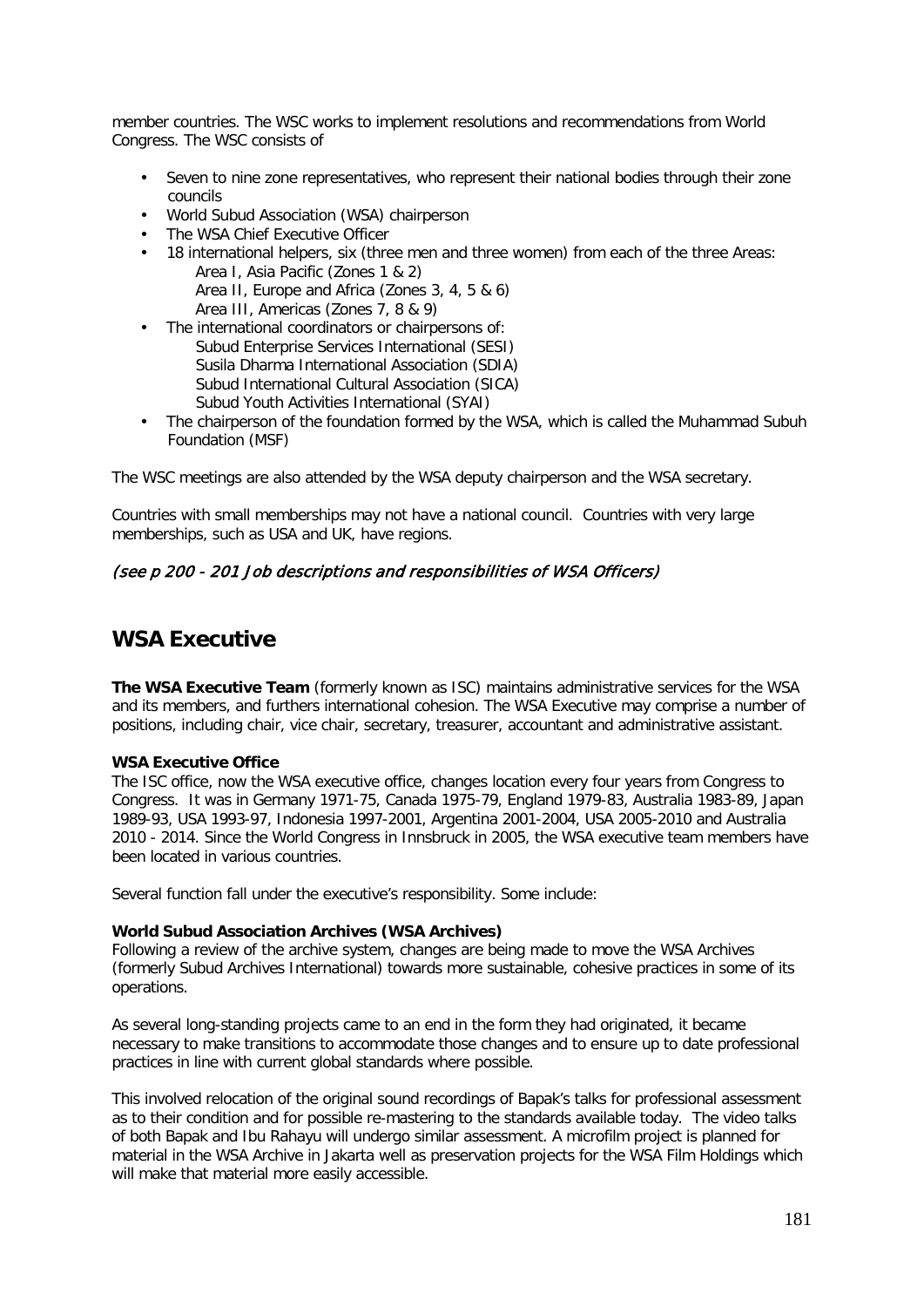The framework for the archives was also reviewed and proposals put forward to create a more realistic operational model until we have more professional, trained expertise available.

Under the umbrella of the WSA Archives are:

WSA Archives Jakarta WSA Archives Canberra Backup locations which hold security backup material on behalf of the WSA are Subud USA Archives, Subud Japan and Subud Britain.

#### **History of Subud**

History is the attempt to describe, and perhaps understand, the past through narrative and interpretation. In this spirit, Harlinah Longcroft, who lives in Canberra, Australia, has been working on a history of Subud project since 1983. She has been collecting documents of historical interest, which now form a special collection within the WSA archives, and researching the development of Subud since the birth of Bapak in 1901. Two volumes have been completed, the second revised and a third is in progress, covering through the year 1959.

#### **Publications**

The official translation and publication of all of Bapak's talks in English is subcontracted to Subud Publications International (SPI). SPI also coordinates translations into Russian, with official translation teams existing for Russian, French and Spanish.

Bapak's Talks can be ordered from [spi@subudbooks.co.uk](mailto:spi@subudbooks.co.uk) or by visiting the website at [www.subudbooks.com.](http://www.subudbooks.com/)

The WSA Executive office informs members by means of various websites and publications as well as through the WSA World wide data base:

[http://www.subud.org](http://www.subud.org/) For those wishing to know about the Subud Association http://www.subudworld news.com International Subud News, Events, Contacts and more [http://www.subud.com](http://www.subud.com/) For the public and others wishing to know more about Subud

Subud newsletters include the online magazine Subud Voice [www.subudvoice.net](http://www.subudvoice.net/) and the WSA newsletter, whilst many national bodies and some zones also have newsletters and websites.

#### **Finance and accounts**

The WSA Executive maintains the accounts, negotiates and prepares in coordination with the WSC the international budgets. The work of the WSC and the WSA Executive is funded by national committees and by contributions from individuals and enterprises, as well as grants from the MSF and others foundations.

The WSA Executive coordinates funds for international helpers to travel to countries in their respective areas and for helpers and members to travel to congresses or kejiwaan gatherings if their countries are unable to support them.

#### **Care Support Program**

The Care Support Program provides support to members in need; it has several national branches. Currently the CSP has two funds, the Subud Emergency Fund and the Subud Education Fund.

### (see Appendix IV for more information about these funds)

## **Muhammad Subuh Foundation (MSF)**

The Muhammad Subuh Foundation (MSF) is the foundation established by the WSA for the long-term development of Subud; it has the same aims as WSA.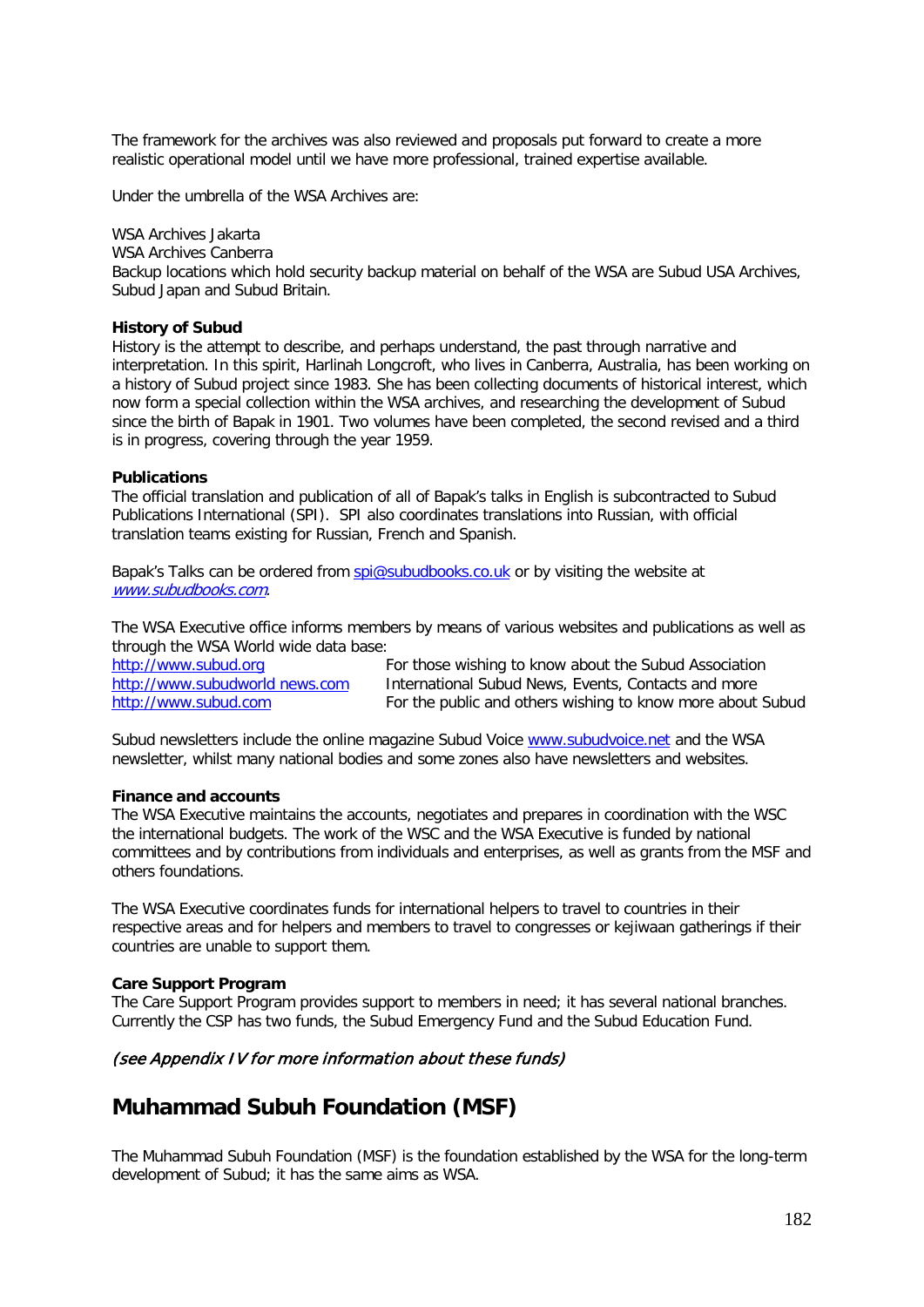MSF invests legacies and capital donations from Subud members. MSF makes grants and loans to Subud groups to assist with the purchase and construction of Subud houses, and it assists with the establishment of charitable and educational projects.

MSF also funds special projects such as the translation of Bapak's talks and international helper travel. MSF manages capital funds earmarked for special purposes. The MSF chair is appointed by the World Congress.

for more information about MSF visit their website: [www.msubuhfoundation.org/](http://www.msubuhfoundation.org/index.htm) index.htm

# **Wings/affiliates**

The main Subud organisation provides services to the membership as described. In addition the Subud organisation includes specialist affiliate organizations to support members working in the world in social and cultural activities. This includes the Susila Dharma International Association (SDIA) for social and educational projects and the Subud International Cultural Association (SICA). When a 'wing' is incorporated as a legal entity distinct from, but linked to, the WSA, it is called an affiliate, whereas Subud Enterprise Services International (SESI) which supports enterprise initiatives and Subud Youth Activities International (SYAI) are currently activities or 'wings' within the WSA.

There are other associations of Subud members with common aims or interests, such as the Subud International Health Association (SIHA), which is in transition with the intention of becoming recognized as a wing during World Congress 2014.

Other interest groups include Subud Educators and sometimes Subud Writers International (SWI). The way these organisations function varies from group to group and country to country, responding and changing according to circumstances, resources and needs. Should these interest groups become increasingly active, it is suggested that if they want a more formal organization they find a place within an existing affiliate.

# **Subud Enterprise Services International (SESI)**

Subud Enterprise Services International (SESI) fosters the entrepreneurial spirit and the development of Subud members' enterprises by encouraging contacts between entrepreneurs and through meetings and a supportive network. SESI does not have its own legal registration, but several countries have SESI coordinators.

## editorial team 2001 – 2005 & 2011

So when we do an enterprise, we can do it in many different ways; because any form of work is actually an enterprise if it is using what we have been given. To do an enterprise is to make use of that which we have been given by Almighty God.

## Bapak 'Human Enterprise' p 26 Sao Paulo, Brazil 81 SAO 3

Doing enterprises, therefore, will in no way be an obstacle for you in your worship of Almighty God in the latihan kejiwaan. On the contrary, it is through enterprises that you will become aware of your responsibilities, your duties in life: your duty to worship God and your duty to serve society and human life.

## Bapak 'Human Enterprise' p 21, Sao Paulo, Brazil 81 SAO 1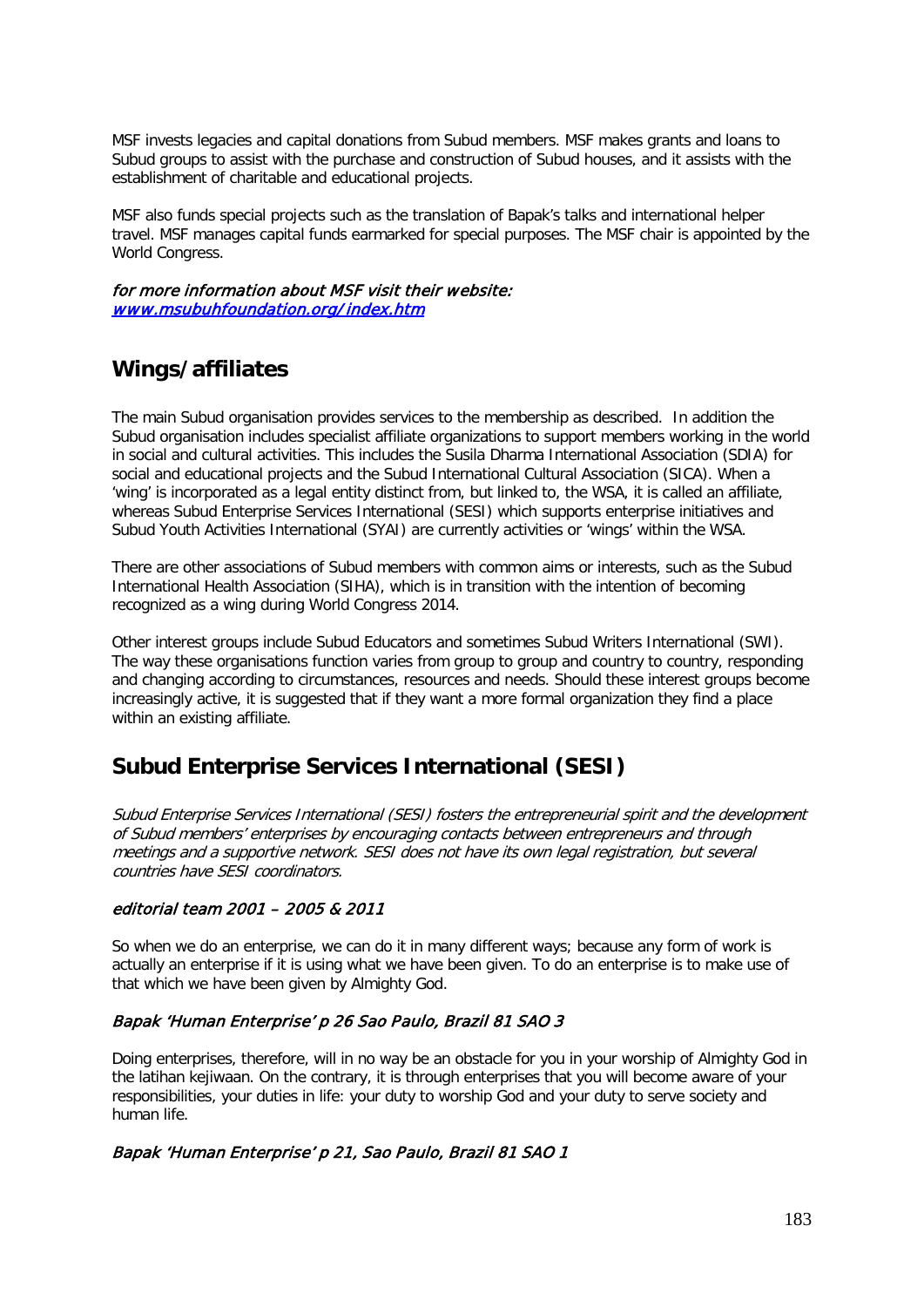Every effort, every human activity for ensuring a living is an enterprise, provided that everything you do aims at what is good, aims at what is worthy, aims at wellbeing.

### Bapak 'Human Enterprise' p 26 Cilandak, Indonesia 76 CDK 1

And so we come back again to this one thing that Bapak always advises us – to work in enterprises, which means anything that is work, that is movement, that is life, that uses our heart and mind and all our faculties. If our heart and mind are not exercised in the field where they should be used, then they are always groping around. … always groping, always looking for things. And it is this constant turning over of things that is wrong, that we should not be thinking about, or to which we should not be paying attention, which brings dirt into ourselves.

### 'Pewarta Kejiwaan' Special Supplement no 7 p 144 77 PAR 3 'Bapak's Advice and Guidance for Helpers' 4th edition p 141 1988

Enterprise is an effort that you do in your life, in order to find your living, to satisfy the needs of your life. The reason why Bapak talks about enterprise is because God will not give you anything unless you move. If you just sit, you will never receive anything from God.

It is only when you move that God will give you something. This is already something that you should understand. This effort, this movement, is what Bapak means by enterprises. And Bapak doesn't limit enterprises to men only. On the contrary. Nowadays women consider themselves as being equal to men in everything. Bapak says, that is right. Prove it. Do enterprises.

### 'Bapak's Advice and Guidance for Helpers' 4th edition p 143 1988 81 LAX 5 Bapak 'All of Mankind' seventeen talks from the 1981 world tour

An enterprise is any worldly undertaking. Without enterprise, human beings cannot live. It is essential for human beings to work with their whole being to provide for their lives as long as they are in this world. If you work in an enterprise which arises from the latihan of Subud, you are always close to your receiving, which is beyond the heart and mind. So, if you become rich, your wealth will be of real benefit for your life and for society, and you will prosper. The aim of these enterprises which Bapak advocates is not to get rich at the expense of one's fellow human beings. It is to be able really to experience our lives together, so that the gulf between rich and poor will automatically disappear, and the world's inhabitants may live together in harmony, and this world may become a holy place, a place where human beings worship Almighty God. This, essentially, is the use of an enterprise which arises out of the latihan of Subud. It is not for getting rich. The enterprises that have been started in Subud will eventually serve to guarantee human welfare.

### Bapak's talk, Anugraha, England, UK 83 LON 16 'Out into the World' p 48

Brothers and sisters, if in doing an enterprise or any undertaking involving a number of people you wish to be successful, the condition for it is the ability to co-operate, the ability to work together. If you can really work together, it will lead you to an enormous strength and an enormous power to achieve something.

What is the meaning of working together? The meaning of working together is that you give everybody a value – everybody who works has a value.

... What is really needed is a true feeling of harmony, a true oneness whereby the top and the bottom look after each other, and care for each other.

## Bapak 'Human Enterprise' p 66 Bristol, UK 77 BRS 4

… from a condition of harmony in your enterprises you will achieve peace of mind and happiness in your life. It is the absolute condition for our life in this world. If we want happiness and peace we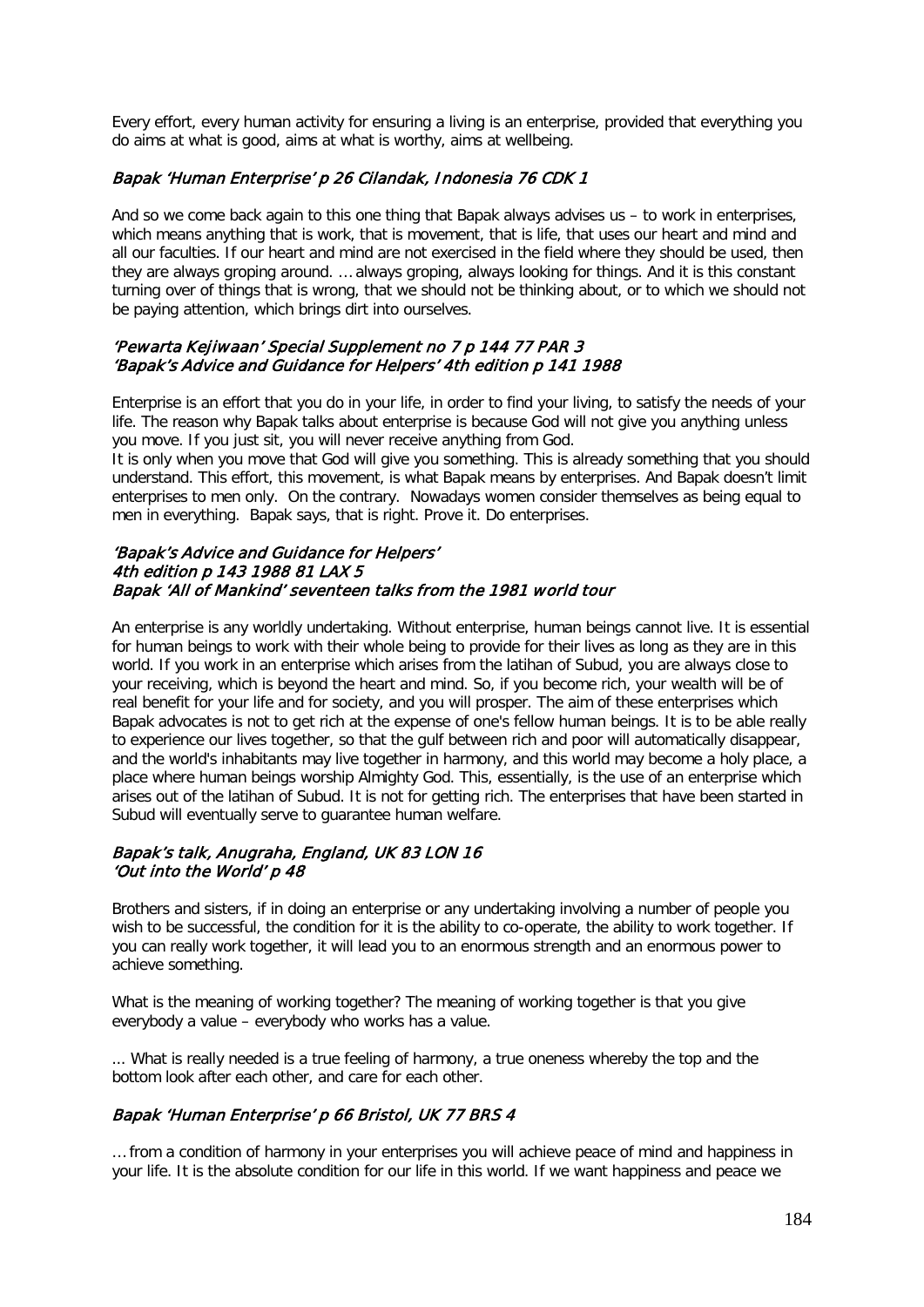must start off with harmony - that is, we must be able to get on with our fellow human beings. And if we can do that, then we can really begin to be an example to society round about us. This, therefore, is a prime requisite.

### Bapak's talk Rotterdam, Holland 77 RTM 4

The purpose or aim of enterprises is that from the result or from the profit, or from the material fruits of these enterprises of our work, a portion should flow to Subud. … It is right that we should stand on our own feet. It is right that we should furnish our own funds with our own work and then do these various things that Bapak has said. That way, if you can really put this idea of enterprises into practice, you will certainly have your own latihan halls, your own guest houses and have something left over for social work and undertakings. Then Subud will become known for its work in the world, for its help to humanity. It will be recognized, accepted, and seen by governments and by people with influence. Actually, this is the way that Subud can become known and can spread. … Bapak wants to remind you that it is most important in whatever field you decide to do your enterprise to get the advice, help and guidance of someone who is really professional in that field. So when you are doing your enterprise you will minimise the danger of that enterprise getting stuck, or going down the drain or going bankrupt or something like that. In order to do this it is very essential that in whatever field you happen to be, you do it really professionally according to how that field should be done. For that, you must have people who are experienced, who understand – in other words, experts. ... If there are people like that in Subud who can give advice, who can help - that's fine. If there are not – then you have to take someone from outside. Of course, you have to pay this person from outside a salary, an honorarium or a fee for his advice, or something like that - that is normal. But the fact is that you will then have a really professional and correct basis upon which you will do your enterprise.

### Bapak 'Pewarta Kejiwaan' Special Supplement no 18 Perth, Australia, 15th February 1978 78 PER 3

So then why is it that in your enterprises you always fail? When you do Subud enterprises, very often, not always, the enterprises go downhill. And Bapak says the reason for this is very simple.

It is because in your enterprise you still try to do your enterprise with the spiritual. You think that in doing your enterprise you must still use the spiritual to work with. Bapak says that is completely untrue. If you do your enterprise you must use your heart and mind, you must do it with your heart and mind and not mix it with the spiritual.

Because the two are separate. The spiritual is the worship of God Almighty. When you do your enterprise you must work fully and the power of God is there to protect you. You do not use the power of God to succeed in your enterprise.

### Bapak's talk, Toronto, Canada 79 YYZ 3 'Bapak's Advice and Guidance for Helpers' 4th edition p 141 1988

... this is something completely new for humankind, it is necessary for us to approach it with a lot of patience and an attitude and firmness, because it is said - it has always been said - that a person is able to learn mainly from the results of their own actions. Therefore, if we experience bad luck or misfortunes, or failure, then that is actually for us a source or a fountain of learning, of understanding what our mistakes are; because we have received the latihan, so it is easier for us to understand. In other words the fact that we are worshipping God and receiving the latihan makes it easier for us, or makes us better at, looking at our mistakes and learning from them, so that we are in the unusual position that we are able to change things. In other words, we are able to do it differently the next time.

So what Bapak hopes is that we should have an attitude in our enterprises of patience and a willingness to study and learn from the mistakes we have made, because we cannot learn from something without carrying out an action. We cannot learn without acting. It is of course possible for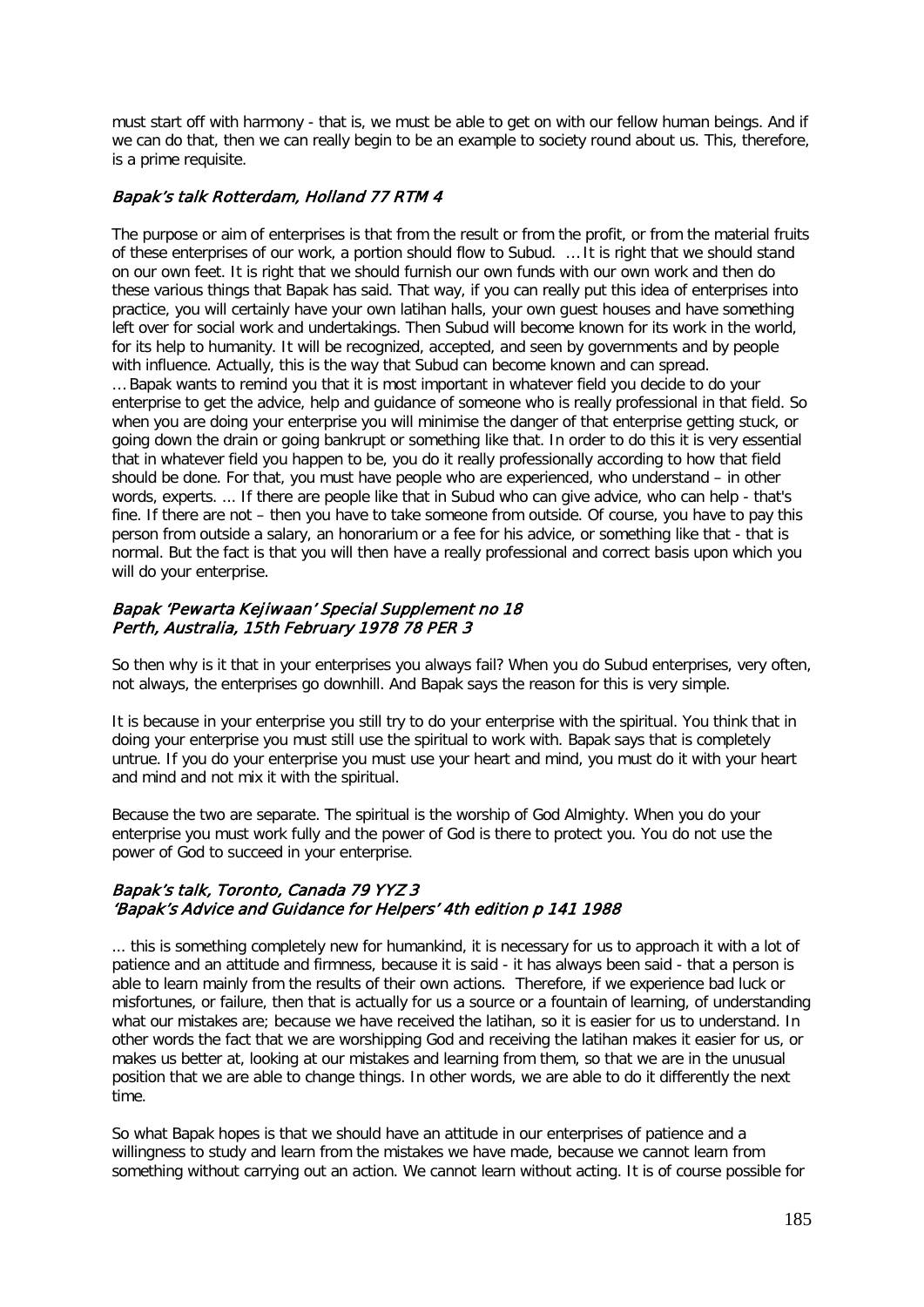people to fail over and over again. In fact, it is possible for people to fail until they reach a point where they are broken-hearted, or completely give up. But we have not reached that point, and Bapak indeed hopes that we will never reach that point, because what we are doing in doing enterprises besides our latihan - is actually an order from God. So in doing enterprises in the way that Bapak has told us many, many times, we are actually following God's order; and although these orders may not be easy, yet Bapak is convinced that if we follow God's orders, they cannot in the long run lead us to a point which is not where we want to be or which is unsuitable for us, or doesn't bring us good fortune.

Therefore, what we most need is to use our failures and our setbacks as lessons in order to learn and to be able to learn gradually what we have to do in the right way. There is, in fact, no such thing as an effort which succeeds the first time you try it. It is impossible to achieve a situation where you just start something and immediately you succeed. There is always some kind of failure, or some kind of test, beforehand.

### **Bapak's talk, Rotterdam, Holland 77 RTM 2**

(see Appendix V: Enterprise from Bapak's Autobiography and 'Human Enterprise' compiled from talks and writing of Muhammad Subud Sumohadiwidjojo (Bapak) by Rahman Connelly and Bradford Temple, June 1995)

# **Susila Dharma International Association (SDIA)**

Susila Dharma International Association (SDIA) is the affiliate organisation of the World Subud Association that supports social and humanitarian activities of its members. SDIA was established as the Subud Brotherhood International Foundation (SBIF) by Bapak in 1969, and became Susila Dharma International, as a change in name in 1983. The international chair of SDIA is a member of the WSC.

SDIA was legally registered in 1994 in the State of Virginia, USA, in its present structure.

The source of Susila Dharma work is the spiritual practice of Subud which gives rise to feelings of love, compassion and care that motivate people to take action in the world around them.

'Susila Dharma work originates from an awareness of a common humanity that transcends differences. The intention behind Susila Dharma is to support people to live and work in harmony in their quest for a just and sustainable society. The focus of Susila Dharma is on people and relationships, and a belief in the ability of people to reach their potential - personally, socially, economically and spiritually.'

### **SDIA brochure, 1997**

Susila Dharma work encompasses a wide range of activities carried out by Subud members in their personal and professional life, in formalised and informal ways. When formalised, these activities are represented as social and humanitarian projects, in the fields of health, education, family support and community development. They can also be represented through Susila Dharma committees or national organisations that provide financial, technical and partnership support to projects. Together, these initiatives and activities, national organisations and the social projects they support, constitute the members of the Susila Dharma International Association (SDIA). Membership of SDIA is voluntary, and all members are autonomous. In 2010, SDIA has 70 members in twenty-six countries, twenty-three national organisations and forty-seven social and humanitarian projects. With the assistance of volunteers, SDIA provides a range of services to support the people working locally in the field of social and community development, education, health, environment and livelihoods; services include: communications and networking, promotion and fundraising, training and technical assistance, project management and grant monitoring and representation at international fora such as the United Nations.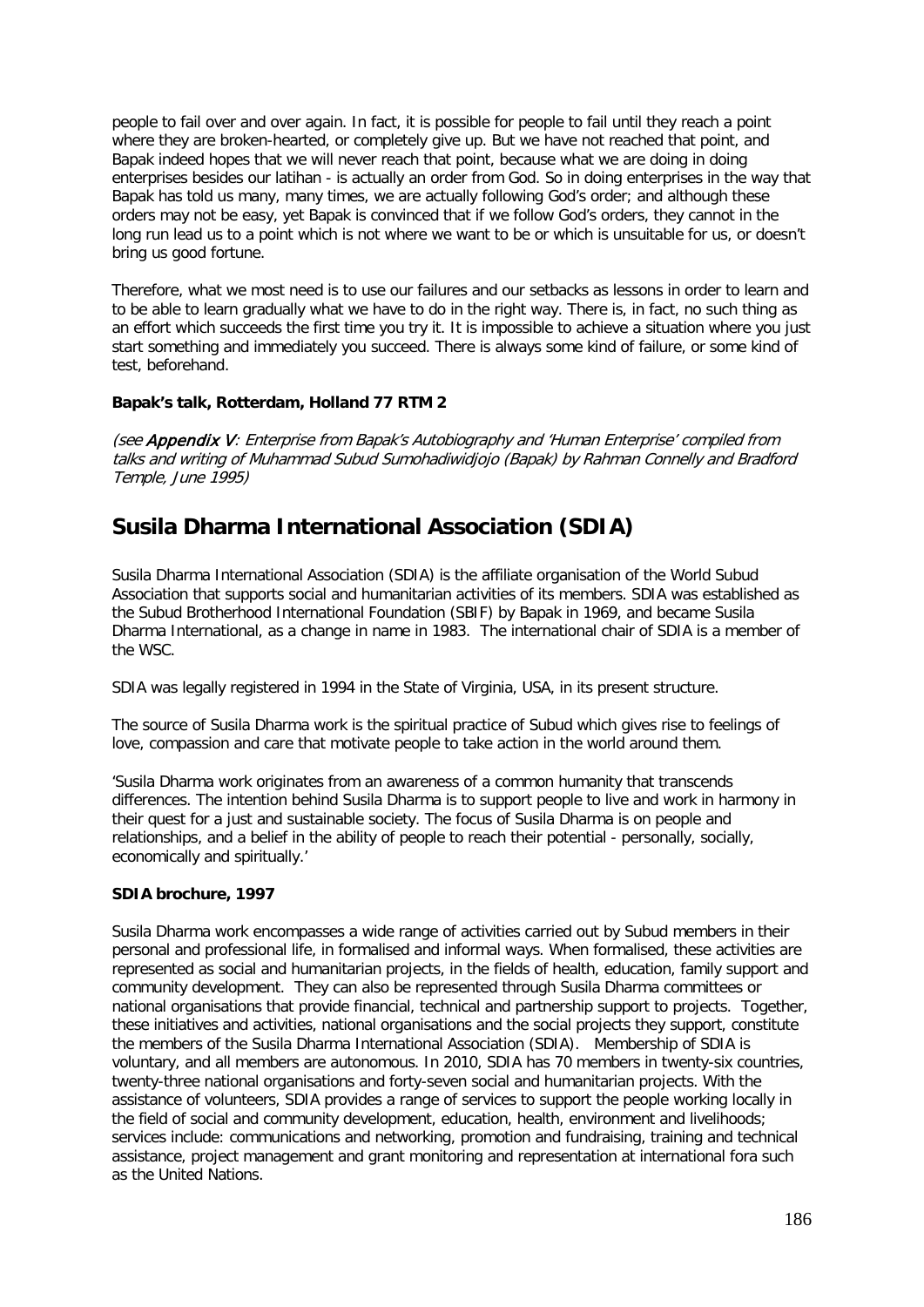In 1989, SDIA was granted special Consultative Status with the UN Economic and Social Council (ECOSOC) and UNICEF.

The mission of SDIA is to relieve human suffering and promote just and sustainable development through:

- Partnerships and support for grassroots, participatory development and humanitarian initiatives;
- Empowering individuals and communities to engage in positive human, social and economic change;
- Raising awareness of global issues and inter-dependence.

### SDIA 2010

### For more information on SDIA visit their website: www.susiladharma.org

### (see Part 1 p 4 –9 , The meaning of Subud)

Susila means a power that is perfect and good, which comes from Almighty God. And Dharma means surrender to Almighty God with sincere trust and submission.

### Bapak's talk, Anugraha, England, UK, 1983 83 LON 16 'Out into the World' p 49

… For both religion and the Subud latihan are the efforts of human beings to worship Almighty God and to serve humanity on earth. So it is appropriate for us to create a charitable fund and do social work; that is, to care for the sick, help the hungry and the poor, and help neglected children. All this is social work. It is very good for us to undertake such charitable work, because it is very fitting that, besides worshipping God, we work for human society on earth.

Therefore, brothers and sisters, in the Subud organisation we need gradually to create a body that can fulfill the social tasks we undertake, such as the care of the sick, the hungry, and of neglected children.

This is our fundamental aim, in addition to our worship of God.

Bapak says social work is very compatible with what we receive in the latihan and what we do in our worship towards God, because social work provides ways or activities in which our hearts and feelings will be educated to love and help others. Social work is a sign of compassion for others, of the closeness in feeling between one another, and is the sign of a bond between one soul and another.

## 'Bapak's Talks' Vol 9 p 337 Briarcliff, USA, 1963 63 BCL 2

Bapak is very much in agreement with doing that (setting up a Subud World Fund for social work), … because we really need a body that helps and supports the various institutions we are setting up in the field of social work. In this way we can build up our own strength first so that we can undertake what needs to be done. We shouldn't try to take up a heavy burden before we have made ourselves strong enough, because we'll certainly be unable to carry it. That is why we now need to prepare a body that can be a source of support for our charitable work.

## 'Bapak's Talks' Vol 5 p 30 Coombe Springs, UK 59 CSP 14

The point that Bapak wants to clarify again a little further is that funds which we employ for charitable purposes can be of two kinds.

One kind is what we ourselves generate through our own enterprises, through our own efforts. But Bapak says it is absolutely right and correct to get in touch with outside sources of charitable funds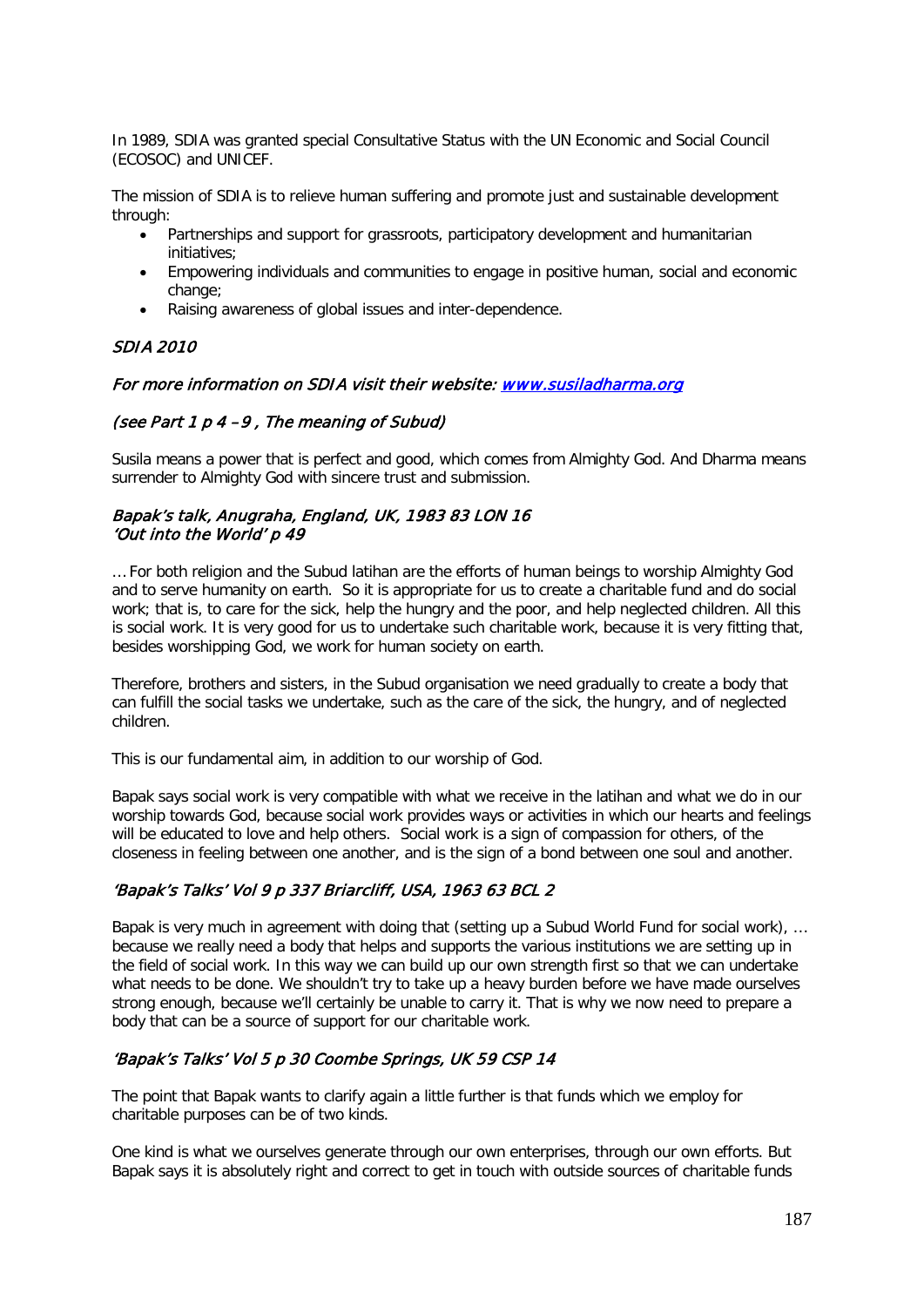and to employ these for charitable undertakings within society. For the time being, these funds may exceed what we ourselves are able to provide until our enterprises are strong enough, because we are still a long way from the situation where enterprises are able to fund such activities.

If we can make use of outside charitable funds from foundations, etc., so that we can get their assistance in our own charitable activities, it means we are able to expand the charitable work of Subud now in a much bigger way than we have been able to do in the past.

For that reason it may be right for us now, and it may in time be that we also are willing, to receive donations and assistance from charitable funds outside Subud. However, that is not charity. That is being a channel, and that's all right, but it is not the ideal we are looking for. What is called charity is when with your own sweat you make money and use it for the benefit of other human beings and for the needs of other people. And is what Bapak calls carrying out the will of Almighty God.

### Bapak's talk Hoboken, New Jersey, USA Bapak 'All of Mankind' p 49 81 NYC 5

In this way Subud will show some reality of what we receive in the latihan. In this way the name of Subud will grow sweet and fragrant in the world. It will become respected in the world since we do things not by talking but by demonstrating with actions.

In Subud, we should do it that way. We should show what Subud is with our actions and not with our words. We are already taught to do this in the latihan. In the latihan we don't do much talking: we act, we move. That should be our way also in our outer life; to demonstrate the reality through what we do, through the actual result of what we achieve.

## Bapak 'All of Mankind' p 69 Vancouver, Canada 81 YVR 4

…Dharma … is thanking God for the gift of this guidance in our lives.

But God does not need our thanks, so to thank God, all we have to do is relieve the suffering of God's creatures and make them happy. So we do not have to thank God, but help those who are suffering, especially our fellow human beings who are in need and deprived. That is our thanks to God. And out of that comes Susila Dharma, helping those who are needy and thanking God in that way. It is putting aside our own need and giving the time to think of others who are in need.

So that is the meaning of Susila Budhi Dharma, and that is the content of the latihan. So do not ever think that the latihan is just thirty minutes twice a week; thirty minutes is too short; you live twentyfour hours a day. It is not just the latihan but all our needs in this world which are connected with everything that happens in the world.

## Ibu Rahayu's talk Kiev, Ukraine 01 IEV 1

Dharma is a form of surrender or giving because we feel the grace and greatness of God that accompanies us in our lives. So we give out of a feeling of gratitude. Of course Almighty God does not need anything and does not expect anything. However God will value you if you care for or give to other creatures of God that need help. This help does not just take the form of money, it can be … sharing your expertise, or sharing your feeling of joy, in other words, sharing whatever you feel you have enough of.

But brothers and sisters, when you give you must still take care. To take care means to assess carefully. When we give, it won't always help the recipient. So when you decide who to give to and who not to give to, there is a feeling that you need to get to know.

For example, you give money to someone because they appear to need help, but that money is not used for a need or a purpose that will improve their lives or benefit their family, but the money is used for gambling. In this case it is not just the recipient that is wrong, you also share the blame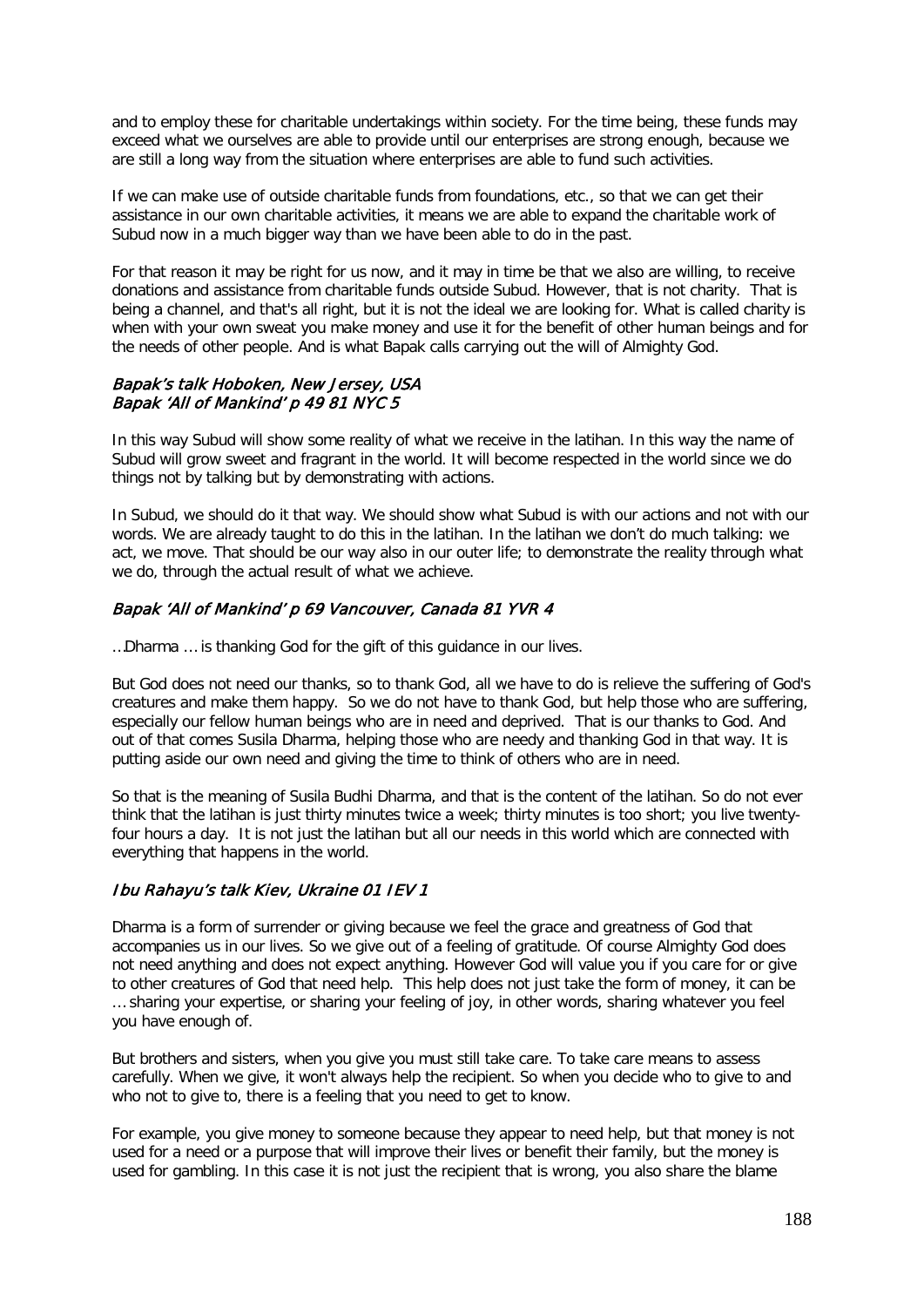because you gave something that stimulated an activity that is not permitted by God. So when we give, we must be careful too. We should not give blindly, but we have to know what the donation will be used for.

This is the work of Susila Dharma, that is, to assist in the field of social welfare. But in doing so you need to truly understand what is needed to meet what is lacking in society. This is not an easy task, because when you give, don't let your aid just be used for something unnecessary, but for something that will truly develop people's lives.

### Ibu Rahayu's talk Bali, Indonesia 01 DPS 1

# **Subud International Cultural Association (SICA)**

Subud International Cultural Association (SICA) is the cultural wing, and an affiliate of the World Subud Association (WSA). The international chair of SICA is a member of WSC, selected by testing at World Congress and serves a four-year term. SICA is an association of national SICA bodies and is registered as a nonprofit corporation in Virginia, USA.

SICA aims to encourage the expression of inner culture in the widest sense, to encourage intercultural activities through the use of Subud houses for cultural activities.

Subud members have created a wide variety of SICA projects; these include conferences, plays, concerts, festivals, art exhibitions, book and magazine publications, CD releases, digital photo archives, television productions, an oral history for the Smithsonian, an enterprise presenting art classes and art projects at fairs and pavilion design for the United Nations.

As a non-profit corporation, SICA has been able to obtain funding from other bodies for some members' projects.

### SICA 2004

### For more information about SICA visit their website: [www.subud-sica.org](http://www.subud-sica.org/) where there is an online gallery of Subud members' artworks, an online magazine and more.

Out of the nature of this latihan, which is characterised by these movements, culture is born. What is culture? It is the skill of the inner-self. …Thus it is the nature of the latihan of Subud that all of you, when the moment comes, will express your own skill and your own origins, or what, in human terms, are called your national or original traits.

## Bapak's talk Woodstock, USA September 12, 1977 77 WOS 1

And that's what is really meant by culture. Because actually the *kebudayaan*, or culture comes from the word budaya, which means 'nature' or 'natural'.

### Bapak's talk and testing Hoboken, New Jersey, USA 81 NYC 4

Kebudayaan, the Indonesian word for culture, is made up of two words, budhi and daya. Budhi means an idea conceived from the grace of Almighty God, and *daya* means force or work. And this embraces the whole field of art, so that your activities in the cultural field will include not only the dramatic arts, like dancing, but also the visual arts, painting …

If culture truly arises from a calm and peaceful inner feeling that is not influenced by the desires, it can become a kind of symbol or an indication of things before they have happened … So an artist can depict what will happen to human beings in the future.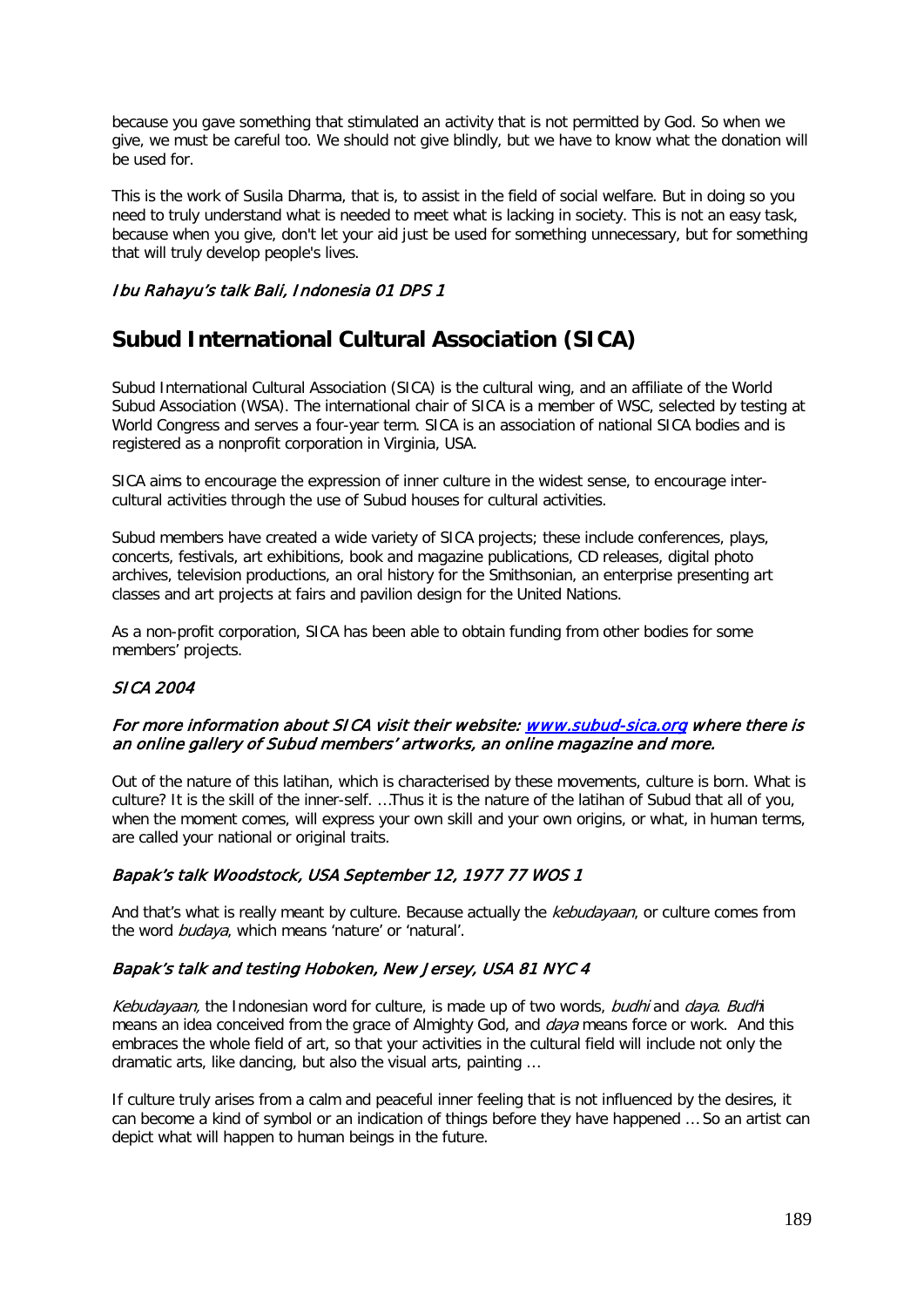Clearly, culture is concerned with human beings, so that they can know the real direction for human society, for their nation and country, through the receiving from the peace and calm of their inner feeling.

### Bapak at the establishment of SICA, Anugraha, UK August 15, 1983

That being so, you will soon gain ability and skills within your work that are in tune with your soul; and, because these will stem or grow from your human soul, which brings your whole inner feeling to life, this will certainly make your life happy. That is how it is, my children; so you will always have enthusiasm for your work, and your development and progress in it will not be disappointing. That is what can truly be called culture, because its source is the human soul and it is received in an inner feeling that has awakened, free of the influence of its companion forces. It is a culture filled with a life force that never stops; and that is why the work you do will be a means for you to worship the Almighty.

## Bapak 'Susila Budhi Dharma' 20 Dhandhanggula, p 353 2001 edition

Every nature created by God, in which God's power manifests, is alive. These include the visible natures as well as the natures that cannot be seen. In the case of human beings, it is the soul that is alive.

… Now because your soul is active and alive, if your soul grows and develops it will bring about a change or a development in you. We call this human culture, and in fact this is where the term culture comes from.

Why do we say Subud is a form of culture? The reason is that with the latihan, you are educated from within, you are touched from inside - every part of you, everything that you have inside you – is touched. So for instance, if you have a talent for singing, once God has touched your soul, the songs that you sing can touch other people. The same is true if you have other talents, for example as a writer, as a painter and so on.

It is due to this that in Subud, thanks to their latihan, there are people who have never studied something in the worldly way, or learned it, and yet their talent grows by itself, without any kind of study. There are even people who are old now and yet they want to change their line of work as they feel that their former work does not advance their life and it does not give them inner satisfaction.

Now this culture is not limited to dancing, or singing, or art in general. The human soul also touches human thought, so Subud will not hinder someone who studies. In fact this contact can help you pursue your profession. So for example some people become doctors, or architects, and so on. So people in Subud don't just seek spiritual knowledge. We live as normal people and we pursue our respective professions, and at the same time we seek spiritual understanding.

This is why Bapak made the decision to set up a Subud wing called the Subud International Cultural Association, or SICA. Bapak hoped that through SICA, Subud members who had a talent in a particular field would create something truly new or different, something that would touch other people, meaning people who are not in Subud, people outside Subud.

So in this way, through SICA, we can provide proof to people who are not in Subud. This is needed because we cannot explain Subud to other people who are not opened, to people not in Subud. They cannot understand what Subud is if they have not experienced the opening, or how the latihan fills us.

So by creating something for other people, you may be able to demonstrate something that, without their being aware of it, may exert a positive influence on people who are not in Subud. So we hope that Subud will spread through SICA through activities that other people can see.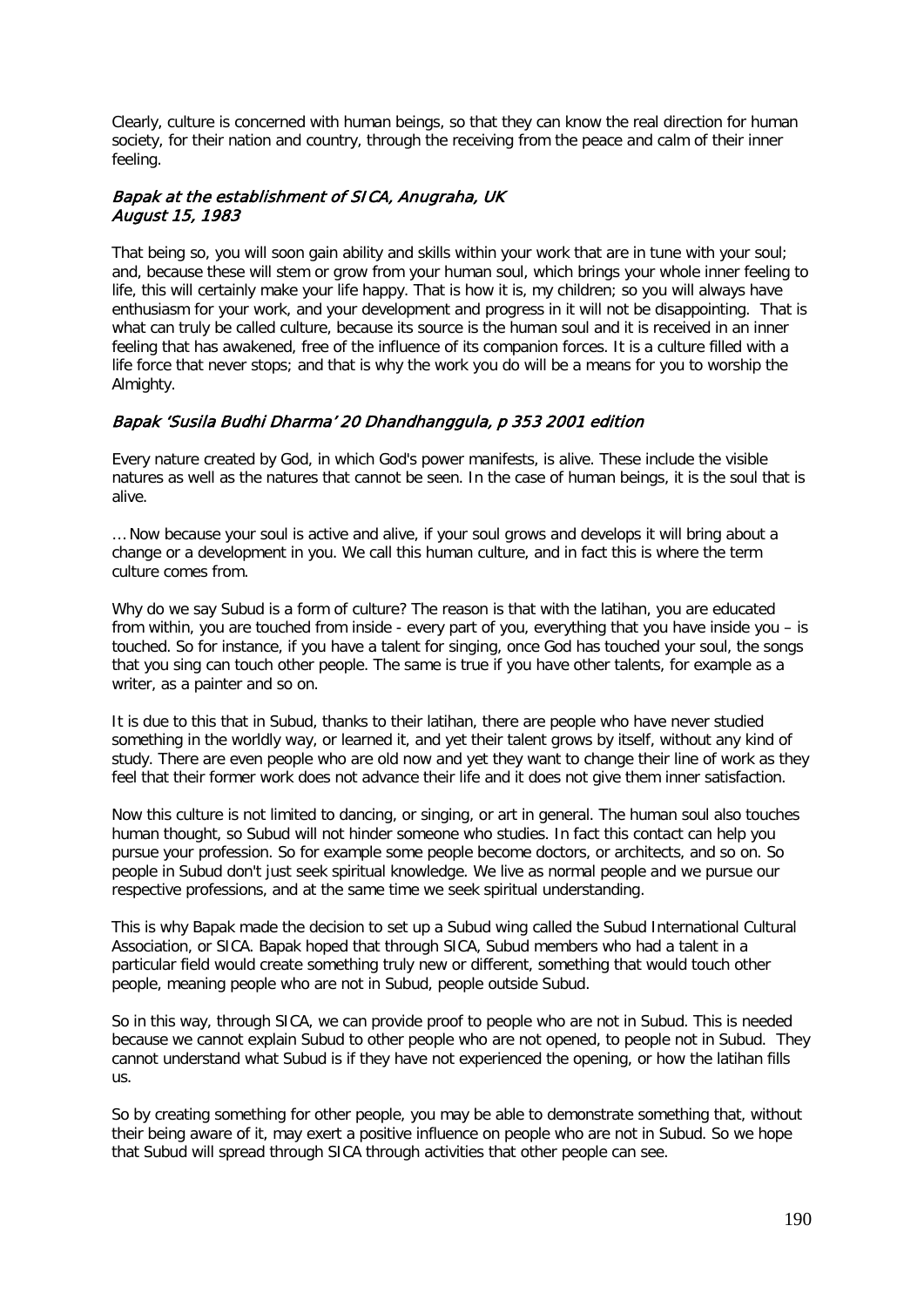This is particularly hoped for from young members who have a lot of energy - that they will generate something new that will also be a part of SICA's activities.

Of course, we need to train for this too (in latihan), as not every member can understand yet what SICA is for. Well, according to Bapak, SICA is for activities that grow out of the development of the soul. But this may still be difficult, particularly for members who are new to the latihan and who are not yet able to receive anything that is guided by their soul that will produce the kind of culture I spoke of.

But, even though this is still hard for us, some members have had the courage to start something with SICA. It's true that Bapak had great hopes for us, because Bapak was someone who was full of culture. So Bapak hoped that we, his children, would be like Bapak too, but we are not able to yet. Bapak had all kinds of talents: writing, martial arts. Bapak practiced a form of martial arts that he developed himself. As for his writing, we can read the results in Susila Budhi Dharma. This is by Bapak, his receiving; it is all from Bapak's soul.

The same was true for storytelling. Bapak had a great flair for telling stories that he made up on the spot. And when we were little, and when Tuti was still a child, Bapak often told stories, all kinds of stories. But we weren't smart. If we were smart and wrote these down at the time, we could now write books and make films, because Bapak told so many stories. Well, that was our fault. Bapak never said, 'Write this down, take it down!' No. It had to come from us, but we did not have the initiative at the time and it's too late now. Perhaps it's God's will that when it comes to culture we have to start from zero.

## Ibu Rahayu's talk Singapore 02 SIN 2

# **Subud Youth Activities International (SYAI)**

Subud Youth Activities International is part of the World Subud Association (WSA). Though the original idea had been to create a separate Subud Youth Association, this idea was decided against at the World Congress in Spokane. This is why now it is often referred to as Subud Youth Activities International.

SYA was renamed Subud Youth Activities because the idea of its being an association distinct from the WSA was discarded many years ago and the emphasis has been on networking and promoting activities. This was a decision of the WSC in 2004 and confirmed at the Subud World Council Meeting in Bangalore in 2006. The SYAI coordinators are members of the World Subud Council, and are selected by testing at World Congress to serve a four-year term. Testing on occasions has resulted in there being joint coordinators, one man and one woman. At the Subud World Congress in Christchurch 2010, 6 youth coordinators, 2 per Area, were chosen for a trial term.

SYAI representatives are active in some zones, many serve on national councils and some operate in regions and local groups. This variation depends on local needs and interests. At the Subud World Congress in Bali, in 2001, a working group of young people developed a mission statement for SYAI:

'To provide the environment and the support to encourage young and newly opened members to comfortably and fully participate in Subud; and

To support and encourage young Subud members to take initiative to organize activities which welcome all people.'

Aims and objectives of SYAI also include:

• To serve as a bridge reaching out to our young members, valuing the need for teenagers and young adults to be together in a positive environment.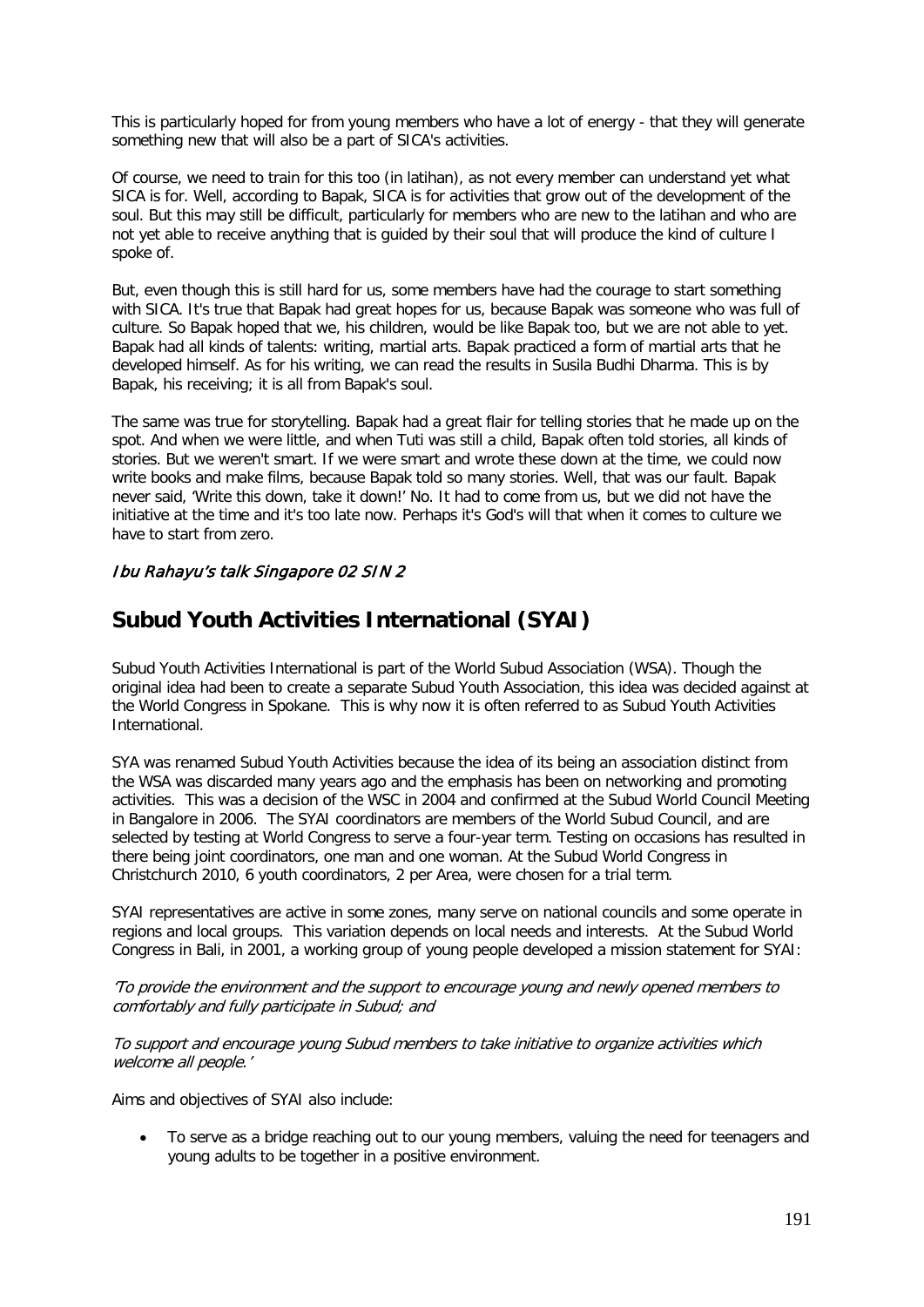- To affirm the importance of fun, spirited interactions and gatherings through which we spread our love for each other and for Subud.
- To celebrate and support our young members in fully participating in the latihan and all activities which enrich our spiritual side, including becoming helpers.

Activities of SYAI include:

• camps, gatherings, fund-raising parties, writing newsletters etc, sports, music, mentoring and work skills development.

### SYAI 2004

… it is extremely important that adults and the older people in Subud should pay attention to the young, especially their own children. Today the world is in a state and because of this, generally, young people are in a state of confusion. They do not find advice which they can easily accept and follow, advice that is really practical and can spontaneously be put into effect. The result is that, in today's world young people very often rebel against their parents and act without restraint; in any way they like.

… Young people should remember that the advice given about what is right, the way of life which is right, has been with us for a very long time.

The way of life that is correct for humanity has existed for many, many years and centuries, because it has been brought to us by the messengers of Almighty God. But the state of the world today, the greed that exists in the world has given power to the influence of the passions. As a result this good advice and this good teaching does not get through to the young people. It cannot be heard through the cacophony of the passions in the world. Fortunately in the midst of all this, for the last thirty years or so, there has existed something else, something that can penetrate the brightness of day and the darkness of night. Something that can penetrate any shield or any wall that a person might put up against it. And this has continued to exist till today and will continue to exist. It is the latihan.

… The effect of this latihan is that those who have made themselves dirty, those who have become unclean or have done things which are wrong, can be cleaned again and can be returned to a state as clean as it was at first. More than that, those young people who are foolish, who cannot work and cannot find their way in life, and are not able to use their minds or to make progress in life, through the latihan they can become clever and find their talent, find their right way in life and what it is they have to do.

Through this influence, young people who have taken drugs, who have smoked pot, who have become alcoholics and so on, will spontaneously give up these habits and be able to return to as they were before they started to do these things. Something that the medical profession cannot always succeed in bringing about.

With the birth of the association which has been described just now, Bapak gives the greatest possible thanks and gratitude to the power of Almighty God. Because it is indeed the moment that such an association of young people should start in the world, and Bapak prays that it may truly grow and become wide and successful. Because it is always said that the youth are the flower of the nation. … so that as many young people as possible in this world may quickly do the latihan and this flower of the nation, the youth, can grow up to become truly good and wise and as human beings should be, the leaders and pioneers of their respective countries.

### Bapak's talk London, UK 83 LON 6

Now for those of you who are young people but you've already been opened and you're already doing the latihan, the first thing I want to say is that there's no difference in the latihan, which is the development of your soul. In that process there is no difference between you and older people. In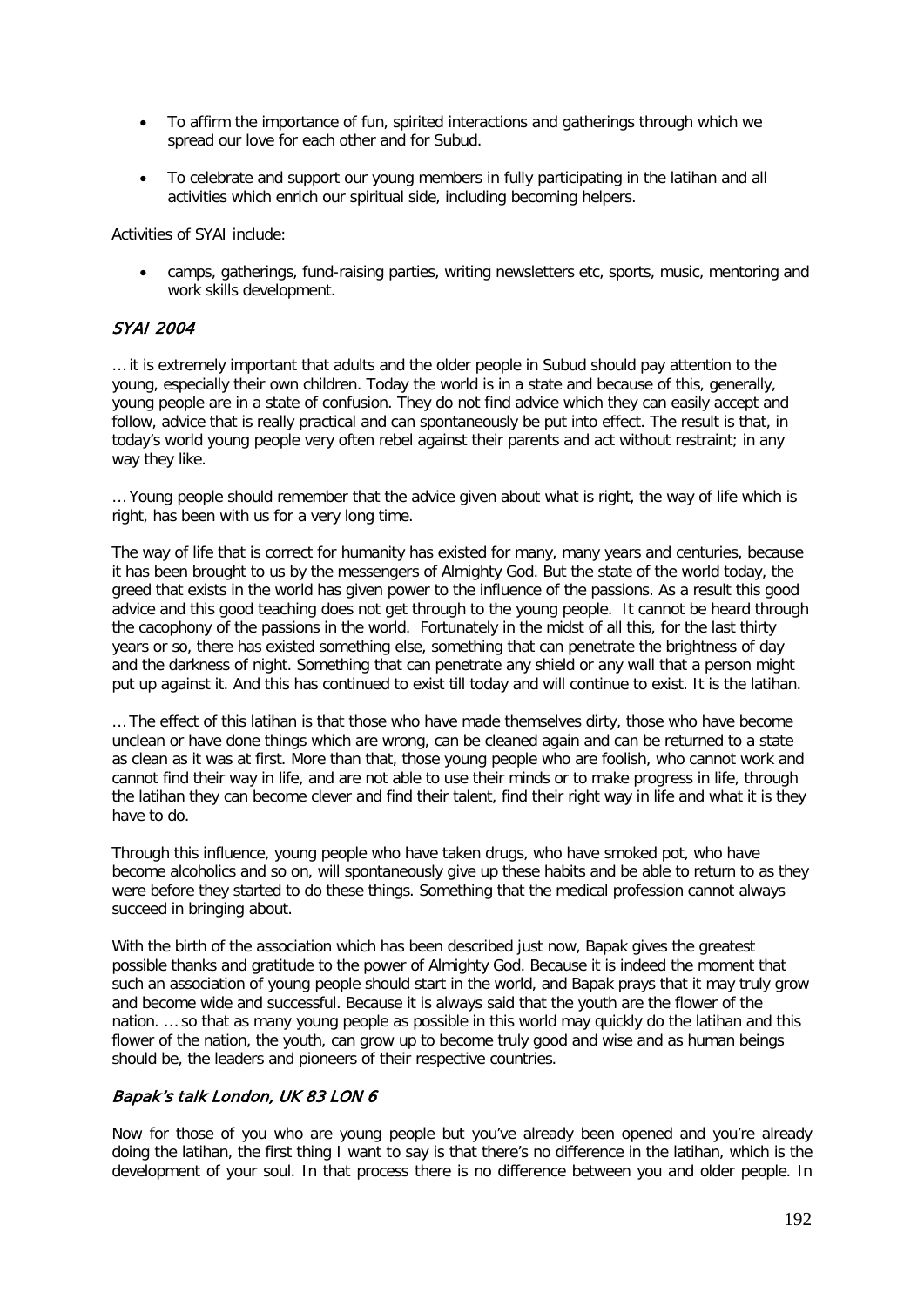the latihan the old and the young are exactly the same, because we are going through the same process of developing our soul.

So if that is the case, then why did Bapak make a special place for the youth – the Subud Youth? Why did he provide this special place for the youth? The reason for that is that when we do the latihan we go through a kind of awakening within ourselves. And when our inner self is awakened, usually the way that this is experienced by a young person or an old person – or rather the needs of young people and old people – are quite different. So if you force them to do things together always, both will be frustrated. The young people will feel irritated by the old people, and the old people will feel irritated by the young people. So that's why Bapak created the Subud Youth, so that the old and young should not hold each other up – but give an opportunity for the youth to manifest the things they want to do that come from their latihan and to let them do it on their own. But this doesn't mean to say that older people should not get involved with Subud Youth – or that the Subud Youth should exclude anyone who is older. That's not the case at all. There's nothing wrong with older people getting involved or vice versa. Because in the end – the older Subud members have also been young once and you, the youth, are also going to be old one day. So it's important to be able to communicate and to value each other and to respect each other all the time. Because through that contact you will learn from each other. And that can only be useful to both.

### Ibu Rahayu's talk to youth in Melbourne, Australia 01 MEB 2

Bapak also set up something else that is now called Subud Youth. Why did Bapak set up Subud Youth, when in fact spiritually there is no distinction between an old person and a young person? For instance, a long time member may be slow to receive, but a young member may receive quickly. This shows that from a spiritual perspective there is no distinction between old and young. So why did Bapak set up Subud Youth?

Well, the way an old person and a young person express themselves is different. So at that time it was felt that the older members and the younger members were out of step. The older members felt they were not capable of looking after the young people, and the young people were unwilling to follow the older members. To resolve this, Subud Youth was formed so that young people could have plenty of opportunities to put into practice what they receive in Subud in their latihan. But this does not mean that young people can just go their own way. No! In Subud, we must all go in the one direction.

This is particularly true now when we face current trends in the world. Many young people are on drugs and behave in ways or lead lives that are not in keeping with their status as human beings. So the challenge for our young people is to be a kind of positive influence on people who are not in Subud. As they are still young, they mix with other young people around them. So of course, as you are guided from within, you should not act in a way that encourages others to act badly. Instead, practice an attitude that to live as human being there is much that you still have to do and put right. This is needed because if a whole generation is neglected or uncared for, then a family's or a nation's level of humanity will deteriorate with time.

The truth is that to live in this world and face everything, we need to have a strong core in ourselves. And of course, if we are in Subud, we get this by doing latihan.

### Ibu Rahayu's talk Singapore 02 SIN 2

Don't feel the latihan is an obstacle to you in all the things you have to do as a human being. For example, young people have to study. But this latihan is not an obstacle or a source of difficulty if you study. Because when you study, if you study in a state that is un-pressured or surrendered, what you study is easy to understand and easy to follow. So it is not true that if you do latihan from a young age, your spiritual growth will retard your studies. So don't feel that the latihan is an obstacle for Subud people.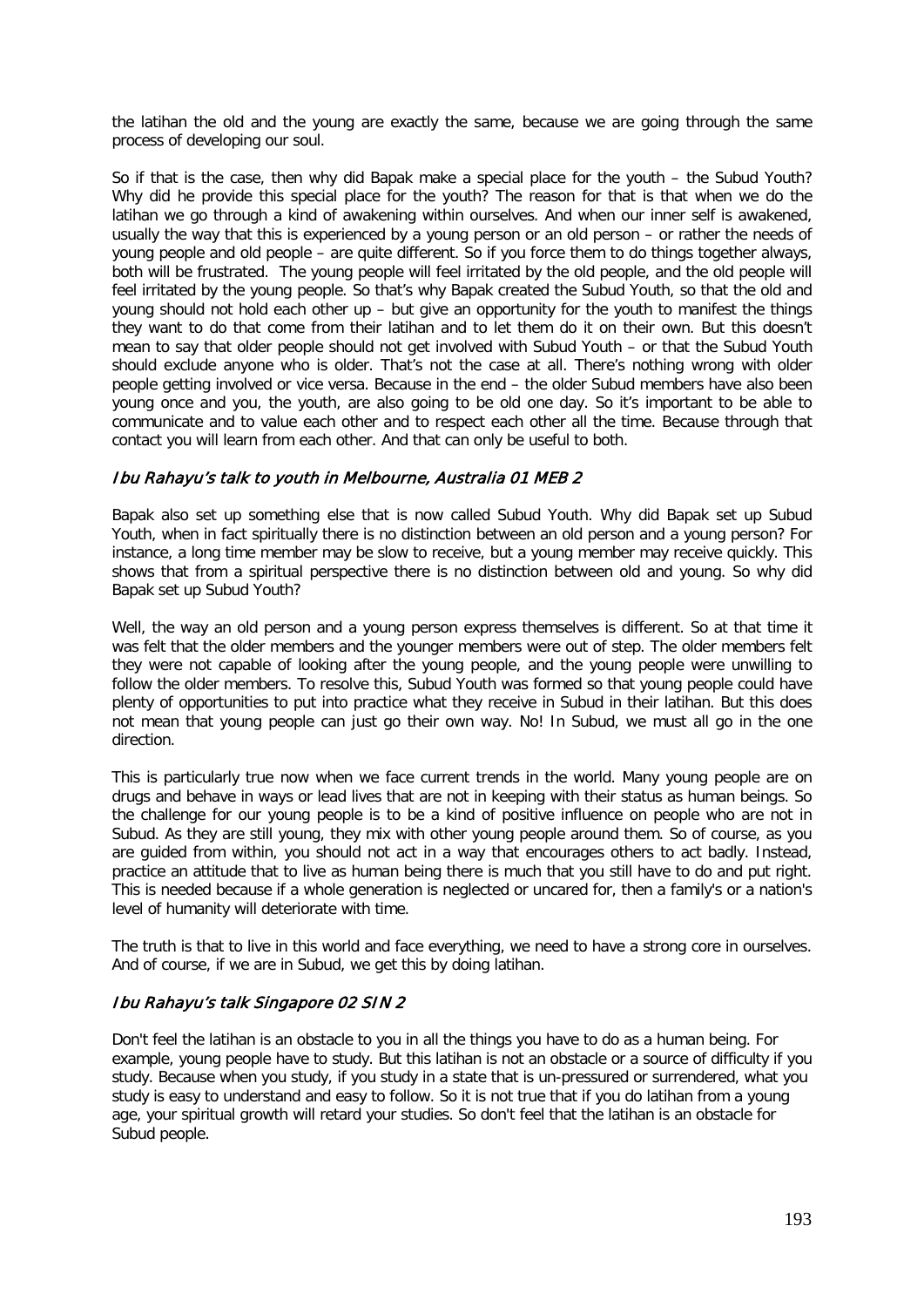When you face a difficulty, accustom yourself to quieten yourself, as if you are in latihan. You don't need to do latihan, it's enough to become quiet, so that something comes which helps or opens your thoughts. So don't deal with your problems in the way that many young people do, by using drugs to help you. It may help at that moment. But you don't realize that this initial help will limit or damage your future. Because if your thinking is dependent on the aid of drugs, your capacity to think is impaired.

This is why we hope that Subud Youth will create a different kind of atmosphere. If the younger generation of Subud can help their non-Subud peers, this will be a service to your country and the next generation.

This is because this latihan requires that we are complete. Complete means a mind that functions fully. We are not allowed to open someone who is intoxicated or mentally ill, because when we receive we must be fully conscious and we must be fully aware at all times. In other movements, for example, people obtain powers through trance states, that look the same as the latihan, but in reality are different. A trance does not arise from inner movements, it is controlled by external forces.

So, the existence of this wing Subud Youth, is so that as young people you can fit in, so that you develop yourselves through activities for young people. But at the same time, it is expected that in whatever you do outside, outside the latihan, you don't neglect what you receive in the latihan.

So in the Youth, as I am sure you know better than I do, there are many fields of activity to try. For example in SICA, in culture, in sport, in study clubs, in enterprises. You can do all of these.

But I ask that you do not form your own youth group for latihan with the result that the youth are on their own and the older members are on their own. Because this will create a distance between young members and the old members. But, as I have said before, in the spiritual realm no one is old, and no one is young. Each of us trains to receive guidance that is true. As such I also ask the older members not to feel disturbed if the youth are active in your group.

### Ibu Rahayu's talk Noordwijkerhout, Holland 99 NWH 2

Why is it that within Subud, or the Subud organization, we separate the youth and have a wing for young people, Subud Youth? It is to give an opportunity for their spiritual growth to receive inspiration in a setting which is in line with the nature of a young person - something which is in the past for older members.

This does not mean that the older members just give the young free rein, or that the youth should be independent from the older members. Because as you lead your lives, the world is full of risks and full of consequences.

Don't feel that your activities are being limited to only those activities which are considered to be in keeping with this spiritual path that was received by Bapak as the first person to receive this spiritual path with all its meaning and content.

… So through youth activities, you can try out what may become your talent. Even if you can't say it is your talent yet, you can find the direction that you can take. Develop and work on it together with your friends, to create something of benefit to you and your friends. Then you will feel satisfied that what you do is the result of the latihan, of guidance by God.

Brothers and sisters, I hope that Subud Youth will become a healthy vehicle for young people and that it will help other young people who need to find their way or need contentment, through worshipping Almighty God with the latihan.

## Ibu Rahayu's talk Cilandak, Indonesia 99 CDK 3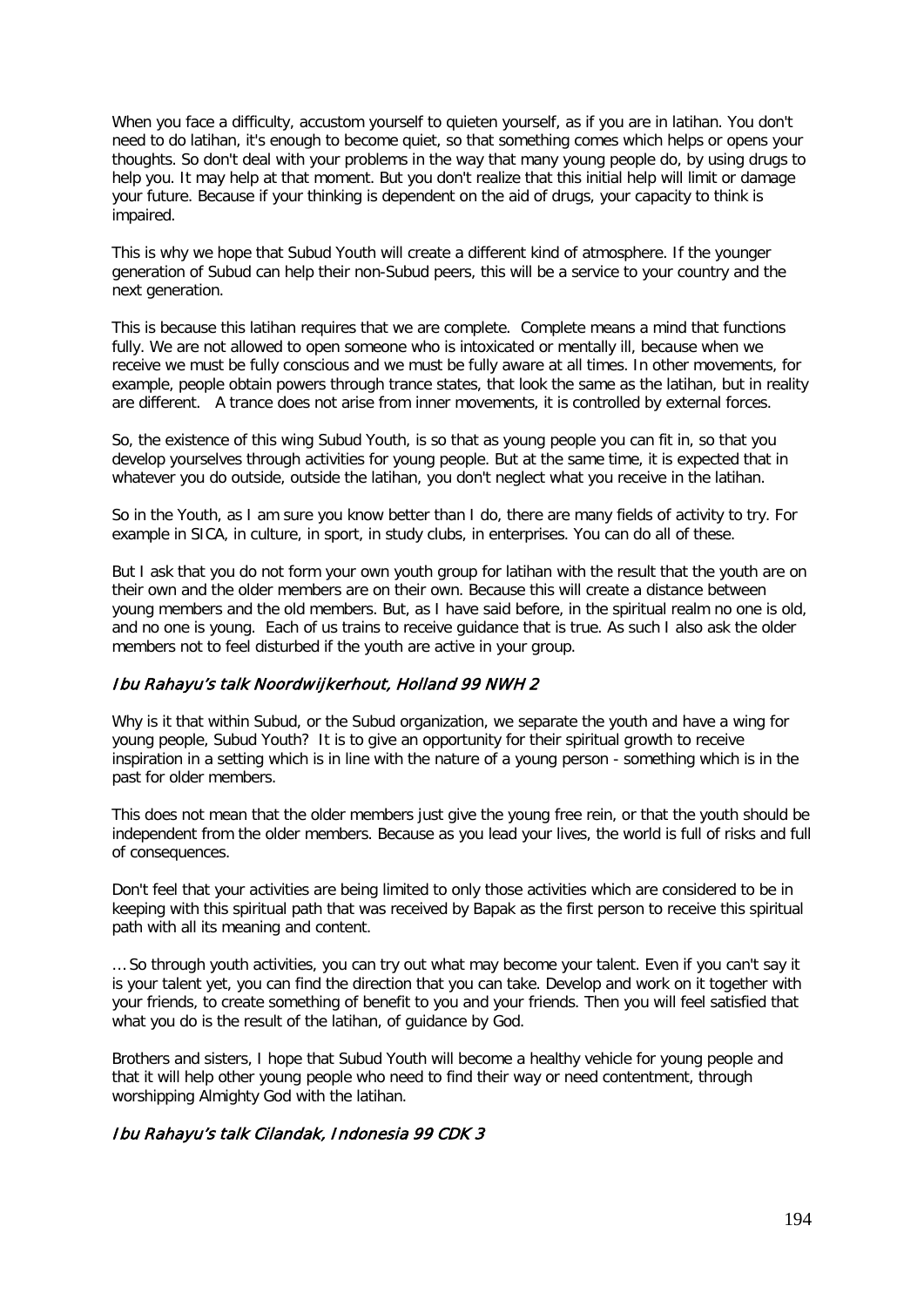# **Committee job descriptions**

These descriptions are only suggestions. They will need to be tailored for the particular needs of the group, country and zone, depending on the legal requirements within countries, size and cultural traditions.

# **i) Local group committee job descriptions**

## **Group Chair**

### **Latihan time & place**

- Provide suitable latihan premises for local group latihan, with assistance from vice-chair, committee and helpers' group.
- Jointly arrange latihan times and display timetables
- Attend regular committee and helpers' latihans and meetings.

### **Premises**

- Oversee the purchase, financing, development, sale, maintenance, insurance, etc. of Subud property owned by the group.
- Liaise with the national committee or trustees if the Subud property is owned nationally or by a Trust.

### **Finance**

- With the group treasurer, manage the group's finances.
- Organise and oversee all fundraising within the group, including donations and special events.
- Ensure group's contribution to national budget is maintained.

### **Information & communication**

- Hold regular group meetings.
- Provide a healthy forum for discussion of issues, members' ideas, suggestions, wishes, concerns, etc.
- Provide a library of Subud literature for group members, including newsletters, books, tapes, videos, DVDs, and information for enquirers.
- Appoint a publication officer to the committee if needed.
- Ensure an up to date membership list is kept.
- Report to the national committee on group progress.
- Ensure all information: local, national, zone and international is distributed to members (on noticeboard, by newsletter or phone tree).

## **Organisational obligations**

- Organise and preside over regularly scheduled meetings for the committee, committee and helpers, and general membership, including general or specific agenda preparation.
- Organise annual general meetings, annually or biennially as required by the constitution, in collaboration with the committee.
- Provide organisational systems to meet the needs of the group.
- Form and oversee subcommittees for specific duties as and when required.
- Participate in group activities.
- Act as a liaison and or representative for the group with other levels of the Subud organisation, e.g., regional, national.
- Act to unify thoughts and feelings in committee and membership meetings to facilitate harmonious decisions.
- Encourage members to participate in wings organization activities: enterprises, charitable projects, cultural, youth, health and educational activities. Appoint group chairs to wings' positions.
- Maintain and acquit all legal obligations that may be required under local laws applying to group registration or organisational status.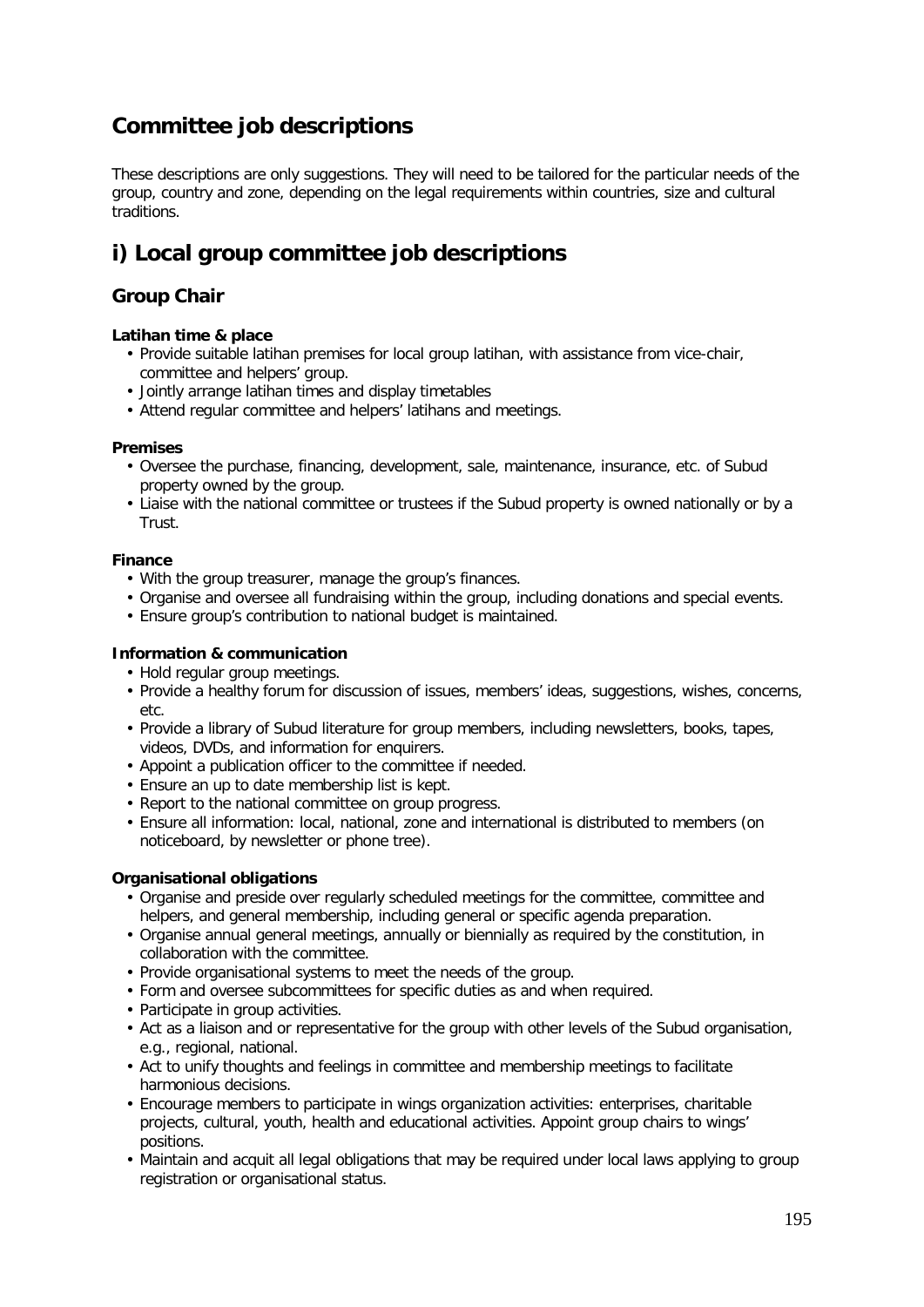• At the end of the term, help the new chair learn the job requirements.

## **Group deputy-chair**

### **Latihan**

- Attend regular committee and helpers' latihans. Organisational obligations
- Assist the chair to carry out responsibilities as above.
- Assume responsibilities of chair in event of absence.
- Take on overseeing role in areas assigned by the chair.
- Accept duties as assigned by the chair and committee.
- Actively participate in group activities.
- At the end of the term, help the new vice-chair learn the job requirements.

## **Group Secretary**

### **Latihan**

• Attend regular committee and helpers' latihans.

### **Information / communication**

- Distribute agendas to the general membership for group meetings and to the committee for committee meetings.
- Provide the committee members and general membership with a copy of the minutes.
- Establish or maintain a good filing system of all group and committee records and communications, including both incoming and outgoing correspondence.
- Handle the incoming and outgoing correspondence addressed to the chair and the group.

### **Organisational obligations**

- Take accurate minutes of committee meetings, general meetings, and any other meetings involving the committee that require recording of proceedings.
- Inform national committee of membership, committee and helper changes.
- Help with publication of the group's newsletter if requested.
- Actively participate in committee and group activities.
- At the end of the term, help the new secretary learn the job requirements.

## **Group treasurer**

### **Finance**

• Responsible for the group's bank account, annual audit preparation and liaison with auditor.

### **Latihan**

• Attend regular committee and helpers' latihans.

### **Bookkeeping**

• Learn the established bookkeeping system, or if required, set up a suitable bookkeeping system.

### **Procedures**

- Work with the committee to establish clear procedures for collecting donations from members, Subud enterprises, etc.
- Arrange special accounts for funds as required, e.g., house fund, almoner's fund.
- Use a voucher system for helper, committee or member reimbursement.

### **Budget**

• Establish a budget with input and approval from the committee and group members. Work to the budget and adjust if necessary throughout the year.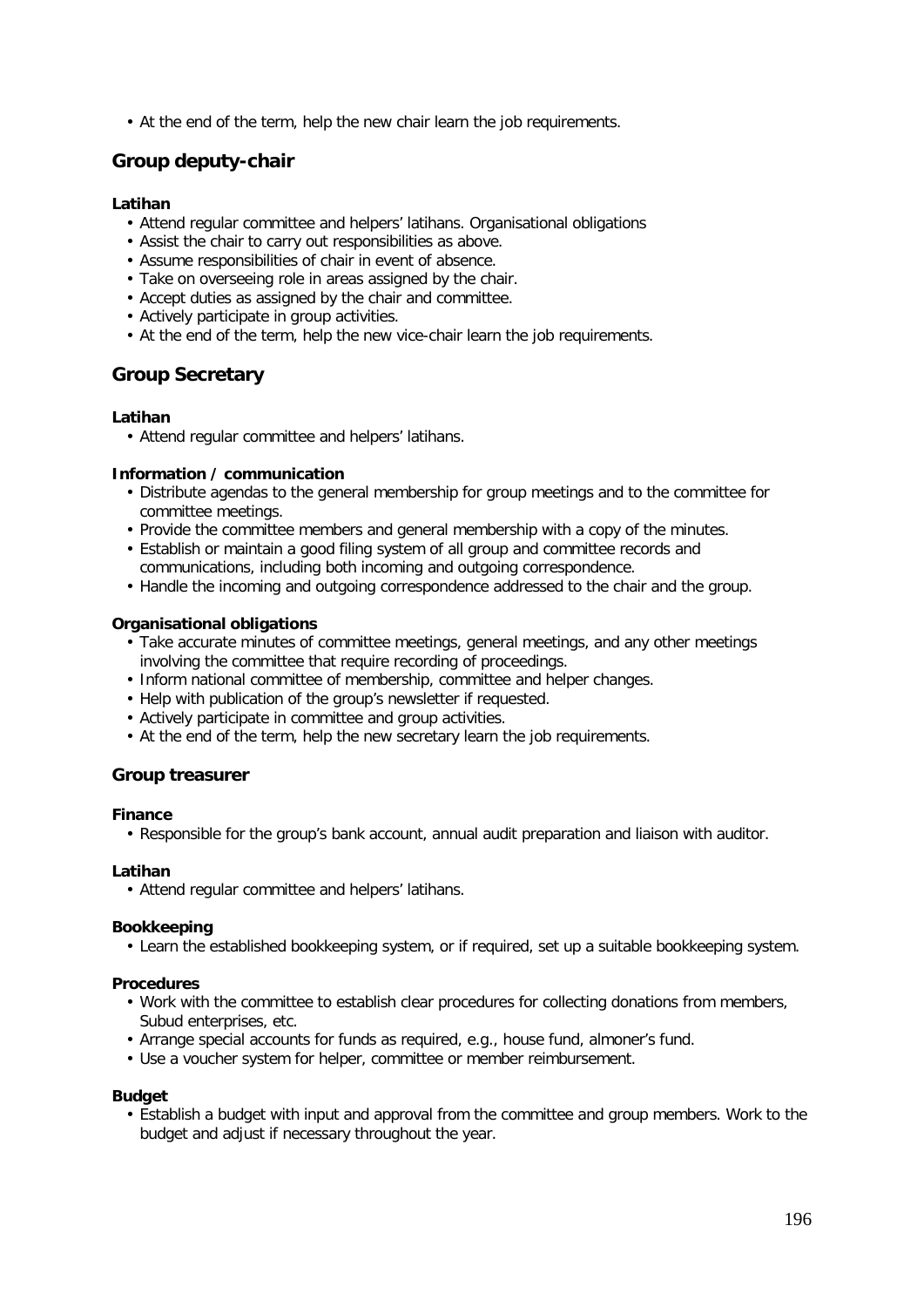### **On time**

- Deposit income in a timely manner.
- Pay bills on time. Expenses include: rent or mortgage, pledge to national or regional committee, power, telephone, heating, insurance, helper and committee expenses, delegate travel to congresses, social and charitable activities, subscriptions to Subud publications, newsletters.
- Send regular contributions to the national (or regional) committee at a specific time each month.
- Reconcile and file bank statements each month.
- File paid bills and receipts.
- Carry out year-end financial requirements.

### **Organisational obligations**

- Provide financial reports to the group and national (regional) committee as required.
- Assist members to understand the financial needs of the group, regional, national and international organisations, and therefore the importance of donations.
- At the end of the term, help new treasurer learn the job requirements.

# **ii) National committee job descriptions**

## **National chair**

### **Latihan**

• Attend regular committee and helpers' latihans.

### **Premises**

• Oversee the purchase, financing, development, sale, maintenance, insurance, etc, of Subud properties if these are owned by the national body.

### **Organisational obligations**

- Provide organisational systems to meet the needs of the country (e.g., filing systems, financial systems, job descriptions, archives).
- Actively participate in the country's activities.
- Form and oversee subcommittees for specific duties as and when required.
- Represent members of the country as their delegate at zone and world congresses.
- Encourage interest and discussion of zone and international news and issues with local groups.
- Work with the committee councillor and two kejiwaan councillors to accurately represent the members of the country.
- Oversee the roles of national vice-chair, secretary and treasurer. Appoint and oversee national representatives for the wings' activities.
- Actively promote wings' activities: enterprise, charitable, cultural, youth, health and educational projects – and encourage members to participate in these activities.
- At the end of the term, help the new national chair learn the job requirements.

## **Meetings and forums**

- Organise and preside over regularly scheduled meetings of the national committee, including general or specific agenda preparation.
- Organise annual general meetings, annually or biennially, as required by the constitution, in collaboration with all the committee.
- Provide a healthy forum for discussion of issues, ideas, wishes, concerns, etc, including group chairpersons' representation of their members' viewpoints.
- Act to unify thoughts and feelings in national committee meetings to facilitate harmonious decisions.

### **Finance**

• Review the finances of the country, and oversee the organisation of budget preparation and fundraising within the country including all donations and special events, together with the national treasurer.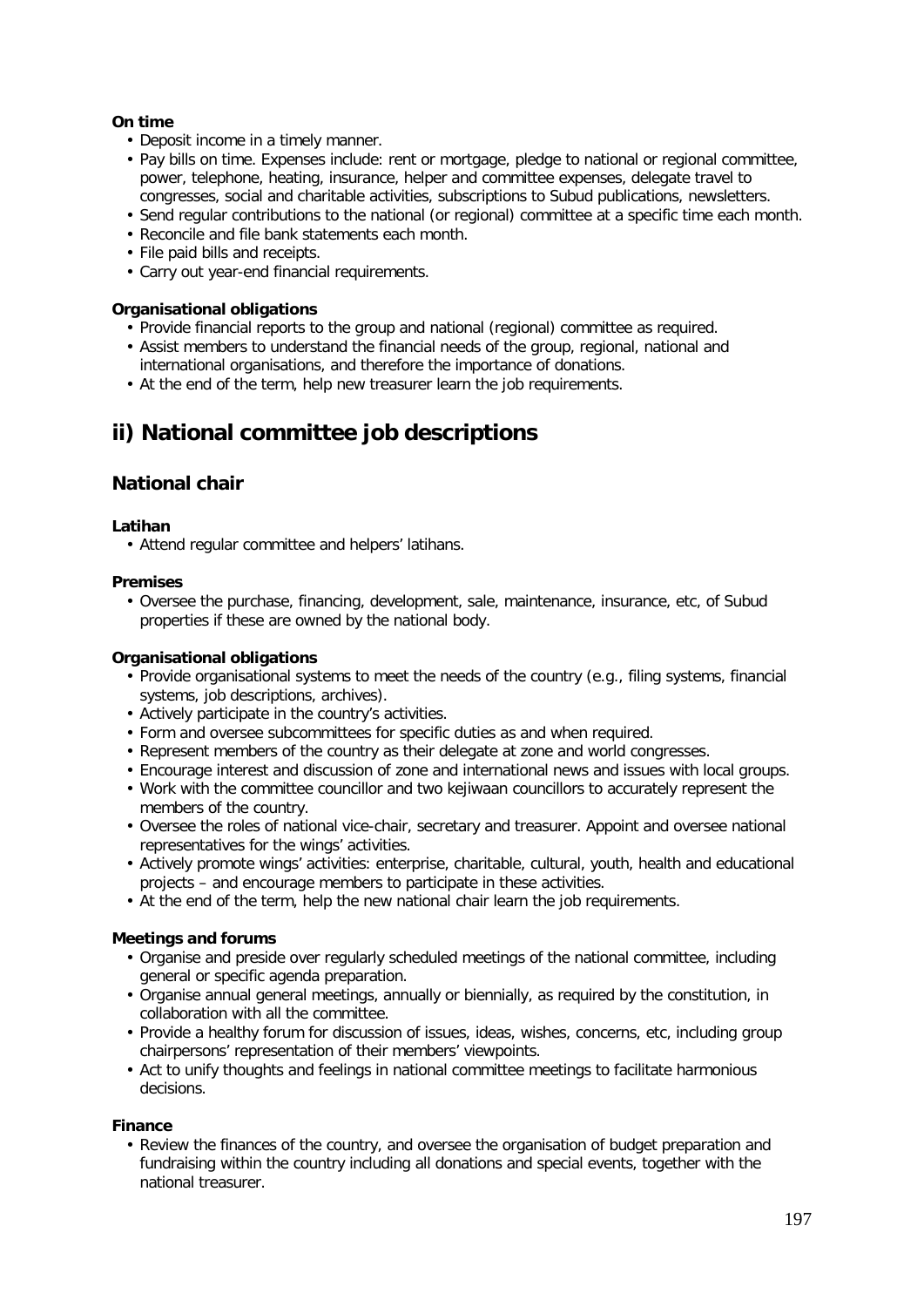### **Information / communication**

- Keep informed of all current issues affecting the national, zone and international organisation.
- Assist the committee councillor to communicate information from the zone and international councils, and from the country's membership to those outside the country.
- Ensure that groups are provided with information of available Subud literature for group libraries.
- Facilitate the preparation and distribution of a national newsletter to all members.

## **National deputy-chair**

### **Latihan**

• Attend regular committee and helpers' latihans.

### **Organisational obligations**

- Assist the national chair to carry out responsibilities.
- Assume responsibilities of national chair in event of absence.
- Take on overseeing role in areas assigned by the national chair.
- Accept duties as assigned by the national chair.
- Actively participate in national activities.
- Keep informed of all current issues affecting the national, zone and international organisation.
- At the end of the term, help the new national vice-chair learn the job requirements.

## **National secretary**

### **Latihan**

• Attend regular committee and helpers' latihans.

### **Information / communication**

- Distribute agendas to the general membership for group meetings and to the committee for committee meetings.
- Provide all national committee or council members with a copy of minutes. The minutes should be clear and accessible.
- Handle the incoming and outgoing correspondence addressed to the national chair and national committee.
- Keep orderly files of all records and communications of the national committee, including both incoming and outgoing correspondence.
- Keep a regularly updated membership list for the country and distribute this to the groups.
- Keep an updated list of national and group committees.
- Keep an updated helper list for the country and process helper cards as requested by the national helpers.
- Inform national committee of membership, committee and helper changes.

### **Organisational obligations**

- Assist the national chair to prepare agendas for national committee meetings and national congresses.
- Take accurate minutes of national committee and council meetings, executive meetings, national congresses, and any other meetings involving the national committee that require records of proceedings.
- Accept other duties as assigned by the national chair (e.g., publications, national newsletter website, assistance to national helpers and wings' co-ordinators).
- Keep informed of all current issues affecting the national organisation.
- Actively participate in national committee activities.
- At the end of the term, help the new national secretary learn job requirements.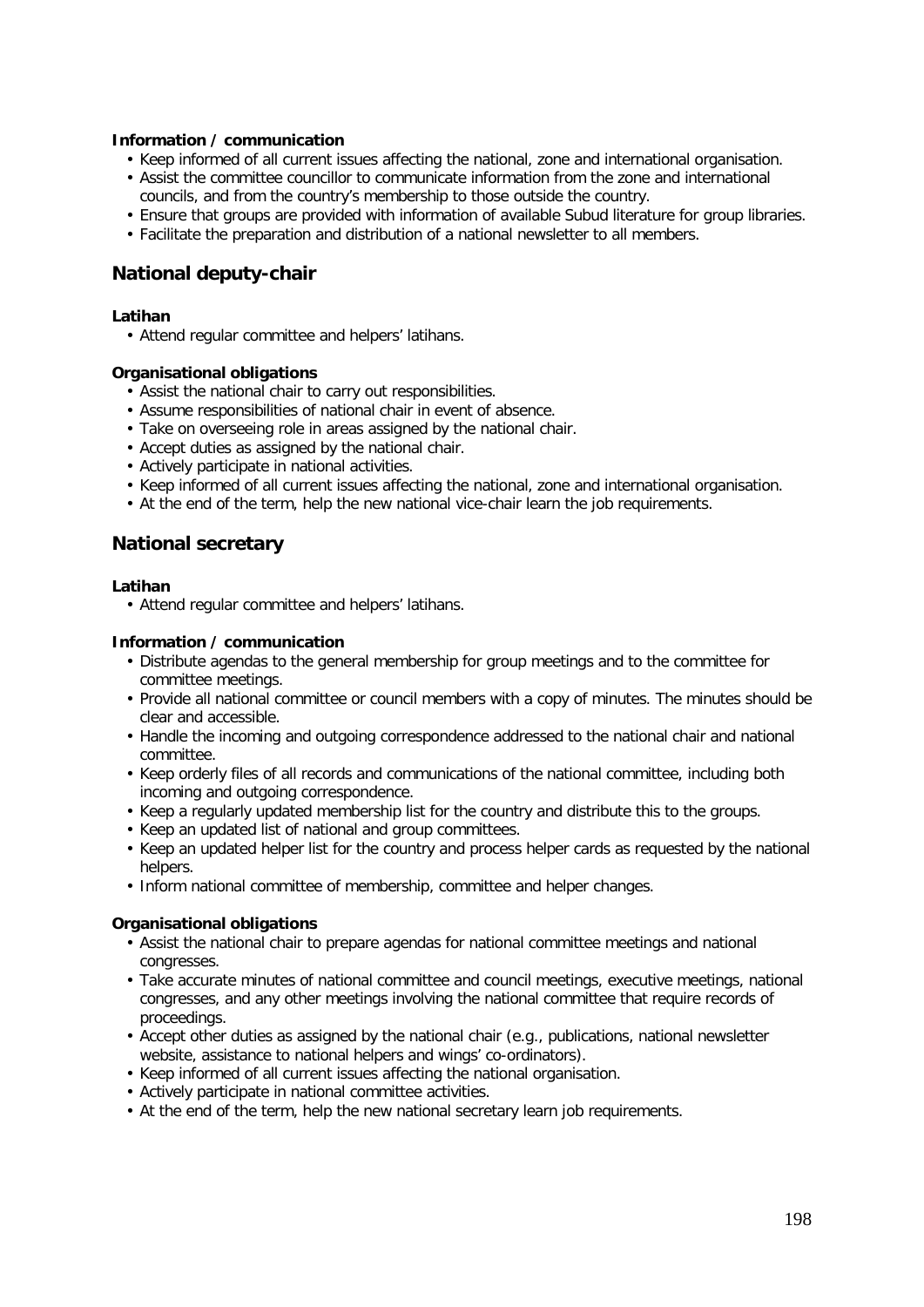## **National treasurer**

### **Finance**

• Responsible for the national committee's bank account, annual audit preparation and liaison with auditor.

### **Latihan**

• Attend regular committee and helpers' latihans.

### **Bookkeeping**

- Learn the established accounting system, or if required, set up a suitable system.
- Keep financial records as required by the national committee and the applicable laws, including end-of-year financial requirements.

### **Procedures**

- Work with the national committee to establish clear procedures for collecting donations from groups, Subud enterprises, etc. and for fundraising.
- Carry out fundraising as directed. (Fundraising is a separate position in some countries.)
- Use a voucher system for national committee and national helper reimbursement.

### **Budget**

• Plan, initiate and manage the annual budget with input from all members of the national committee.

### **On time**

- Deposit and receipt all income.
- Remit pledged donations to the World Subud Association Executive.
- Pay bills on time.
- File all bills, receipts, budgets and reports.
- Carry out year-end financial requirements.
- Reconcile bank statements monthly.

### **Communication**

• Respond to inquiries quickly and accurately.

### **Organisational obligations**

- Provide accurate and meaningful financial statements as and when required by the national committee.
- Ensure that the financial statements comply with charitable and other laws, and arrange for an audit or review as required.
- Assist group chairs and group members to understand the financial needs of the national committee and international organisation.
- Proactively collect donations from groups, isolated members, Subud enterprises, etc, within the country.
- Identify potential financial problems while there is time to act. Advise the national chairman and offer recommendations on solving problems arising.
- At the end of the term, help new treasurer learn the job requirements.

## **Committee Councillor**

### **Latihan**

• Attend regular committee and helpers' latihans.

### **Information / Communication**

• Serve as the communications link between the national membership and the zone and international organisations.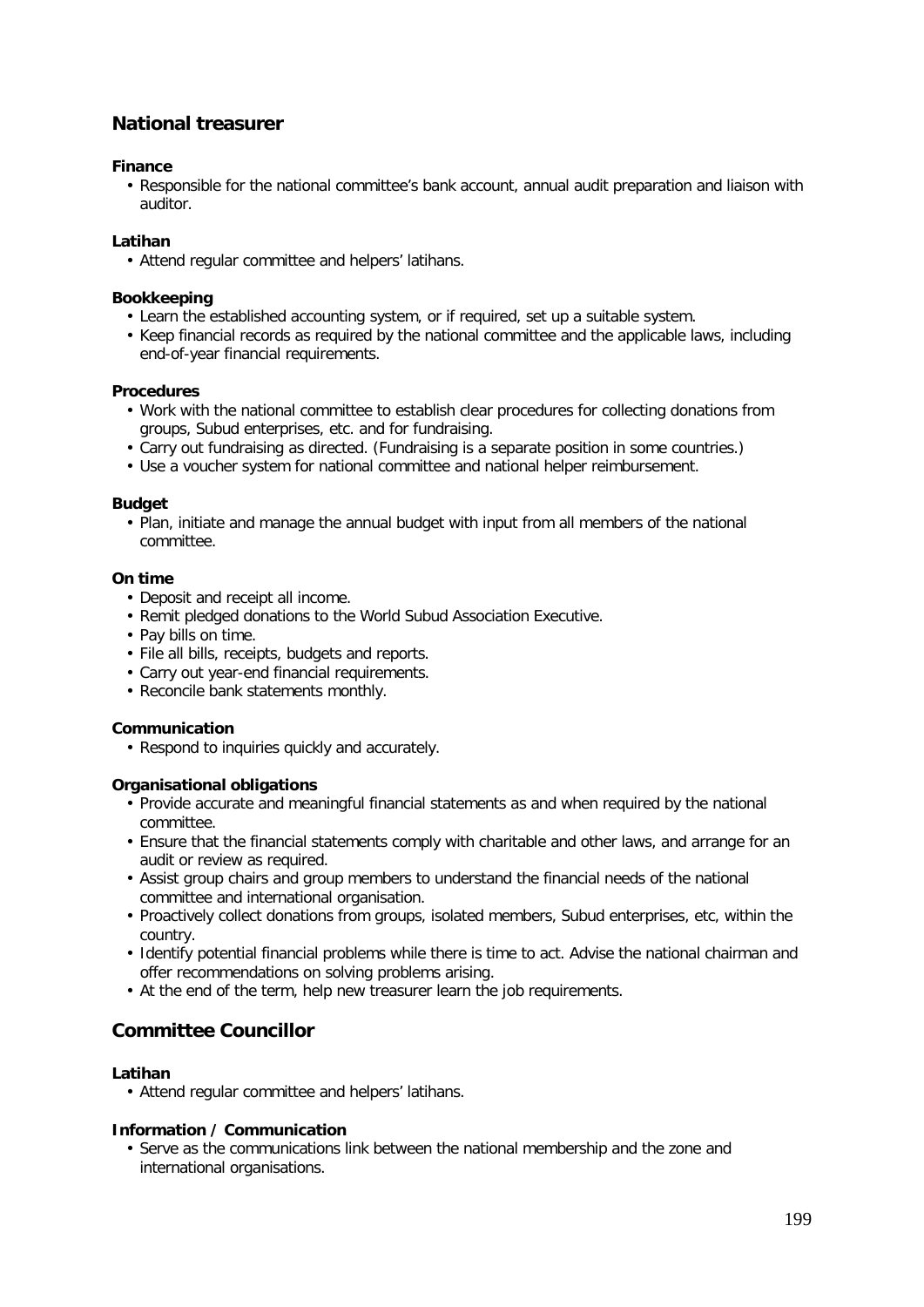- Bring awareness, knowledge and understanding of the state of Subud in their country to the international organization (zone, WSA Executive, WSC).
- Bring awareness to their country's members of the work and activities of the international organisations.

### **Organisational obligations**

- Be an active member of the national committee and actively participate in the country's activities. (Usually appointed by the national chair.)
- Represent the country at zone and world congresses as a delegate of the country's membership (with the national chair and the two kejiwaan councillors).

### **Report to Zone Council**

- Encourage the country's members to support (financially and in other ways), the work of the international organisations.
- Carry out the role of SES co-ordinator if there is no national SES chairperson appointed and work with the national SES representative to establish fruitful contacts with entrepreneurs in the other countries of the zone.
- At the end of the term, help the new committee councilor learn the job requirements.

# **iii) Zone Representative's job description**

### **Zone Coordinator**

- Be familiar with each country in their zone.
- Facilitate zone business.
- Coordinate and support communication within the zone.
- assist national bodies to be active members of the WSA, (by helping them prepare for zone council meetings, WSC meetings and the World Congress).
- Appoint and manage an executive committee to oversee the annual budget.
- Chair Zone council meetings.
- Support affiliate wings projects and development in the zone.
- Help the Zone Council identify objectives, priorities, programs and work.

## **Member of World Subud Council (WSC)**

- Be familiar with and carry the vision, aims and interests of the WSA while responding to needs in the zone.
- Act as communication link between the WSC and the Zone Council.
- In each country, create awareness of WSA membership and WSC meetings and solicit proposals from the Zone Council to WSC meetings.
- Participate in and report back after WSC meetings.
- Ensure World Congress objectives are carried out between congresses.
- Participate in and/or create initiatives of the WSC.
- Seek candidates for international positions.

### **Director of World Subud Association (WSA)**

- The board of directors of the WSA consists of the voting members of the WSC (zone representatives and the WSA Chair) and is the body responsible before law for actions of the WSA between congresses.
- Ensure monies spent by WSA are in accordance with charity law, donors' wishes and the aims of the association.
- Ensure member countries receive annual financial reports.
- Maintain assets of the association.
- Ensure that actions of the association comply with the aims and constitution of the association and accord with charity law.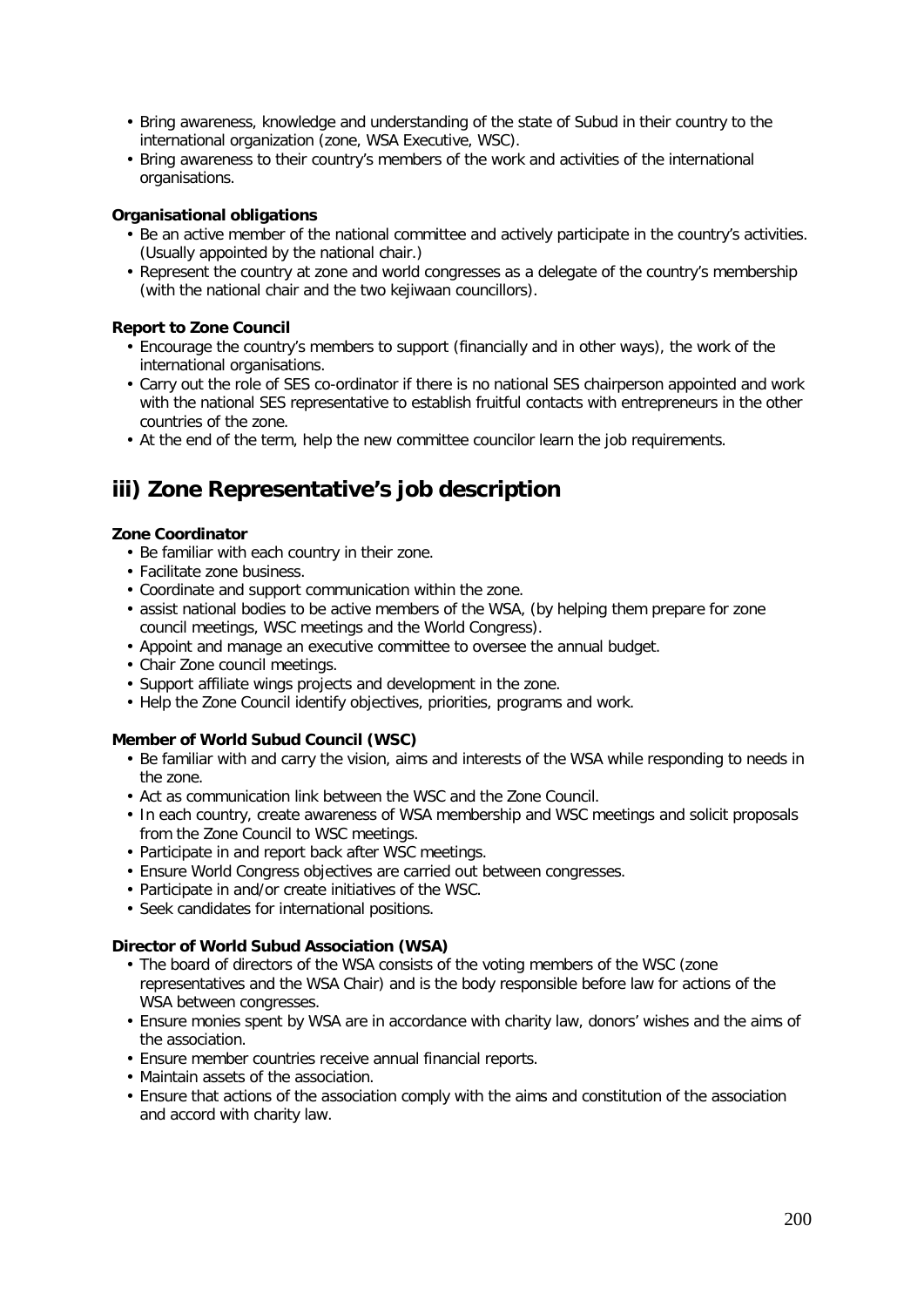### **Assist The WSA Executive Team**

- Support communications between WSA Executive Team and member countries, (delegate tasks to zone executive committee as necessary).
- Fundraise for the WSA.
- Assist WSC obtain information and replies to correspondence from national bodies.
- Help WSA Executive to find people to write articles for international Subud publications.
- Send reports concerning the zone to the WSA Executive Team
- Assist with other requests and actions defined by the WSC and the WSA Executive Team.
- At the end of the term, help the new zone representative learn the job requirements.

### (The zone representatives are appointed by each zone council through guidance received in the latihan.)

# **iv) World Subud Association Chair's job description**

The chair has two roles:

### **President of WSA**

- Spokesperson for all Subud national committees in the world.
- Responsible to WSA members and, between Congresses, to WSC.
- Responsible, with WSC, for the wellbeing and development of WSA and its affiliates.
- Maintain the democratic principles upon which WSA is founded by encouraging participation of the membership.
- May have direct contact with the national committees, listening to their needs and views, helping to resolve conflicts and encouraging participation in the international forum. This contact respects national committees'
- relationships with their zone representatives and national committees' roles as members of their zone councils.
- Represent WSA in making effective contacts with non- Subud bodies on behalf of WSC.

### **Chair and coordinator of WSC**

- Encourage the unity and harmony of WSC and thereby assist WSA to function as a democratic organization.
- Support each member of the Council in fulfilling their specific responsibilities.
- Encourage productive interaction between WSC and the rest of Subud:
	- $\checkmark$  Ensure the Council understands the mission and needs of Subud.
	- $\checkmark$  Work with WSC to identify aims, objectives, strategies, priorities, and policies, promoting and implementing programs and action plans.
	- $\checkmark$  Overview the executive work of the WSC.
	- $\checkmark$  Support the work of zone representatives.
	- $\checkmark$  Work harmoniously and productively with the international helpers, WSA Executive, MSF, and wings.
	- $\checkmark$  Chair meetings of WSC, ad hoc meetings as agreed with WSC, World Congress and WSA Board.
	- $\checkmark$  Attend (as ex-officio member) board of directors meetings of SDIA, SICA, and MSF (ensuring WSC votes on issues concerning its assets held by MSF).

## (The WSA chair is selected through guidance received in the latihan at World Congress.)

### **Deputy Chair**

• The deputy chair acts as chair, when the chair is unable to act and supports and assists with any tasks the chair delegates to them. The deputy chair is selected by the Council through guidance received in the latihan at World Congress.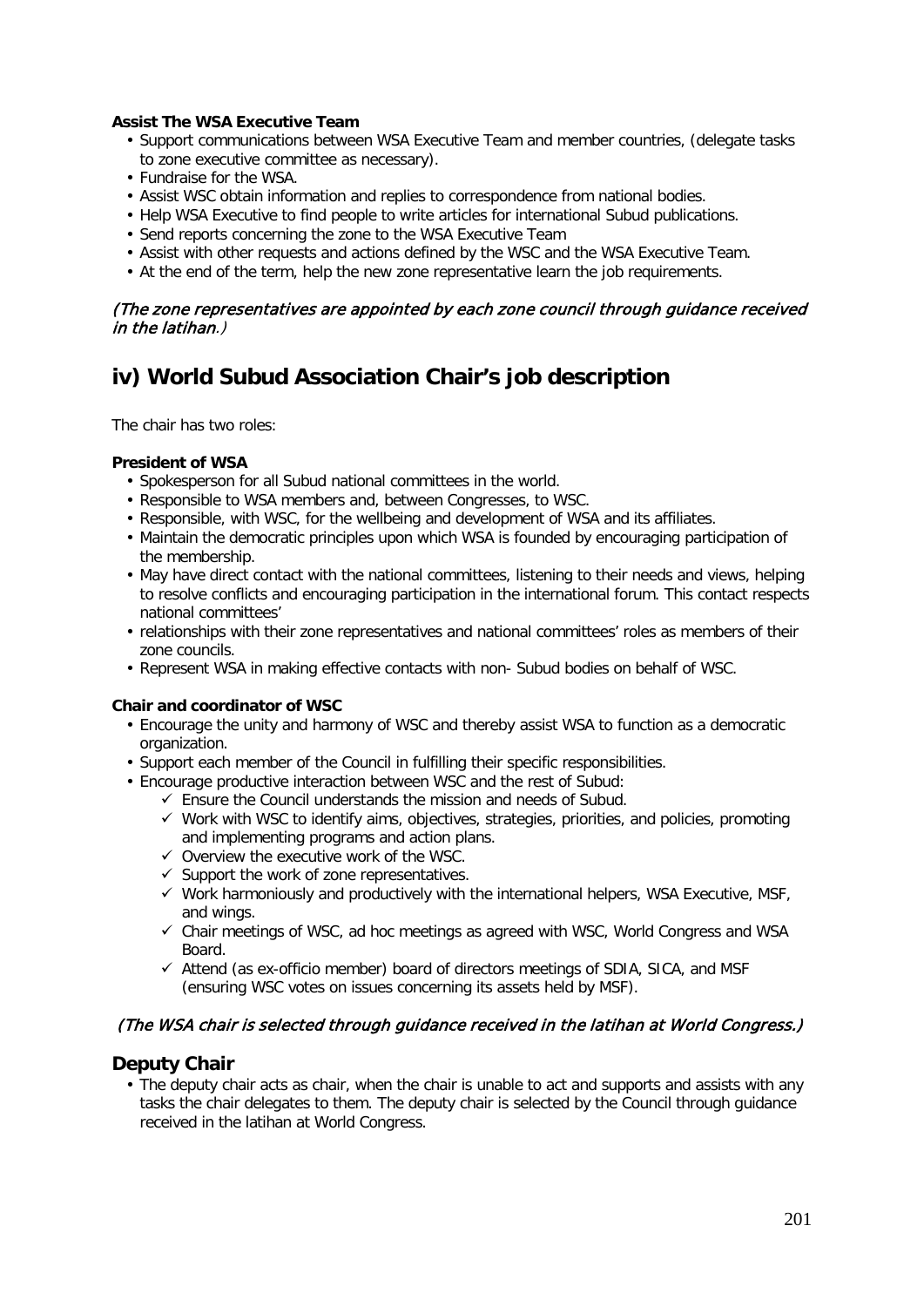# **v) The WSA Executive Chair's job description (CEO)**

The WSA Executive chair is the chief executive officer of the WSA.

### **Responsibilities**

- Responsible for executing the decisions of Congress and Council, participates as a member of the WSC.
- Responsible to the members of the WSA via WSC between Congresses.
- Responsible for maintaining an effective administration service for WSA and its members.

### **Administrative service for members and WSA**

- Implement the decisions of the Congress and the WSC.
- Support the work of Ibu Rahayu's office and the International Helpers.
- Develop programs and establish sub-committees to work to address members' requests and the aims of WSA.
- Present proposals to WSC for developing affiliates/wings in keeping with the aims of WSA.

### **Communication / information**

- Facilitate communication, information exchange and access for all members and for national, zone and international bodies:
	- $\checkmark$  Keep records of international Subud membership.
	- $\checkmark$  Maintain up to date address lists of national committees.
	- $\checkmark$  Obtain and analyse national reports in collaboration with zone representatives.
	- $\checkmark$  Take responsibility for the transcription, translation, publication and distribution of talks by Bapak' and by Ibu Rahayu (WSA holds the copyright).
	- $\checkmark$  Take responsibility for the preservation and use of archives and historic material on the development of Subud.
	- $\checkmark$  Take responsibility for all publications; newsletters, books and the official WSA website.
	- $\checkmark$  Manage the WSA's finances by fundraising, budget preparation, managing income and expenditure, preparing and publishing regular accounts and annual audited accounts.

### **World Congress**

- Arrange the financial and physical resources for the next World Congress.
- Prepare the Congress agenda and program together with WSC.

### (The WSA Executive chair is selected through guidance received in the latihan at World Congress from nominees officially put forward by the zone representatives as nominated by the countries in their zones).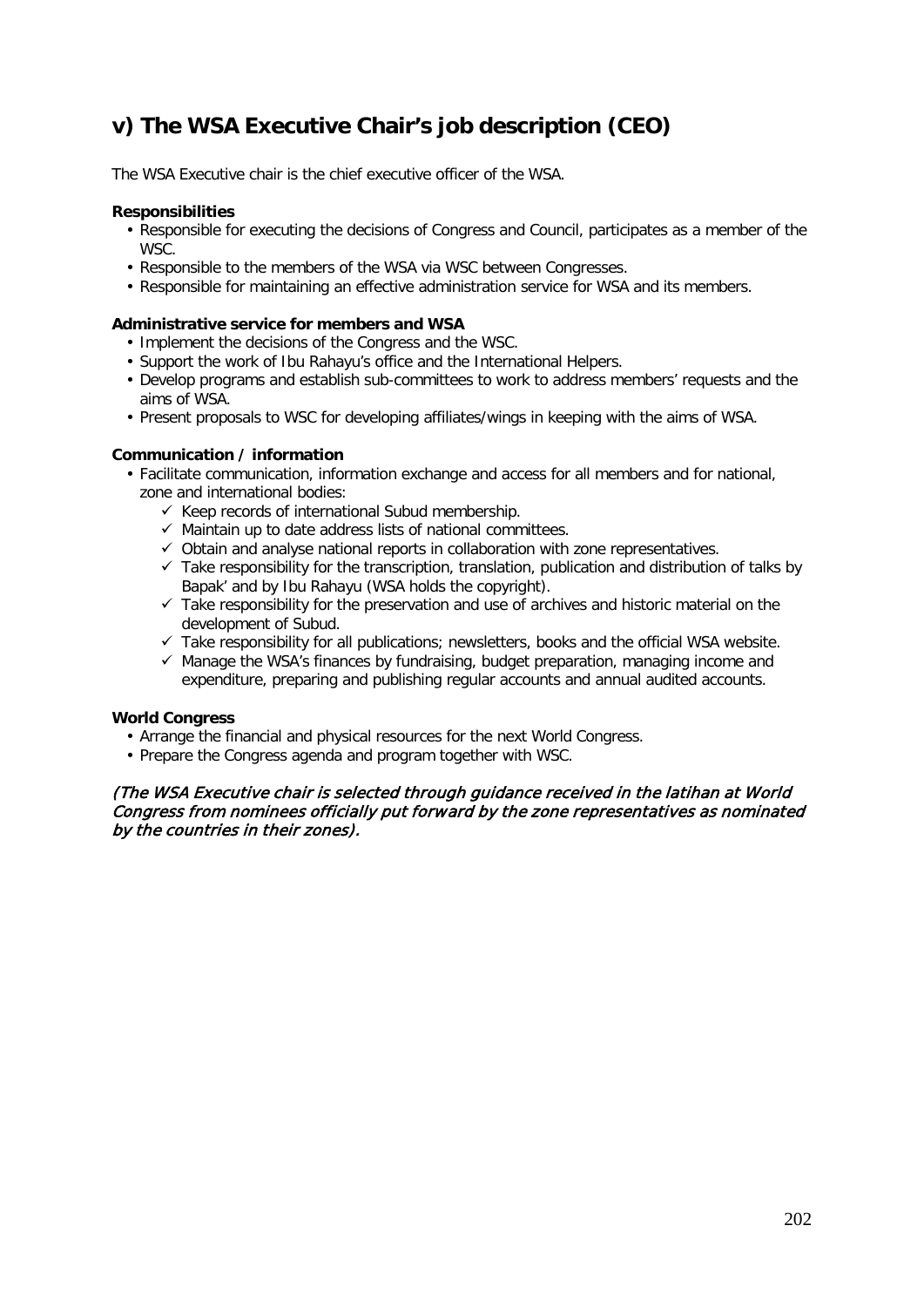# **Appendices**

# **Kejiwaan gatherings: an example Appendix I**

These are opportunities for members to develop their receiving together. Ibu Rahayu encourages such gatherings. They are happening in many countries all over the world.

When members come to the latihan in the evening there is not always enough time to test and share experiences. A kejiwaan gathering can be arranged on a day when most members do not have to work and are not tired. This allows time for awareness testing, for sharing experiences, personal dilemmas and matters of concern and for latihan and testing to gain deeper understanding.

A kejiwaan gathering is not a discussion group, nor a training course, nor a time for members to think too hard about spiritual things. There are no fixed rules. There may be better or more appropriate ways to conduct gatherings depending on the occasion. The model below is just one suggestion:

To start it is good for all members participating to sit in a circle and helpers can explain how the kejiwaan day will be arranged.

There needs to be agreement at the start of the day that if anything very personal or private is shared, other members present will keep the matter private and not 'gossip' about it later, that members who do not wish to talk about their experiences are allowed to stay quiet, that everyone has a chance to speak if they wish, that nobody talks for too long but takes turns with other speakers, that speakers should express their own feelings, experience and need, that there should be no teaching, preaching or theorising.

Maybe some members will suggest topics or group concerns.

### **Small groups**

Members then make smallish groups, say 6 to 8 people (men and women together).

In a quiet and friendly way - gently guided by helpers or facilitator - members share their experiences and propose topics they wish to test about for deeper understanding. Each group member is encouraged to share.

### **Choose topics**

Then groups choose the topics they feel are appropriate and wish to explore together. It may be useful for a man and woman helper or member to make notes of the testing to be done.

Here are some examples of topics chosen at keijwaan gatherings:

young members, their needs and the latihan; old members and preparing for ones death; helping and caring; health and well being; deepening our surrender; blocks to surrender; latihan in our daily life (work, family, creativity).

After discussion and sharing, the members of each small group meet again before men and women separate for testing.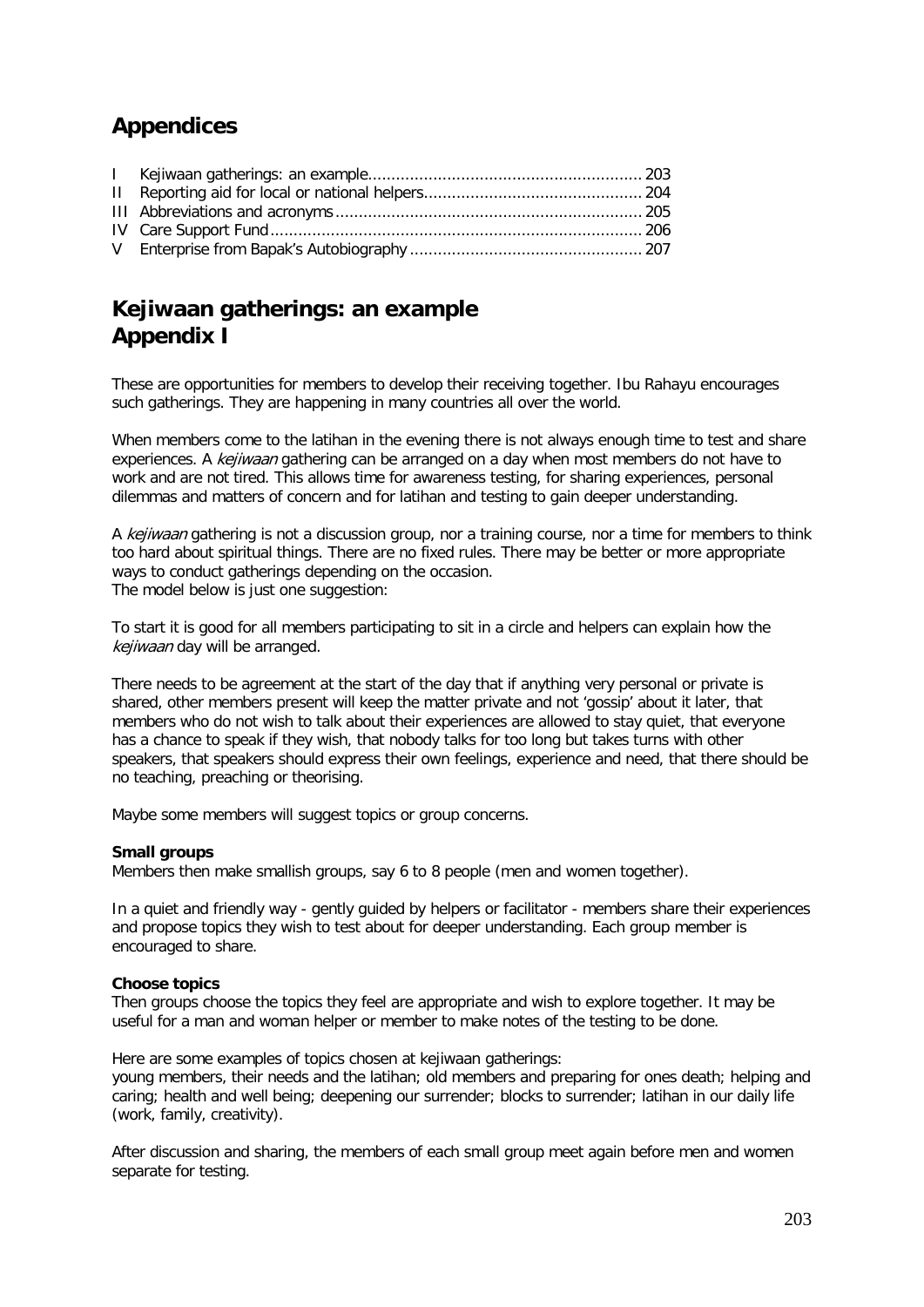### **Test**

Members test. Maybe someone notes down the various receivings. If members feel that their receiving leads to further testing, they do this as well.

### **Meet together again**

Then men and women get together again to share their receiving.

### **Group spokesperson**

Each small group chooses someone to speak on their behalf – a 'spokesperson' and at an agreed time (maybe before a lunch or a tea break) all the small groups come together as one big shares group. Then each 'spokesperson' can share the topics and receiving of their small group. Other members of the small group can add to this if they wish. When the big group feels satisfied with the experience break for food and drink and get some physical exercise.

At an all day *kejiwaan* gathering - the afternoon session can follow the same process as the morning. It is good for members to form into new small groups, share topics and choose new ones. Sometimes the experience in the morning leads on to the topics to explore in the afternoon.

Further sharing or discussion may develop spontaneously.

At the agreed finish time the gathering can be brought to a close by the helpers. Thanks and farewells, etc.

This way has worked well in several places. Each group must follow a way that feels right for them.

## **Reporting aid for local or national helpers Appendix II**

Please make the report together with members to give a description of your group or country. The information is to give a better understanding of your groups' and countries' situations. Please add anything else of special relevance or concern.

| Group/National<br><b>Census</b> | $\ldots$ men | women | ……Total |
|---------------------------------|--------------|-------|---------|
| <b>Active members</b>           | $\ldots$ men | women | ……Total |
| <b>Helpers</b>                  | men          | women | Total   |

### **Latihan**

General situation, regularity, harmony, difficulties or concerns, suggestions.

- Is membership increasing or decreasing? Why?
- Is members' progress in the latihan satisfactory?
- If not, what can be done to improve the situation?
- Kejiwaan activities.

### **Premises**

• Owned or rented, general condition, good for latihan or not, planned improvements.

### **Finance**

• Is the group/country financial? Able to fund helper travel, premises, publications, etc..?

### **Wing activities**

• Members, group or country participation in wing activities: Subud enterprises, Susila Dharma, cultural activity, or youth activities.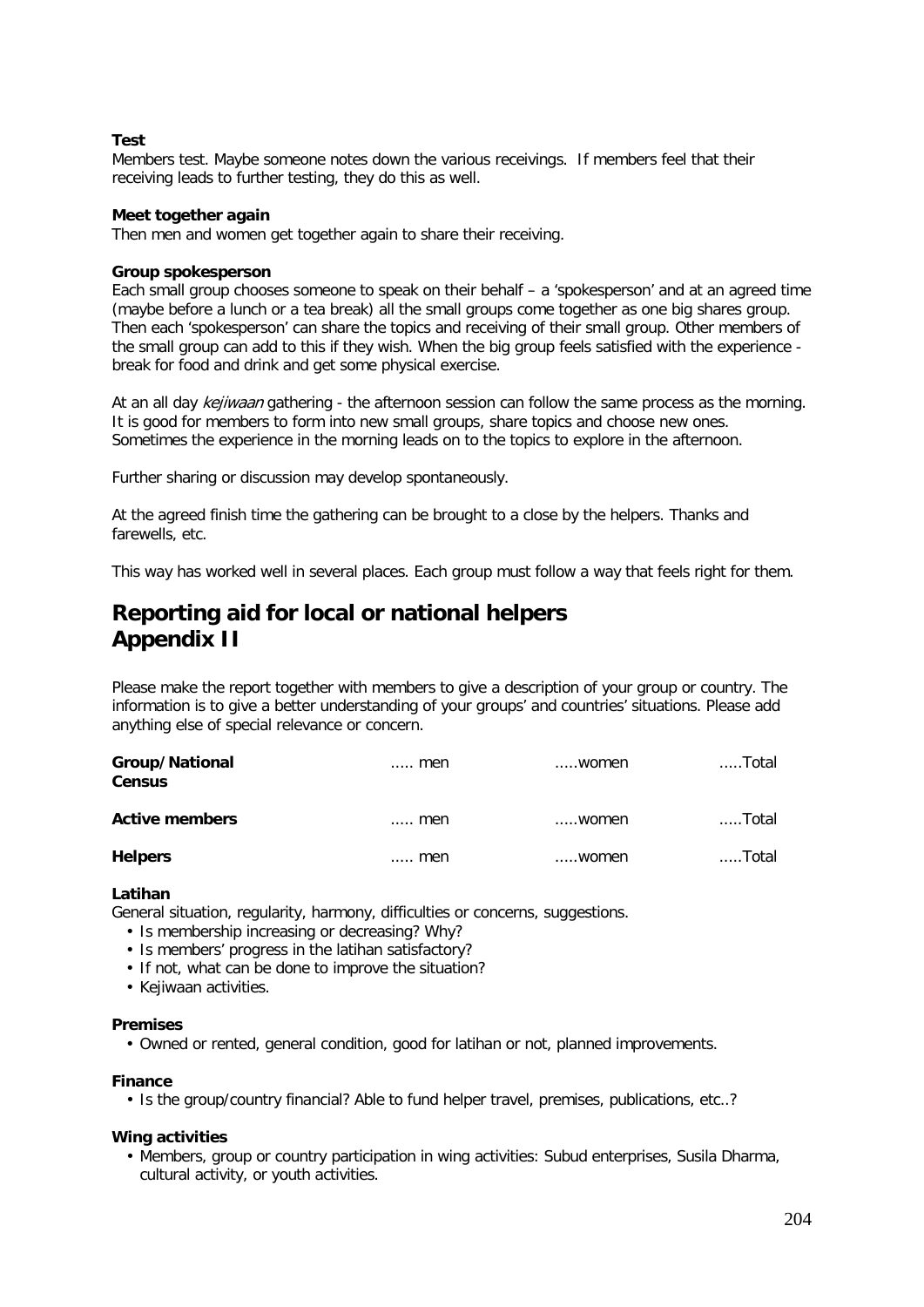### **Applicants**

- How many?
- Are there applicants' meetings every week?
- Is reading material available for people interested in Subud, for applicants and members?

### **Helpers**

- General situation of the local or national helpers' groups.
- Is the helpers' group harmonious and cooperative?
- Do helpers look after the spiritual activities?
- Do helpers encourage members to read Bapak and Ibu Rahayu's talks?
- How often does the helpers' group meet?
- How often do helpers and committee meet?
- Do helpers and committee work well together?
- How often do men and women helpers meet?

### **Committee**

- General situation of the committee.
- How often does the committee meet?
- Is the committee functioning well?
- Does the committee provide for the practical needs of the members?
- Does the committee organise any group social events?
- Is the committee invited to join the helpers' latihan? How often?

### **Zone and International**

• Are members aware of and do they participate in national, zone and international Subud organisations? (updated by international helpers 2001-2005 from previous international helpers report form)

# **Abbreviations and acronyms Appendix III**

CC Committee Councillor, national committee's international representative

CDK Cilandak, a suburb of South Jakarta where Wisma Subud, a Subud community and international Subud centre is located

IH International helper

ISC, formerly, now the WSA Executive body

KC Kejiwaan Councillor, national helpers' co-ordinator

KSG Kalimantan Support Group, first set up in the UK in 1981 to promote and assist the development of projects in Kalimantan

MSF Muhammad Subuh Foundation, established by the WSA to hold wills, legacies and capital donations for the development of Subud and the aims of WSA

SAI Subud Archives International

SBIF Subud International Foundation, a Swiss foundation, which is now replaced by the Muhammad Subuh Foundation and Susila Dharma International

SDIA the Susila Dharma International Association, the social welfare and charitable affiliate of the **WSA**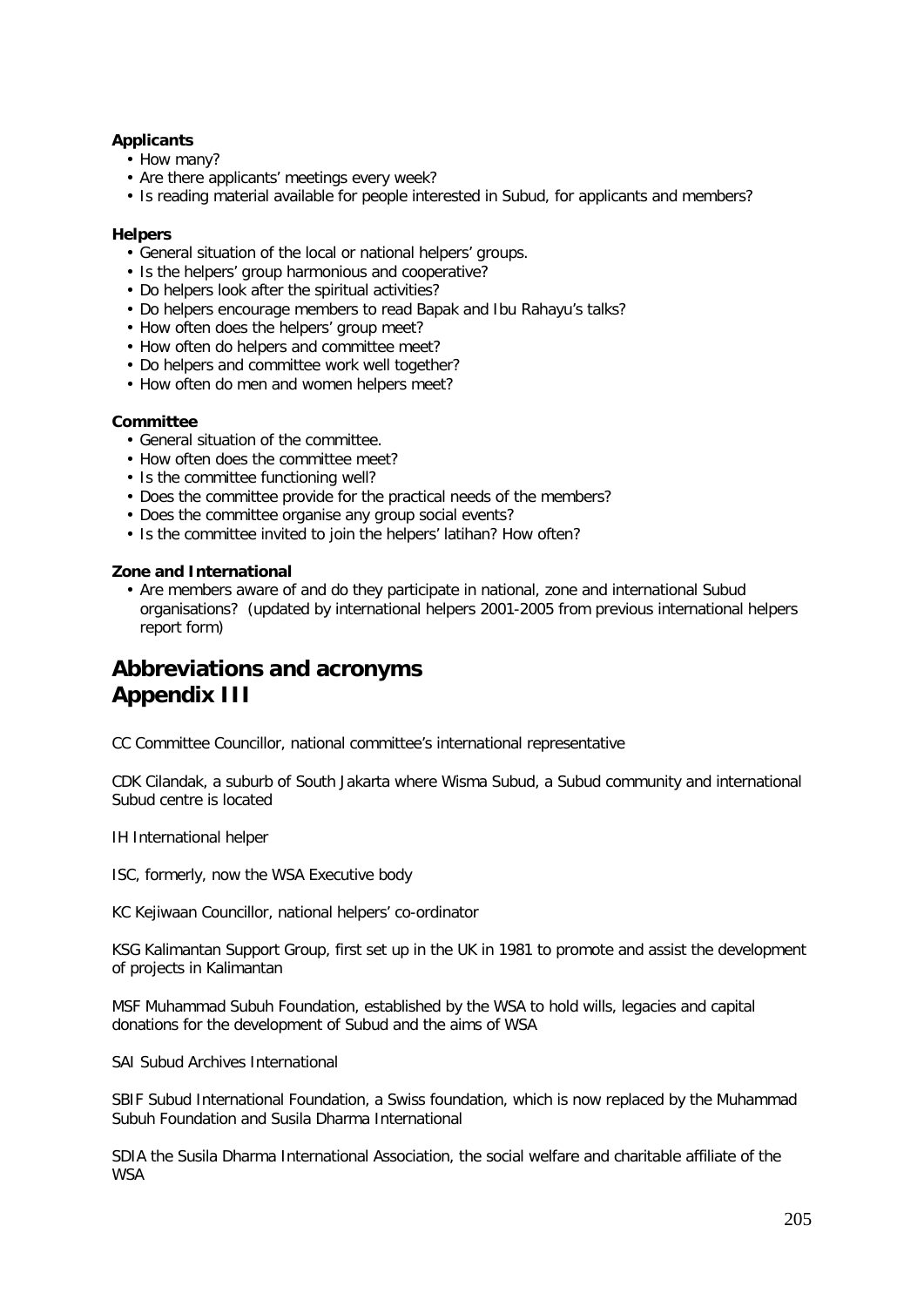SESI Subud Enterprises Services International, a sub-committee of the WSC concerned with the development of enterprises and work

SICA Subud International Cultural Association, the cultural affiliate of the WSA

SIHA Subud International Health Association

SPI Subud Publications International is a charity registered in England that publishes books about Subud and the talks of Bapak

SWI Subud Writers International

SYAI Subud Youth Activities International, a subcommittee of the WSC concerned with support and programs for young people

TPU Tape Preservation Unit

WSA the World Subud Association, an association of national Subud bodies, with the affiliate organizations

WSC the World Subud Council, consisting of the WSA Chairman, representatives from the zones, the international helpers, the WSA Executive Chairman, and the chairpersons of MSF, SDIA, SYAI, SICA, and SESI

YMS Yayasan Muhammad Subuh, a foundation established to own and use Bapak's house in Wisma Subud Jakarta for the MSF, which is the sole founder of the YMS (Yayasan is the Indonesian word for foundation)

# **WSA Care Support Program Appendix IV**

[www.subud.org](http://www.subud.org/) / Programs for Subud / Care Support Currently the Care Support Program has two programs:

- Subud Emergency Fund
- Subud Education Fund

### **Subud Emergency Fund**

The role of the Emergency Fund is to disburse grants on behalf of the membership to individual brothers and sisters in need who are from countries without support funds of their own, whenever the need occurs. Guided by testing, this financial assistance to Subud members or their dependent relatives is provided when there is no alternative means of help and as a last resort. Most grants are single payments to relieve a temporary but urgent need, for example, to meet emergency medical, nursing, childcare, training and travel expenses. Grants vary and may be up to \$500, but rarely exceed this amount due to limited funds. Assistance may also be in the form of practical or other appropriate support.

The Care Support group consists of a fund coordinator and men and women helpers supported by a secretary and treasurer. They meet on a regular basis but most of their work, which is both confidential and urgent, is carried out between meetings. Local helpers' groups have a key role as they have a duty of care toward members in need. It is local helpers that first test the suitability of a member's application for assistance and who then apply for help on the member's behalf.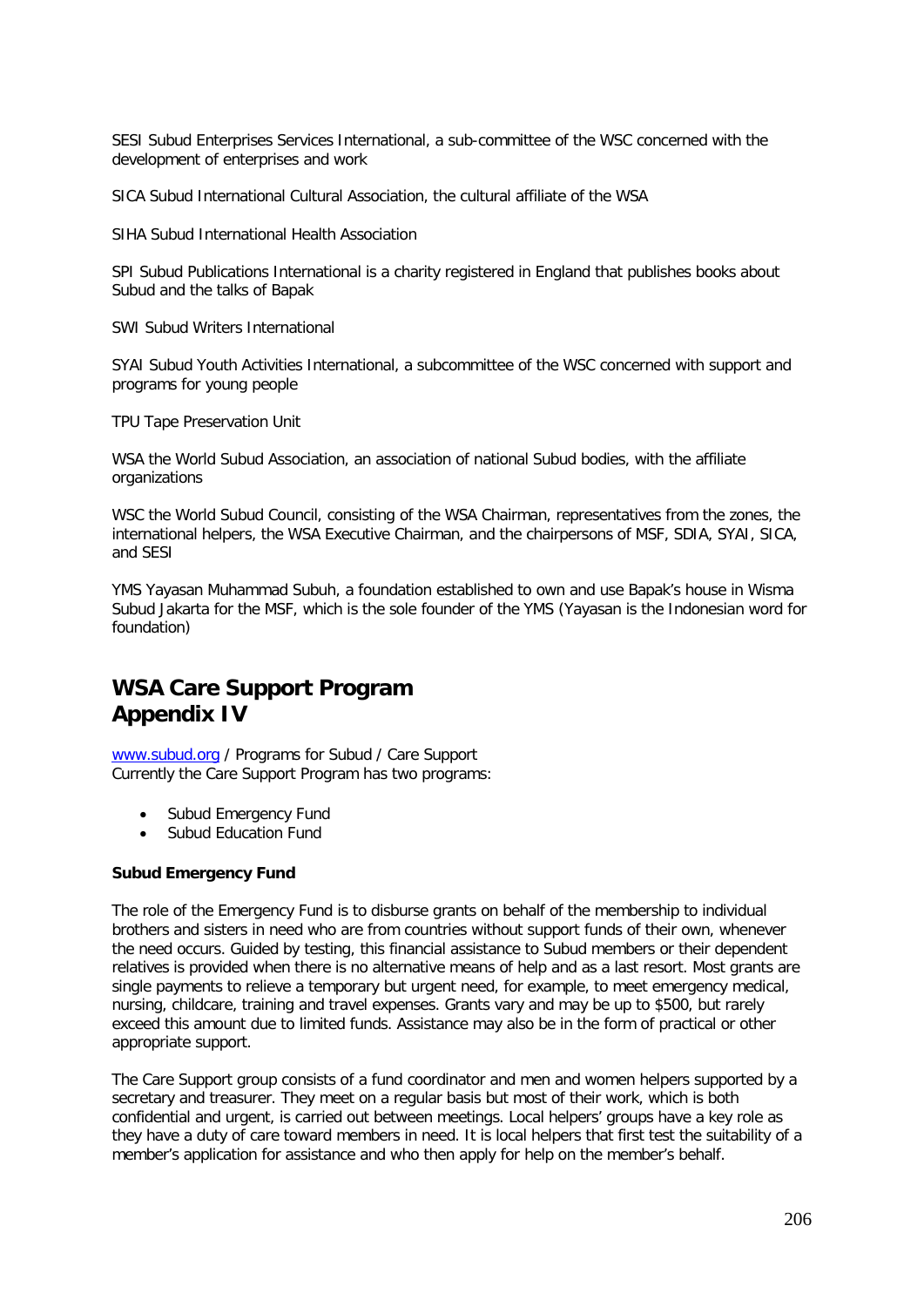Working with SDIA, the Subud Emergency Fund also supports disaster victims. SDIA is mandated by the WSA as the primary entity for Subud's assistance in disaster relief, whether for Subud members or not.

### **Subud Education Fund**

The Subud Education Fund has been established to provide assistance through scholarships and bursaries to Subud members and their family members who would otherwise not be able to afford an education to enroll in an educational program. The term 'educational program' means 'education' in its broad sense – elementary and secondary school, post-secondary education, vocational training, on-the-job training, diplomas and certificates in trade, professional certification and so on.

The scholarships are based on both merit and need, and are awarded based on testing and the availability of funds from year to year. Each grant is a one-time award for that year. Awards vary from \$100 to \$500, and the number of each will depend on funds available for that year.

Care Support programs are financed by a dedicated fund from members' donations and WSA and MSF grants.

# **Enterprise from Bapak's Autobiography Appendix V**

I will now set out what is needed to complete my history of the development of the latihan of Subud.

… I have explained the purpose and the necessity for all of you Subud brothers and sisters to carry out enterprises in Subud. It is vital to concern ourselves with this because it has an extremely important connection with our aspirations to carry out social work, for example, to build schools, orphanages, handicapped children's homes, old people's homes, hospitals and so on.

It is simply not possible to meet the needs for all of this if we just wait for contributions from the membership. So, to be able to fulfill our hopes, we need to carry out enterprises in whatever field we are capable of working in.

The contributions needed for our social projects will come from the enterprises that you run. The amount to be set aside for social projects will be at most 25%, but not less that 15%, of the net profit of an enterprise. These contributions can be distributed according to your own assessment of needs. If worldwide, within the Subud community, there are thirty or forty groups running enterprises, then the income for social projects will be significant.

It is truly necessary to set up enterprises because, apart from the profits made, of which a portion will be donated for social work, they will also provide work for Subud members who are unemployed. In this way we will strengthen the bonds of association between us – just as you feel in the latihan. You feel as though you are in the midst of your own family even though the person following the latihan next to you is not of the same race or religion. It is clear from this that it is the will of Almighty God for mankind to live in harmony and to love one another.

If you view things in terms of the latihan of Subud, you will conclude that this state of good fortune will be achieved if those who carry out a task are harmonious, value each other, respect each other and help each other. If you are truly able to do this then it is certain that through the grace of Almighty God you will be protected from division and destruction.

Observing the scope and power of the latihan of Subud – which in truth is the guidance and direction from the power of Almighty God – your state when you carry out any form of work will always be accompanied by His guidance and His direction. So for those of you who carry out enterprises and